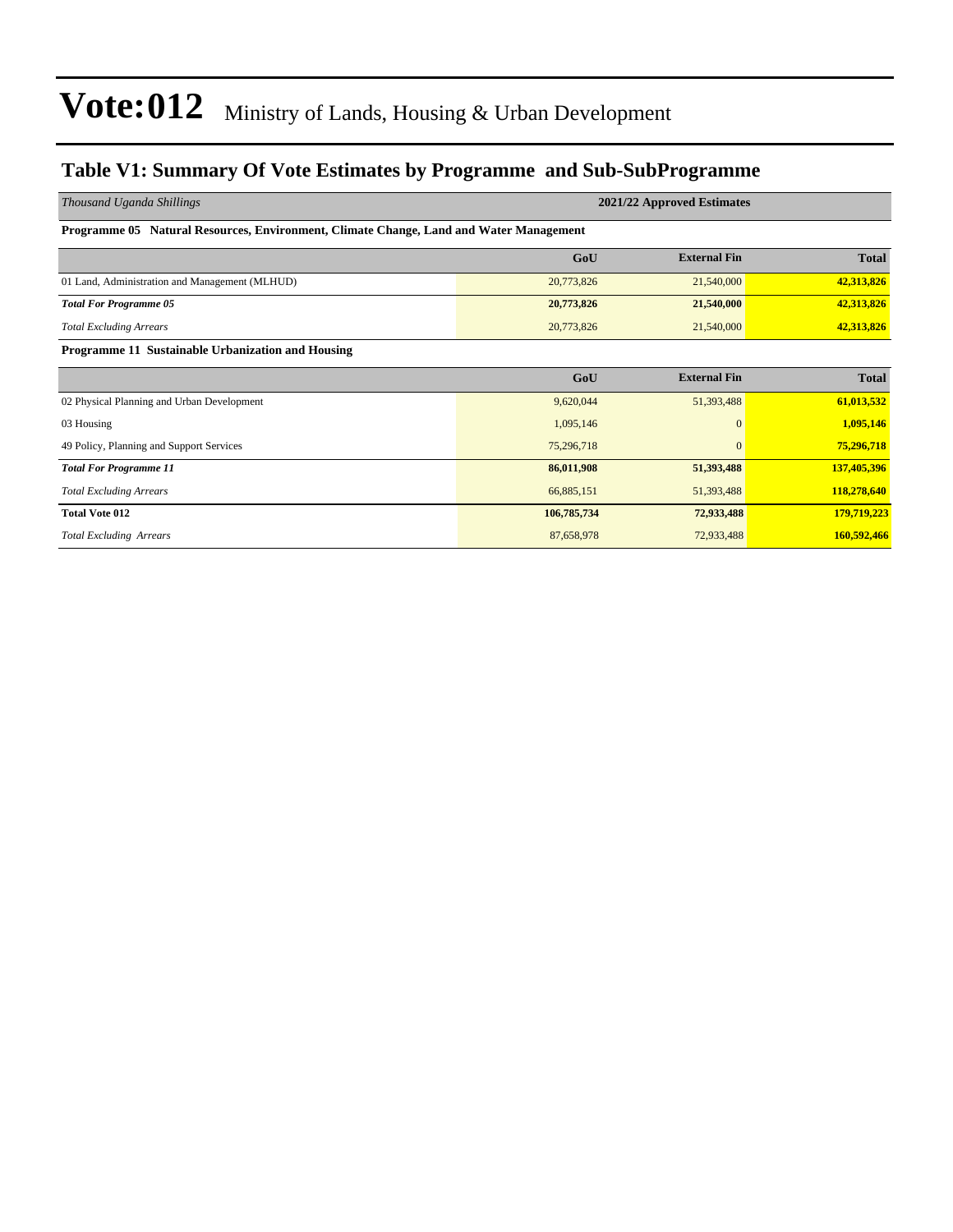#### **Table V2: Summary Of Vote Estimates by Sub-SubProgramme,Department and Project**

| Thousand Uganda Shillings                                                 |                  | 2020/21 Approved Budget<br>2021/22 Approved Estimates |                  |                  |                  |                               |              |  |
|---------------------------------------------------------------------------|------------------|-------------------------------------------------------|------------------|------------------|------------------|-------------------------------|--------------|--|
| Sub-SubProgramme 01 Land, Administration and Management (MLHUD)           |                  |                                                       |                  |                  |                  |                               |              |  |
| <b>Recurrent Budget Estimates</b>                                         | <b>Wage</b>      | <b>Non-Wage</b>                                       | <b>AIA</b>       | Total            | Wage             | <b>Non-Wage</b>               | <b>Total</b> |  |
| 03 Office of Director Land Management                                     | 40,605           | 29,864                                                | $\boldsymbol{0}$ | 70,468           | 40,605           | 19,396                        | 60,000       |  |
| 04 Land Administration                                                    | 285,804          | 563,061                                               | $\boldsymbol{0}$ | 848,865          | 285,804          | 464,196                       | 750,000      |  |
| 05 Surveys and Mapping                                                    | 1,220,668        | 1,125,855                                             | $\boldsymbol{0}$ | 2,346,523        | 1,220,668        | 849,332                       | 2,070,000    |  |
| 06 Land Registration                                                      | 262,465          | 285,692                                               | $\boldsymbol{0}$ | 548,157          | 262,465          | 217,535                       | 480,000      |  |
| 07 Land Sector Reform Coordination Unit                                   | 3,486,828        | 6,273,938                                             | $\boldsymbol{0}$ | 9,760,766        | 3,622,744        | 8,630,292                     | 12,253,036   |  |
| 17 Valuation                                                              | 763,241          | 999,049                                               | $\boldsymbol{0}$ | 1,762,290        | 763,241          | 727,550                       | 1,490,790    |  |
| <b>Total Recurrent Budget Estimates for Sub-</b><br>SubProgramme          | 6,059,611        | 9,277,459                                             | $\bf{0}$         | 15,337,070       | 6,195,526        | 10,908,300                    | 17,103,826   |  |
| <b>Development Budget Estimates</b>                                       | <b>GoU Dev't</b> | <b>External Fin</b>                                   | <b>AIA</b>       | Total            |                  | <b>GoU Dev't External Fin</b> | <b>Total</b> |  |
| 1289 Competitiveness and Enterprise Development Project<br>[CEDP]         | 3,670,000        | 32,670,000                                            | $\boldsymbol{0}$ | 36,340,000       | 1,075,000        | 21,540,000                    | 22,615,000   |  |
| 1763 Land Valuation Infrastructure Project                                | $\boldsymbol{0}$ | $\boldsymbol{0}$                                      | $\boldsymbol{0}$ | $\boldsymbol{0}$ | 2,595,000        | $\boldsymbol{0}$              | 2,595,000    |  |
| <b>Total Development Budget Estimates for Sub-</b><br><b>SubProgramme</b> | 3,670,000        | 32,670,000                                            | $\bf{0}$         | 36,340,000       | 3,670,000        | 21,540,000                    | 25,210,000   |  |
|                                                                           | GoU              | <b>External Fin</b>                                   | <b>AIA</b>       | Total            | GoU              | <b>External Fin</b>           | <b>Total</b> |  |
| <b>Total For Sub-SubProgramme 01</b>                                      | 19,007,070       | 32,670,000                                            | $\bf{0}$         | 51,677,070       | 20,773,826       | 21,540,000                    | 42,313,826   |  |
| <b>Total Excluding Arrears</b>                                            | 19,007,070       | 32,670,000                                            | $\boldsymbol{0}$ | 51,677,070       | 20,773,826       | 21,540,000                    | 42,313,826   |  |
| Sub-SubProgramme 02 Physical Planning and Urban Development               |                  |                                                       |                  |                  |                  |                               |              |  |
| <b>Recurrent Budget Estimates</b>                                         | <b>Wage</b>      | <b>Non-Wage</b>                                       | <b>AIA</b>       | <b>Total</b>     | Wage             | <b>Non-Wage</b>               | <b>Total</b> |  |
| 11 Office of Director Physical Planning & Urban Devt                      | 48,332           | 28,363                                                | $\boldsymbol{0}$ | 76,695           | 48,332           | 12,668                        | 61,000       |  |
| 12 Land use Regulation and Compliance                                     | 249,727          | 567,001                                               | $\boldsymbol{0}$ | 816,728          | 249,727          | 379,273                       | 629,000      |  |
| 13 Physical Planning                                                      | 282,815          | 6,816,518                                             | $\boldsymbol{0}$ | 7,099,333        | 282,815          | 5,166,464                     | 5,449,279    |  |
| 14 Urban Development                                                      | 213,405          | 549,068                                               | $\boldsymbol{0}$ | 762,473          | 213,405          | 369,595                       | 583,000      |  |
| <b>Total Recurrent Budget Estimates for Sub-</b><br>SubProgramme          | 794,279          | 7,960,950                                             | $\bf{0}$         | 8,755,230        | 794,279          | 5,928,000                     | 6,722,279    |  |
| Development Budget Estimates                                              | <b>GoU Dev't</b> | <b>External Fin</b>                                   | <b>AIA</b>       | <b>Total</b>     |                  | <b>GoU Dev't External Fin</b> | <b>Total</b> |  |
| 1244 Support to National Physical Devt Planning                           | 2,847,764        | $\boldsymbol{0}$                                      | $\boldsymbol{0}$ | 2,847,764        | $\mathbf{0}$     | $\mathbf{0}$                  | $\bf{0}$     |  |
| 1310 Albertine Region Sustainable Development Project                     | $\boldsymbol{0}$ | 24,820,000                                            | $\mathbf{0}$     | 24,820,000       | $\mathbf{0}$     | $\mathbf{0}$                  | $\bf{0}$     |  |
| 1514 Uganda Support to Municipal Infrastructure<br>Development (USMID II) | $\boldsymbol{0}$ | 43,521,160                                            | $\boldsymbol{0}$ | 43,521,160       | $\boldsymbol{0}$ | 51,393,488                    | 51,393,488   |  |
| 1528 Hoima Oil Refinery Proximity Development Master<br>Plan              | 50,000           | $\boldsymbol{0}$                                      | $\boldsymbol{0}$ | 50,000           | 2,897,764        | $\boldsymbol{0}$              | 2,897,764    |  |
| <b>Total Development Budget Estimates for Sub-</b><br><b>SubProgramme</b> | 2,897,764        | 68,341,160                                            | $\bf{0}$         | 71,238,925       | 2,897,764        | 51,393,488                    | 54,291,253   |  |
|                                                                           | GoU              | <b>External Fin</b>                                   | <b>AIA</b>       | Total            | GoU              | <b>External Fin</b>           | <b>Total</b> |  |
| <b>Total For Sub-SubProgramme 02</b>                                      | 11,652,994       | 68,341,160                                            | $\bf{0}$         | 79,994,154       | 9,620,044        | 51,393,488                    | 61,013,532   |  |
| <b>Total Excluding Arrears</b>                                            | 11,652,994       | 68, 341, 160                                          | $\boldsymbol{0}$ | 79,994,154       | 9,620,044        | 51,393,488                    | 61,013,532   |  |
| <b>Sub-SubProgramme 03 Housing</b>                                        |                  |                                                       |                  |                  |                  |                               |              |  |
| <b>Recurrent Budget Estimates</b>                                         | <b>Wage</b>      | <b>Non-Wage</b>                                       | <b>AIA</b>       | <b>Total</b>     | Wage             | <b>Non-Wage</b>               | Total        |  |
| 09 Housing Development and Estates Management                             | 225,850          | 495,477                                               | $\boldsymbol{0}$ | 721,328          | 225,850          | 360,295                       | 586,146      |  |
| 10 Human Settlements                                                      | 130,316          | 453,068                                               | $\boldsymbol{0}$ | 583,384          | 130,316          | 345,684                       | 476,000      |  |
| 15 Office of the Director, Housing                                        | 11,479           | 28,390                                                | $\boldsymbol{0}$ | 39,869           | 11,479           | 21,521                        | 33,000       |  |
| <b>Total Recurrent Budget Estimates for Sub-</b>                          | 367,646          | 976,935                                               | $\bf{0}$         | 1,344,581        | 367,646          | 727,500                       | 1,095,146    |  |

**SubProgramme**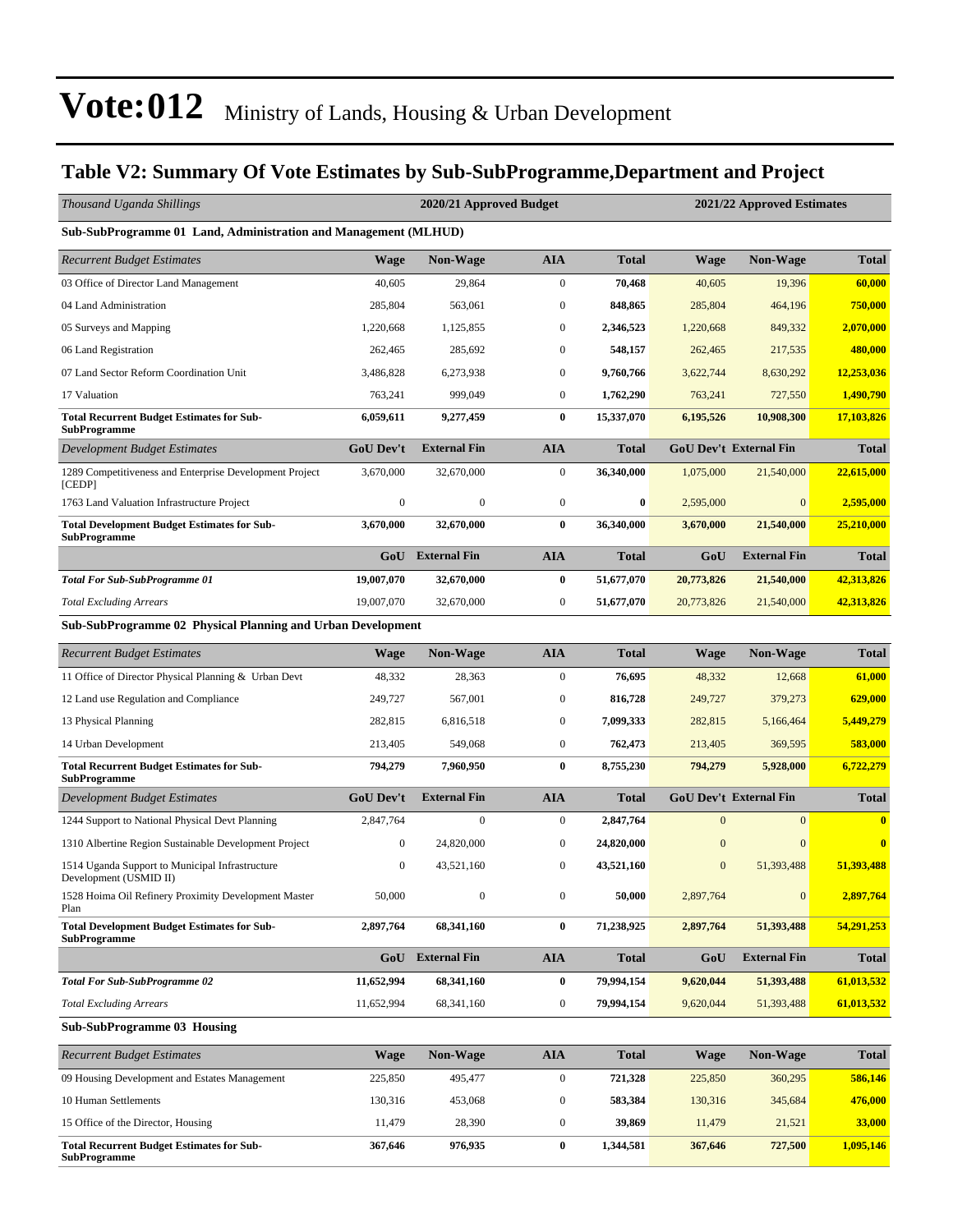|                                                                           | GoU              | <b>External Fin</b> | <b>AIA</b>       | <b>Total</b> | GoU         | <b>External Fin</b>           | <b>Total</b> |
|---------------------------------------------------------------------------|------------------|---------------------|------------------|--------------|-------------|-------------------------------|--------------|
| <b>Total For Sub-SubProgramme 03</b>                                      | 1,344,581        | $\mathbf{0}$        | $\bf{0}$         | 1,344,581    | 1,095,146   | $\mathbf{0}$                  | 1,095,146    |
| <b>Total Excluding Arrears</b>                                            | 1,344,581        | $\mathbf{0}$        | $\overline{0}$   | 1,344,581    | 1,095,146   | $\mathbf{0}$                  | 1,095,146    |
| <b>Sub-SubProgramme 49 Policy, Planning and Support Services</b>          |                  |                     |                  |              |             |                               |              |
| <b>Recurrent Budget Estimates</b>                                         | <b>Wage</b>      | Non-Wage            | <b>AIA</b>       | <b>Total</b> | <b>Wage</b> | Non-Wage                      | <b>Total</b> |
| 01 Finance and administration                                             | 653,396          | 30,214,206          | $\mathbf{0}$     | 30,867,603   | 653,396     | 41,181,122                    | 41,834,518   |
| 02 Planning and Quality Assurance                                         | 185,788          | 1,123,135           | $\boldsymbol{0}$ | 1,308,923    | 185,788     | 794,212                       | 980,000      |
| 16 Internal Audit                                                         | 42,142           | 96,041              | $\mathbf{0}$     | 138,183      | 42,142      | 86,858                        | 129,000      |
| <b>Total Recurrent Budget Estimates for Sub-</b><br><b>SubProgramme</b>   | 881,326          | 31,433,383          | $\bf{0}$         | 32,314,709   | 881,326     | 42,062,192                    | 42,943,518   |
| Development Budget Estimates                                              | <b>GoU Dev't</b> | <b>External Fin</b> | <b>AIA</b>       | <b>Total</b> |             | <b>GoU Dev't External Fin</b> | <b>Total</b> |
| 1632 Retooling of Ministry of Lands, Housing and Urban<br>Development     | 2,353,200        | $\mathbf{0}$        | $\mathbf{0}$     | 2,353,200    | 32,353,200  | $\overline{0}$                | 32,353,200   |
| <b>Total Development Budget Estimates for Sub-</b><br><b>SubProgramme</b> | 2,353,200        | $\mathbf{0}$        | $\bf{0}$         | 2,353,200    | 32,353,200  | $\bf{0}$                      | 32,353,200   |
|                                                                           | GoU              | <b>External Fin</b> | <b>AIA</b>       | <b>Total</b> | GoU         | <b>External Fin</b>           | <b>Total</b> |
| <b>Total For Sub-SubProgramme 49</b>                                      | 34,667,909       | $\mathbf{0}$        | $\bf{0}$         | 34,667,909   | 75,296,718  | $\bf{0}$                      | 75,296,718   |
| <b>Total Excluding Arrears</b>                                            | 34,667,909       | $\mathbf{0}$        | $\mathbf{0}$     | 34,667,909   | 56,169,961  | $\overline{0}$                | 56,169,961   |
| <b>Total Vote 012</b>                                                     | 66,672,554       | 101,011,160         | $\bf{0}$         | 167,683,714  | 106,785,734 | 72,933,488                    | 179,719,223  |
| <b>Total Excluding Arrears</b>                                            | 66,672,554       | 101,011,160         | 0                | 167,683,714  | 87,658,978  | 72,933,488                    | 160,592,466  |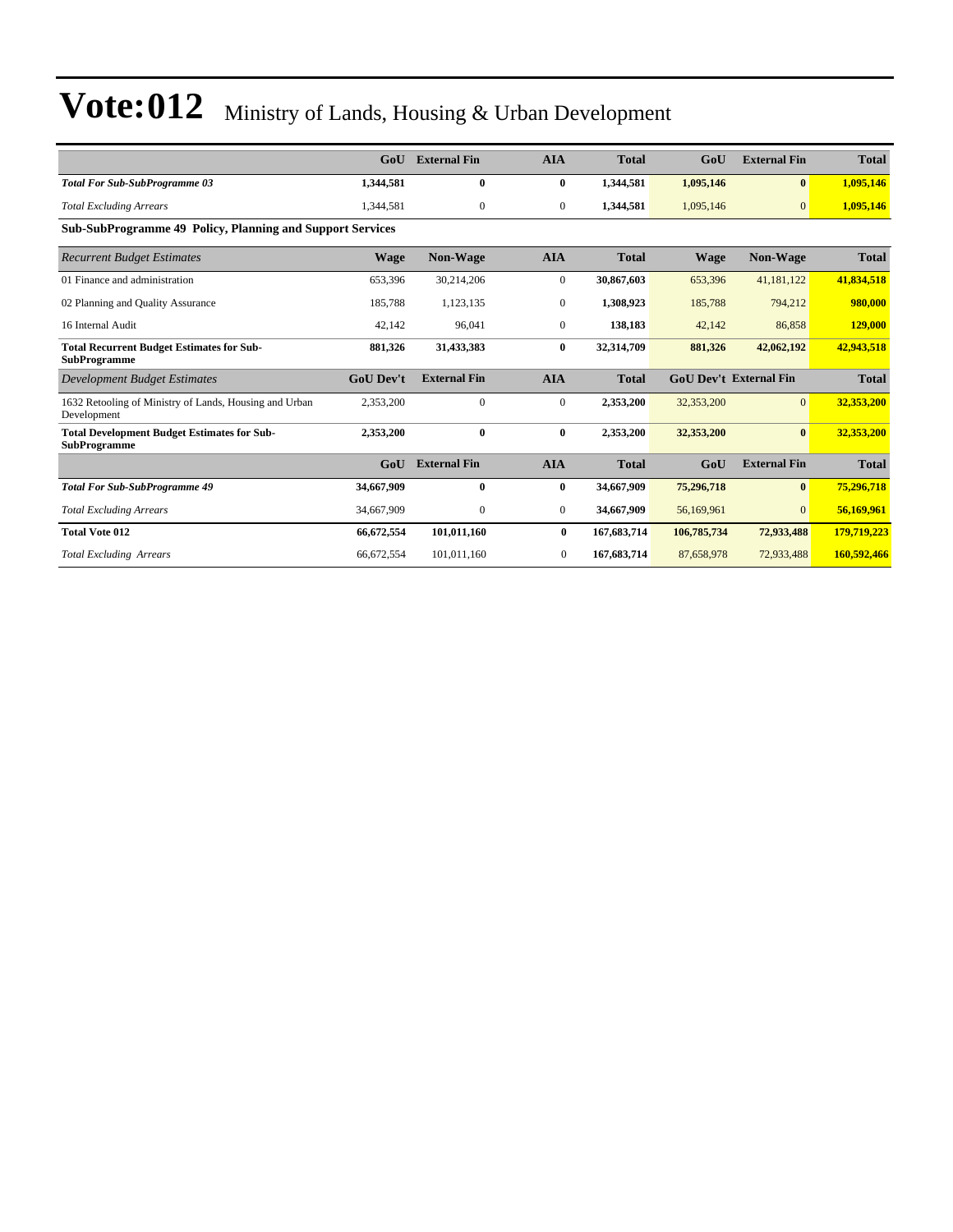#### **Table V3: Summary Vote Estimates by Item**

| Thousand Uganda Shillings                                   |            | 2020/21 Approved Budget |                  |              | 2021/22 Approved Estimates |                     |               |  |
|-------------------------------------------------------------|------------|-------------------------|------------------|--------------|----------------------------|---------------------|---------------|--|
|                                                             | GoU        | <b>External Fin</b>     | AIA              | <b>Total</b> | GoU                        | <b>External Fin</b> | <b>Total</b>  |  |
| <b>Employees, Goods and Services (Outputs Provided)</b>     | 52,588,226 | 81,349,670              | $\pmb{0}$        | 133,937,897  | 40,717,252                 | 69,623,088          | 110,340,340   |  |
| 211101 General Staff Salaries                               | 7,405,685  | $\bf{0}$                | $\bf{0}$         | 7,405,685    | 7,541,601                  | $\bf{0}$            | 7,541,601     |  |
| 211102 Contract Staff Salaries                              | 896,977    | 5,781,579               | $\bf{0}$         | 6,678,556    | 907,777                    | 5,540,100           | 6,447,877     |  |
| 211103 Allowances (Inc. Casuals, Temporary)                 | 2,115,250  | 60,800                  | $\bf{0}$         | 2,176,050    | 1,468,738                  | 179,800             | 1,648,538     |  |
| 212101 Social Security Contributions                        | 82,798     | 365,370                 | $\bf{0}$         | 448,168      | 93,778                     | 488,490             | 582,268       |  |
| 212102 Pension for General Civil Service                    | 3,082,876  | $\bf{0}$                | $\bf{0}$         | 3,082,876    | 3,089,202                  | $\bf{0}$            | 3,089,202     |  |
| 212201 Social Security Contributions                        | 9,900      | 98,280                  | $\bf{0}$         | 108,180      | $\bf{0}$                   | 65,520              | 65,520        |  |
| 213001 Medical expenses (To employees)                      | 110,000    | $\bf{0}$                | $\bf{0}$         | 110,000      | 110,000                    | $\bf{0}$            | 110,000       |  |
| 213002 Incapacity, death benefits and funeral expenses      | 50,000     | $\bf{0}$                | $\bf{0}$         | 50,000       | 50,000                     | 0                   | 50,000        |  |
| 213004 Gratuity Expenses                                    | 597,363    | 98,280                  | $\bf{0}$         | 695,643      | 597,363                    | 98,280              | 695,643       |  |
| 221001 Advertising and Public Relations                     | 79,340     | 514,980                 | $\bf{0}$         | 594,320      | 145,645                    | 935,000             | 1,080,645     |  |
| 221002 Workshops and Seminars                               | 3,138,059  | 4,783,867               | $\bf{0}$         | 7,921,925    | 1,753,114                  | 611,400             | 2,364,514     |  |
| 221003 Staff Training                                       | 1,654,000  | 2,551,344               | $\bf{0}$         | 4,205,344    | 812,534                    | 3,017,000           | 3,829,534     |  |
| 221005 Hire of Venue (chairs, projector, etc)               | 150,000    | 100,000                 | $\bf{0}$         | 250,000      | 109,000                    | 100,000             | 209,000       |  |
| 221007 Books, Periodicals & Newspapers                      | 93,580     | 277,569                 | $\bf{0}$         | 371,149      | 95,850                     | 74,000              | 169,850       |  |
| 221008 Computer supplies and Information Technology<br>(TT) | 1,396,108  | 613,725                 | $\bf{0}$         | 2,009,833    | 855,636                    | 260,000             | 1,115,636     |  |
| 221009 Welfare and Entertainment                            | 986,300    | 31,200                  | $\bf{0}$         | 1,017,500    | 826,060                    | 31,200              | 857,260       |  |
| 221011 Printing, Stationery, Photocopying and Binding       | 1,347,169  | 523,900                 | $\bf{0}$         | 1,871,069    | 967,980                    | 457,000             | 1,424,980     |  |
| 221012 Small Office Equipment                               | 72,280     | $\bf{0}$                | $\bf{0}$         | 72,280       | 65,420                     | $\bf{0}$            | 65,420        |  |
| 221016 IFMS Recurrent costs                                 | 100,000    | 0                       | $\bf{0}$         | 100,000      | 100,000                    | $\bf{0}$            | 100,000       |  |
| 221017 Subscriptions                                        | 382,200    | $\bf{0}$                | $\bf{0}$         | 382,200      | 372,560                    | $\bf{0}$            | 372,560       |  |
| 221020 IPPS Recurrent Costs                                 | 45,000     | $\bf{0}$                | $\bf{0}$         | 45,000       | 45,000                     | $\bf{0}$            | 45,000        |  |
| 222001 Telecommunications                                   | 221,300    | 76,863                  | $\boldsymbol{0}$ | 298,163      | 366,130                    | $\bf{0}$            | 366,130       |  |
| 222002 Postage and Courier                                  | 16,000     | $\bf{0}$                | $\bf{0}$         | 16,000       | 16,000                     | $\bf{0}$            | 16,000        |  |
| 222003 Information and communications technology<br>(ICT)   | 773,125    | 574,313                 | $\bf{0}$         | 1,347,437    | 422,831                    | 856,000             | 1,278,831     |  |
| 223001 Property Expenses                                    | 10,000     | $\bf{0}$                | $\bf{0}$         | 10,000       | 10,000                     | $\bf{0}$            | 10,000        |  |
| 223002 Rates                                                | 10,000     | $\bf{0}$                | $\bf{0}$         | 10,000       | 10,000                     | $\bf{0}$            | <b>10,000</b> |  |
| 223003 Rent – (Produced Assets) to private entities         | 0          | 280,853                 | 0                | 280,853      | $\bf{0}$                   | $\bf{0}$            | $\bf{0}$      |  |
| 223004 Guard and Security services                          | 100,000    | $\bf{0}$                | $\bf{0}$         | 100,000      | 100,000                    | $\bf{0}$            | 100,000       |  |
| 223005 Electricity                                          | 120,000    | 76,863                  | $\bf{0}$         | 196,863      | 220,000                    | 77,000              | 297,000       |  |
| 223006 Water                                                | 16,000     | 176,863                 | $\boldsymbol{0}$ | 192,863      | 64,598                     | $\bf{0}$            | 64,598        |  |
| 224004 Cleaning and Sanitation                              | 107,300    | $\bf{0}$                | $\bf{0}$         | 107,300      | 107,300                    | 187,000             | 294,300       |  |
| 224005 Uniforms, Beddings and Protective Gear               | 126,000    | $\bf{0}$                | $\bf{0}$         | 126,000      | 16,000                     | $\bf{0}$            | 16,000        |  |
| 225001 Consultancy Services- Short term                     | 1,126,094  | 16,811,982              | $\bf{0}$         | 17,938,077   | 583,844                    | 22,945,516          | 23,529,360    |  |
| 225002 Consultancy Services-Long-term                       | 2,004,000  | 26,259,645              | $\bf{0}$         | 28, 263, 645 | 1,450,669                  | 14,886,800          | 16,337,469    |  |
| 226001 Insurances                                           | 295,000    | 395                     | $\bf{0}$         | 295,395      | 295,000                    | 395,000             | 690,000       |  |
| 227001 Travel inland                                        | 4,040,382  | 11,523,941              | $\bf{0}$         | 15,564,323   | 3,895,747                  | 6,724,000           | 10,619,747    |  |
| 227002 Travel abroad                                        | 923,817    | 1,835,863               | $\bf{0}$         | 2,759,680    | 807,601                    | 1,721,700           | 2,529,301     |  |
| 227004 Fuel, Lubricants and Oils                            | 3,184,647  | 4,456,358               | $\bf{0}$         | 7,641,004    | 2,596,006                  | 3,986,881           | 6,582,887     |  |
| 228001 Maintenance - Civil                                  | 774,921    | 1,000,000               | $\bf{0}$         | 1,774,921    | 310,411                    | 1,000,000           | 1,310,411     |  |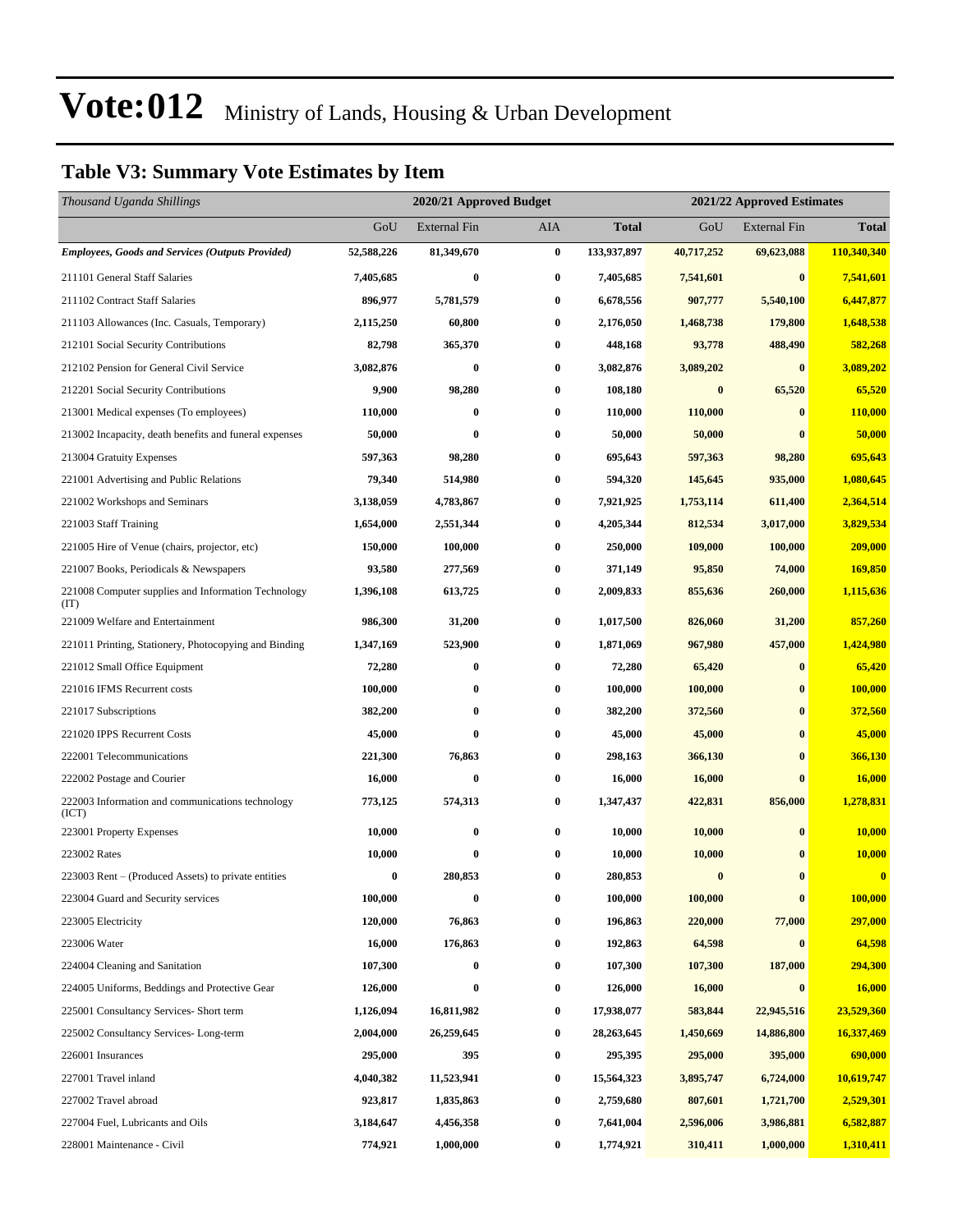| 228002 Maintenance - Vehicles                                      | 1,114,799  | 1,698,371    | $\bf{0}$       | 2,813,170   | 1,073,497   | 2,212,400    | 3,285,897               |
|--------------------------------------------------------------------|------------|--------------|----------------|-------------|-------------|--------------|-------------------------|
| 228003 Maintenance – Machinery, Equipment &<br>Furniture           | 429,958    | 200,000      | 0              | 629,958     | 344,358     | 200,000      | 544,358                 |
| 228004 Maintenance - Other                                         | $\bf{0}$   | $\bf{0}$     | 0              | $\bf{0}$    | 20,000      | $\mathbf{0}$ | 20,000                  |
| 281401 Rental – non produced assets                                | $\bf{0}$   | 576,469      | 0              | 576,469     | $\bf{0}$    | 532,000      | 532,000                 |
| 281503 Engineering and Design Studies & Plans for<br>capital works | $\bf{0}$   | $\bf{0}$     | 0              | $\bf{0}$    | $\bf{0}$    | 526,000      | 526,000                 |
| 281504 Monitoring, Supervision & Appraisal of Capital<br>work      | $\bf{0}$   | $\bf{0}$     | 0              | $\bf{0}$    | $\bf{0}$    | 1,515,002    | 1,515,002               |
| 282104 Compensation to 3rd Parties                                 | 13,400,000 | $\bf{0}$     | $\bf{0}$       | 13,400,000  | 8,000,000   | $\bf{0}$     | 8,000,000               |
| <b>Grants, Transfers and Subsides (Outputs Funded)</b>             | 12,440,487 | $\bf{0}$     | $\bf{0}$       | 12,440,487  | 44,398,726  | 380,000      | 44,778,726              |
| 262101 Contributions to International Organisations<br>(Current)   | 1,715,487  | $\bf{0}$     | $\bf{0}$       | 1,715,487   | 1,715,487   | $\bf{0}$     | 1,715,487               |
| 263104 Transfers to other govt. Units (Current)                    | 10,725,001 | $\mathbf{0}$ | $\bf{0}$       | 10,725,001  | 12,583,239  | $\mathbf{0}$ | 12,583,239              |
| 263204 Transfers to other govt. Units (Capital)                    | $\bf{0}$   | $\mathbf{0}$ | 0              | $\bf{0}$    | 30,000,000  | $\mathbf{0}$ | 30,000,000              |
| 291001 Transfers to Government Institutions                        | $\bf{0}$   | $\bf{0}$     | $\bf{0}$       | $\bf{0}$    | 100,000     | 380,000      | 480,000                 |
| <b>Investment</b> (Capital Purchases)                              | 1,643,840  | 19,661,490   | $\bf{0}$       | 21,305,330  | 2,543,000   | 2,930,400    | 5,473,400               |
| 281504 Monitoring, Supervision & Appraisal of Capital<br>work      | $\bf{0}$   | 748,940      | $\bf{0}$       | 748,940     | 40,000      | $\mathbf{0}$ | 40,000                  |
| 312103 Roads and Bridges.                                          | 0          | 15,821,746   | 0              | 15,821,746  | $\bf{0}$    | $\mathbf{0}$ | $\bf{0}$                |
| 312104 Other Structures                                            | $\bf{0}$   | 2,090,804    | 0              | 2,090,804   | $\bf{0}$    | $\mathbf{0}$ | $\overline{\mathbf{0}}$ |
| 312201 Transport Equipment                                         | $\bf{0}$   | 900,000      | 0              | 900,000     | 400,000     | 1,760,000    | 2,160,000               |
| 312202 Machinery and Equipment                                     | 200,000    | $\bf{0}$     | 0              | 200,000     | 813,000     | $\bf{0}$     | 813,000                 |
| 312203 Furniture & Fixtures                                        | 500,000    | 100,000      | 0              | 600,000     | 60,000      | 380,000      | 440,000                 |
| 312211 Office Equipment                                            | 148,000    | $\bf{0}$     | 0              | 148,000     | 30,000      | $\bf{0}$     | 30,000                  |
| 312213 ICT Equipment                                               | 795,840    | $\bf{0}$     | 0              | 795,840     | 1,200,000   | 790,400      | 1,990,400               |
| <b>Arrears</b>                                                     | $\bf{0}$   | $\mathbf{0}$ | $\bf{0}$       | $\bf{0}$    | 19,126,757  | $\bf{0}$     | 19,126,757              |
| 321605 Domestic arrears (Budgeting)                                | $\bf{0}$   | $\bf{0}$     | 0              | $\bf{0}$    | 19,000,000  | $\bf{0}$     | 19,000,000              |
| 321608 General Public Service Pension arrears<br>(Budgeting)       | $\bf{0}$   | $\bf{0}$     | 0              | $\bf{0}$    | 15,811      | $\mathbf{0}$ | 15,811                  |
| 321617 Salary Arrears (Budgeting)                                  | $\bf{0}$   | $\bf{0}$     | 0              | $\bf{0}$    | 110,946     | $\bf{0}$     | 110,946                 |
| <b>Grand Total Vote 012</b>                                        | 66,672,554 | 101,011,160  | $\bf{0}$       | 167,683,714 | 106,785,734 | 72,933,488   | 179,719,223             |
| <b>Total Excluding Arrears</b>                                     | 66,672,554 | 101,011,160  | $\overline{0}$ | 167,683,714 | 87,658,978  | 72,933,488   | 160,592,466             |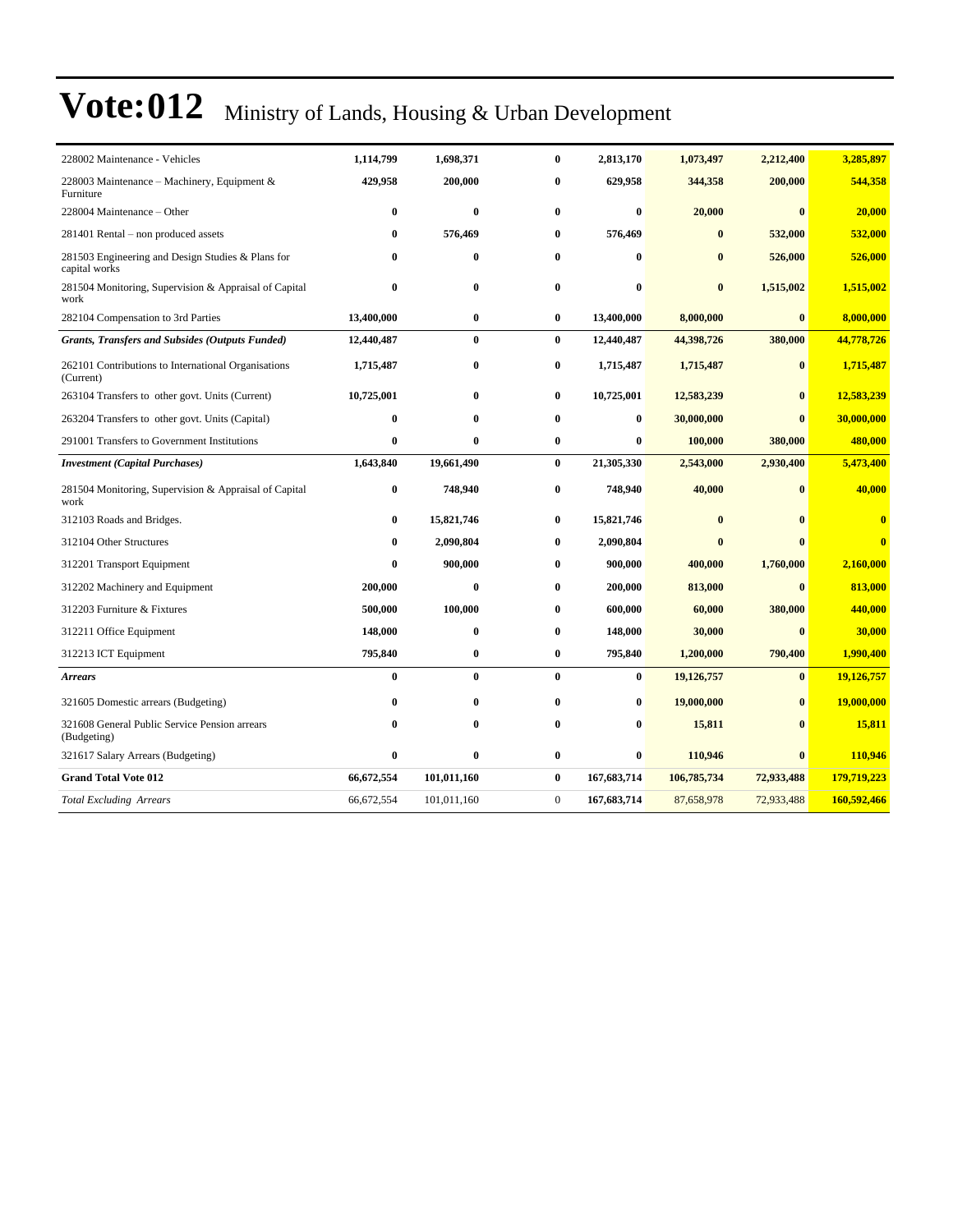#### **Table V4: Detailed Estimates by Sub-SubProgramme, Department,Project and Budget Output and Item**

#### *Sub-SubProgrammme 01 Land, Administration and Management (MLHUD)*

*Recurrent Budget Estimates*

#### **Department 03 Office of Director Land Management**

| Thousand Uganda Shillings                                       |                  | 2020/21 Approved Budget |                |              |              | 2021/22 Approved Estimates |              |
|-----------------------------------------------------------------|------------------|-------------------------|----------------|--------------|--------------|----------------------------|--------------|
| <b>Outputs Provided</b>                                         | Wage             | Non Wage                | <b>AIA</b>     | <b>Total</b> | Wage         | Non Wage                   | <b>Total</b> |
| Budget Output 020101 Land Policy, Plans, Strategies and Reports |                  |                         |                |              |              |                            |              |
| 211101 General Staff Salaries                                   | 40,605           | $\Omega$                | $\overline{0}$ | 40,605       | 40,605       | $\mathbf{0}$               | 40,605       |
| 221002 Workshops and Seminars                                   | $\boldsymbol{0}$ | 21,656                  | $\mathbf{0}$   | 21,656       | $\mathbf{0}$ | 13,612                     | 13,612       |
| 221007 Books, Periodicals & Newspapers                          | $\mathbf{0}$     | 480                     | $\Omega$       | 480          | $\mathbf{0}$ | 480                        | 480          |
| 221009 Welfare and Entertainment                                | $\mathbf{0}$     | 1,200                   | $\Omega$       | 1,200        | $\mathbf{0}$ | 780                        | 780          |
| 222001 Telecommunications                                       | $\mathbf{0}$     | 800                     | $\mathbf{0}$   | 800          | $\mathbf{0}$ | 800                        | 800          |
| 227004 Fuel, Lubricants and Oils                                | $\bf{0}$         | 5,728                   | $\overline{0}$ | 5,728        | $\mathbf{0}$ | 3,723                      | 3,723        |
| <b>Total Cost of Budget Output 01</b>                           | 40,605           | 29,864                  | 0              | 70,468       | 40,605       | 19,396                     | 60,000       |
| <b>Total Cost Of Outputs Provided</b>                           | 40,605           | 29,864                  | $\bf{0}$       | 70,468       | 40,605       | 19,396                     | 60,000       |
| <b>Total Cost for Department 03</b>                             | 40,605           | 29,864                  | $\bf{0}$       | 70,468       | 40,605       | 19,396                     | 60,000       |
| <b>Total Excluding Arrears</b>                                  | 40,605           | 29,864                  | $\overline{0}$ | 70,468       | 40,605       | 19,396                     | 60,000       |

#### **Department 04 Land Administration**

| Thousand Uganda Shillings                                                    |                  | 2020/21 Approved Budget |                | 2021/22 Approved Estimates |                  |              |              |
|------------------------------------------------------------------------------|------------------|-------------------------|----------------|----------------------------|------------------|--------------|--------------|
| <b>Outputs Provided</b>                                                      | Wage             | Non Wage                | <b>AIA</b>     | <b>Total</b>               | Wage             | Non Wage     | <b>Total</b> |
| Budget Output 020101 Land Policy, Plans, Strategies and Reports              |                  |                         |                |                            |                  |              |              |
| 211101 General Staff Salaries                                                | 285,804          | $\boldsymbol{0}$        | $\overline{0}$ | 285,804                    | 285,804          | $\mathbf{0}$ | 285,804      |
| 211103 Allowances (Inc. Casuals, Temporary)                                  | $\boldsymbol{0}$ | 2,000                   | $\mathbf{0}$   | 2,000                      | $\boldsymbol{0}$ | 2,000        | 2,000        |
| 221002 Workshops and Seminars                                                | $\overline{0}$   | 32,000                  | $\overline{0}$ | 32,000                     | $\mathbf{0}$     | 31,201       | 31,201       |
| 227001 Travel inland                                                         | $\overline{0}$   | 9,201                   | $\overline{0}$ | 9,201                      | $\overline{0}$   | 10,000       | 10.000       |
| 227004 Fuel, Lubricants and Oils                                             | $\mathbf{0}$     | 3,714                   | $\overline{0}$ | 3,714                      | $\mathbf{0}$     | 3,714        | 3,714        |
| <b>Total Cost of Budget Output 01</b>                                        | 285,804          | 46,915                  | 0              | 332,719                    | 285,804          | 46,915       | 332,719      |
| Budget Output 020105 Capacity Building in Land Administration and Management |                  |                         |                |                            |                  |              |              |
| 211103 Allowances (Inc. Casuals, Temporary)                                  | $\overline{0}$   | 4.000                   | $\overline{0}$ | 4.000                      | $\mathbf{0}$     | 3,500        | 3,500        |
| 221002 Workshops and Seminars                                                | $\mathbf{0}$     | 134,000                 | $\overline{0}$ | 134,000                    | $\boldsymbol{0}$ | 98,140       | 98,140       |
| 221003 Staff Training                                                        | $\overline{0}$   | 26,000                  | $\overline{0}$ | 26,000                     | $\overline{0}$   | 18,460       | 18,460       |
| 221008 Computer supplies and Information Technology (IT)                     | $\boldsymbol{0}$ | 10,000                  | $\overline{0}$ | 10,000                     | $\mathbf{0}$     | 10,000       | 10,000       |
| 221009 Welfare and Entertainment                                             | $\theta$         | 20,000                  | $\Omega$       | 20,000                     | $\overline{0}$   | 14,200       | 14,200       |
| 221011 Printing, Stationery, Photocopying and Binding                        | $\overline{0}$   | 9,068                   | $\overline{0}$ | 9,068                      | $\boldsymbol{0}$ | 9,068        | 9,068        |
| 221012 Small Office Equipment                                                | $\mathbf{0}$     | 2,000                   | $\overline{0}$ | 2,000                      | $\boldsymbol{0}$ | 1,420        | 1,420        |
| 221017 Subscriptions                                                         | $\overline{0}$   | 12,000                  | $\overline{0}$ | 12,000                     | $\mathbf{0}$     | 8,540        | 8,540        |
| 222001 Telecommunications                                                    | $\mathbf{0}$     | 8,000                   | $\overline{0}$ | 8,000                      | $\boldsymbol{0}$ | 5,680        | 5.680        |
| 227001 Travel inland                                                         | $\overline{0}$   | 186,733                 | $\overline{0}$ | 186,733                    | $\mathbf{0}$     | 149,386      | 149,386      |
| 227004 Fuel, Lubricants and Oils                                             | $\mathbf{0}$     | 84,345                  | $\overline{0}$ | 84,345                     | $\overline{0}$   | 84,687       | 84,687       |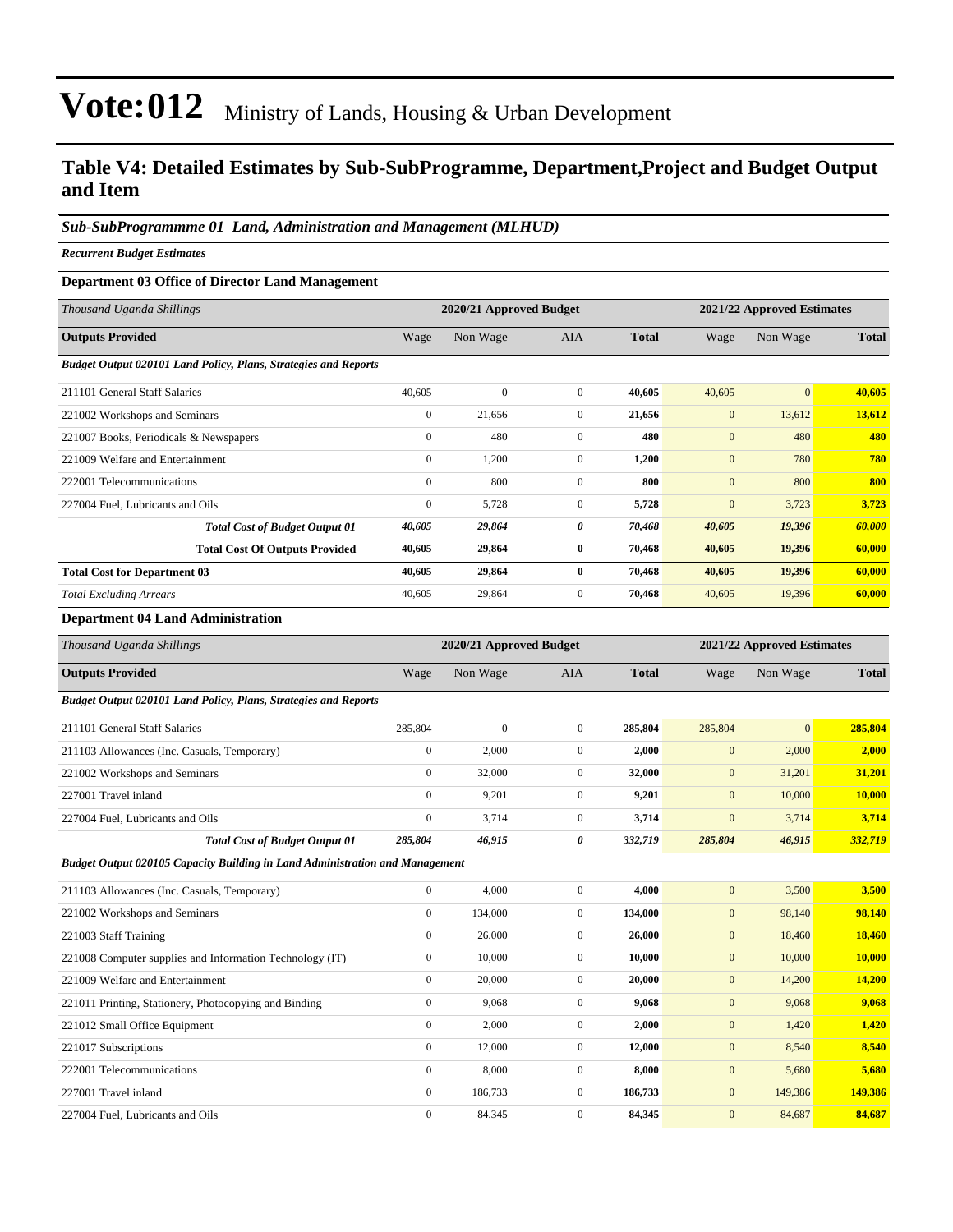| 228002 Maintenance - Vehicles                            | $\boldsymbol{0}$ | 20,000                  | $\boldsymbol{0}$ | 20,000       | $\mathbf{0}$          | 14,200                     | 14,200       |
|----------------------------------------------------------|------------------|-------------------------|------------------|--------------|-----------------------|----------------------------|--------------|
| <b>Total Cost of Budget Output 05</b>                    | 0                | 516,146                 | 0                | 516,146      | $\boldsymbol{\theta}$ | 417,281                    | 417,281      |
| <b>Total Cost Of Outputs Provided</b>                    | 285,804          | 563,061                 | $\bf{0}$         | 848,865      | 285,804               | 464,196                    | 750,000      |
| <b>Total Cost for Department 04</b>                      | 285,804          | 563,061                 | $\bf{0}$         | 848,865      | 285,804               | 464,196                    | 750,000      |
| <b>Total Excluding Arrears</b>                           | 285,804          | 563,061                 | $\boldsymbol{0}$ | 848,865      | 285,804               | 464,196                    | 750,000      |
| <b>Department 05 Surveys and Mapping</b>                 |                  |                         |                  |              |                       |                            |              |
| Thousand Uganda Shillings                                |                  | 2020/21 Approved Budget |                  |              |                       | 2021/22 Approved Estimates |              |
| <b>Outputs Provided</b>                                  | Wage             | Non Wage                | AIA              | <b>Total</b> | Wage                  | Non Wage                   | <b>Total</b> |
| <b>Budget Output 020104 Surveys and Mapping</b>          |                  |                         |                  |              |                       |                            |              |
| 211101 General Staff Salaries                            | 1,220,668        | $\mathbf{0}$            | $\boldsymbol{0}$ | 1,220,668    | 1,220,668             | $\mathbf{0}$               | 1,220,668    |
| 211103 Allowances (Inc. Casuals, Temporary)              | $\boldsymbol{0}$ | 201,699                 | $\boldsymbol{0}$ | 201,699      | $\boldsymbol{0}$      | 19,257                     | 19,257       |
| 221001 Advertising and Public Relations                  | $\boldsymbol{0}$ | 4,340                   | $\boldsymbol{0}$ | 4,340        | $\boldsymbol{0}$      | 3,212                      | 3,212        |
| 221002 Workshops and Seminars                            | $\boldsymbol{0}$ | 125,000                 | $\boldsymbol{0}$ | 125,000      | $\boldsymbol{0}$      | 92,500                     | 92,500       |
| 221007 Books, Periodicals & Newspapers                   | $\boldsymbol{0}$ | 1,500                   | $\boldsymbol{0}$ | 1,500        | $\mathbf{0}$          | 1,110                      | 1,110        |
| 221008 Computer supplies and Information Technology (IT) | $\boldsymbol{0}$ | 30,000                  | $\boldsymbol{0}$ | 30,000       | $\mathbf{0}$          | 22,200                     | 22,200       |
| 221009 Welfare and Entertainment                         | $\boldsymbol{0}$ | 20,000                  | $\boldsymbol{0}$ | 20,000       | $\boldsymbol{0}$      | 14,800                     | 14,800       |
| 221011 Printing, Stationery, Photocopying and Binding    | $\boldsymbol{0}$ | 38,200                  | $\boldsymbol{0}$ | 38,200       | $\boldsymbol{0}$      | 25,000                     | 25,000       |
| 221017 Subscriptions                                     | $\boldsymbol{0}$ | 264,000                 | $\boldsymbol{0}$ | 264,000      | $\boldsymbol{0}$      | 264,000                    | 264,000      |
| 222001 Telecommunications                                | $\boldsymbol{0}$ | 2,000                   | $\boldsymbol{0}$ | 2,000        | $\mathbf{0}$          | 1,500                      | 1,500        |
| 222003 Information and communications technology (ICT)   | $\boldsymbol{0}$ | 10,000                  | $\boldsymbol{0}$ | 10,000       | $\mathbf{0}$          | 7,400                      | 7,400        |
| 223006 Water                                             | $\overline{0}$   | 6,000                   | $\boldsymbol{0}$ | 6,000        | $\boldsymbol{0}$      | 4,598                      | 4,598        |
| 227001 Travel inland                                     | $\boldsymbol{0}$ | 119,617                 | $\boldsymbol{0}$ | 119,617      | $\boldsymbol{0}$      | 166,200                    | 166,200      |
| 227002 Travel abroad                                     | $\boldsymbol{0}$ | 81,500                  | $\boldsymbol{0}$ | 81,500       | $\boldsymbol{0}$      | 30,310                     | 30,310       |
| 227004 Fuel, Lubricants and Oils                         | $\boldsymbol{0}$ | 75,499                  | $\boldsymbol{0}$ | 75,499       | $\mathbf{0}$          | 60,235                     | 60,235       |
| 228001 Maintenance - Civil                               | $\boldsymbol{0}$ | 100,000                 | $\boldsymbol{0}$ | 100,000      | $\mathbf{0}$          | 74,000                     | 74,000       |
| 228002 Maintenance - Vehicles                            | $\boldsymbol{0}$ | 36,500                  | $\boldsymbol{0}$ | 36,500       | $\boldsymbol{0}$      | 25,610                     | 25,610       |
| 228003 Maintenance – Machinery, Equipment & Furniture    | $\boldsymbol{0}$ | 10,000                  | $\boldsymbol{0}$ | 10,000       | $\mathbf{0}$          | 17,400                     | 17,400       |
| 228004 Maintenance - Other                               | $\boldsymbol{0}$ | $\boldsymbol{0}$        | $\boldsymbol{0}$ | $\bf{0}$     | $\mathbf{0}$          | 20,000                     | 20,000       |
| <b>Total Cost of Budget Output 04</b>                    | 1,220,668        | 1,125,855               | 0                | 2,346,523    | 1,220,668             | 849,332                    | 2,070,000    |
| <b>Total Cost Of Outputs Provided</b>                    | 1,220,668        | 1,125,855               | $\bf{0}$         | 2,346,523    | 1,220,668             | 849.332                    | 2,070,000    |
| <b>Total Cost for Department 05</b>                      | 1,220,668        | 1,125,855               | $\bf{0}$         | 2,346,523    | 1,220,668             | 849,332                    | 2,070,000    |
| <b>Total Excluding Arrears</b>                           | 1,220,668        | 1,125,855               | $\boldsymbol{0}$ | 2,346,523    | 1,220,668             | 849,332                    | 2,070,000    |
| <b>Department 06 Land Registration</b>                   |                  |                         |                  |              |                       |                            |              |
| Thousand Uganda Shillings                                |                  | 2020/21 Approved Budget |                  |              |                       | 2021/22 Approved Estimates |              |
| <b>Outputs Provided</b>                                  | Wage             | Non Wage                | AIA              | <b>Total</b> | Wage                  | Non Wage                   | <b>Total</b> |
| <b>Budget Output 020102 Land Registration</b>            |                  |                         |                  |              |                       |                            |              |
| 211101 General Staff Salaries                            | 262,465          | $\boldsymbol{0}$        | $\boldsymbol{0}$ | 262,465      | 262,465               | $\boldsymbol{0}$           | 262,465      |
| 211103 Allowances (Inc. Casuals, Temporary)              | $\boldsymbol{0}$ | 50,000                  | $\boldsymbol{0}$ | 50,000       | $\boldsymbol{0}$      | 25,000                     | 25,000       |
| 221002 Workshops and Seminars                            | $\boldsymbol{0}$ | 100,000                 | $\boldsymbol{0}$ | 100,000      | $\boldsymbol{0}$      | 40,000                     | 40,000       |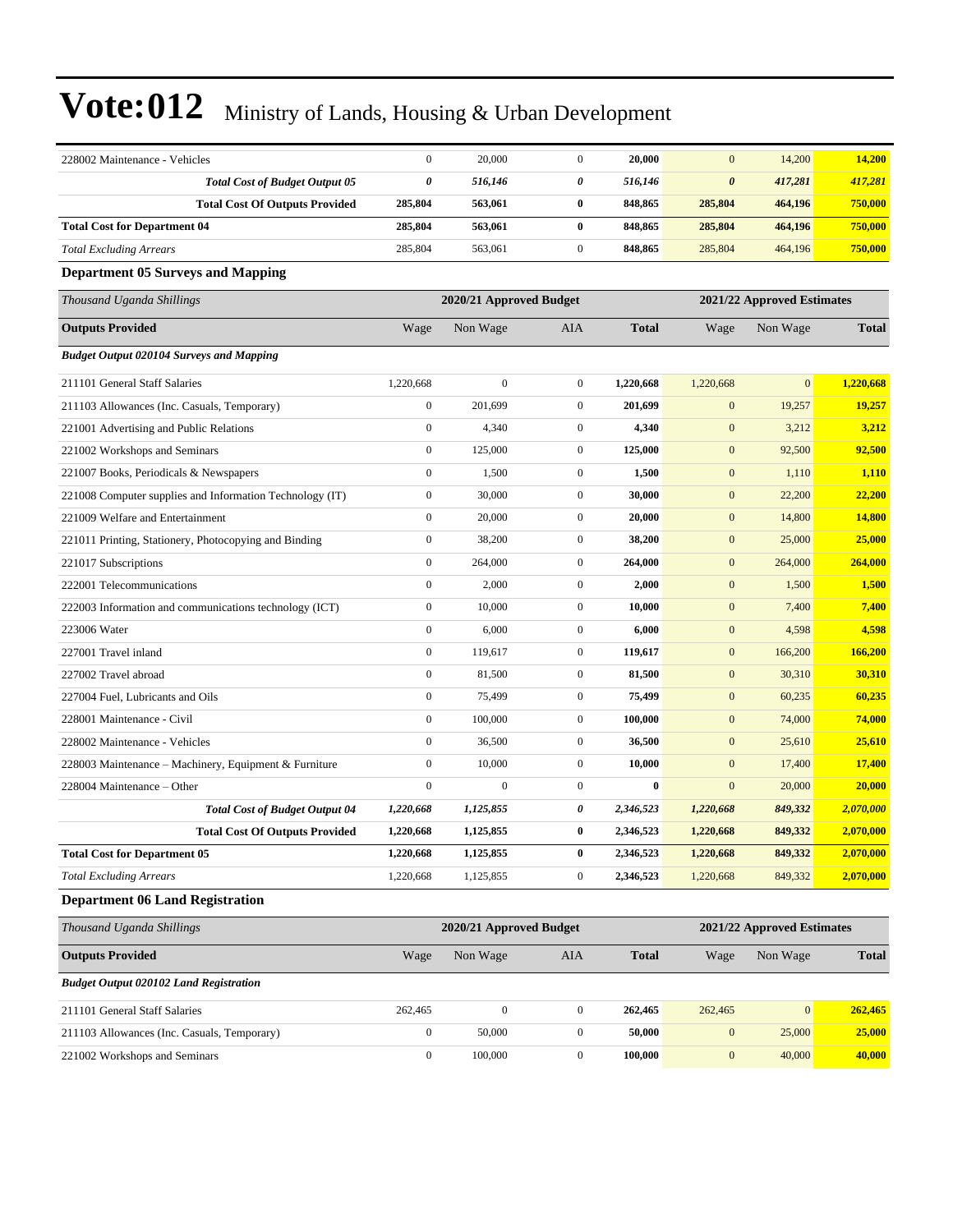| 221003 Staff Training                                    | $\mathbf{0}$ | 15,000       | $\mathbf{0}$   | 15,000   | $\mathbf{0}$ | 15,000  | 15,000  |
|----------------------------------------------------------|--------------|--------------|----------------|----------|--------------|---------|---------|
| 221007 Books, Periodicals & Newspapers                   | $\mathbf{0}$ | 6,400        | $\mathbf{0}$   | 6,400    | $\mathbf{0}$ | 3,200   | 3,200   |
| 221008 Computer supplies and Information Technology (IT) | $\mathbf{0}$ | $\mathbf{0}$ | $\mathbf{0}$   | $\bf{0}$ | $\mathbf{0}$ | 5,335   | 5,335   |
| 221009 Welfare and Entertainment                         | $\mathbf{0}$ | 5,000        | $\mathbf{0}$   | 5,000    | $\mathbf{0}$ | 12,000  | 12,000  |
| 221011 Printing, Stationery, Photocopying and Binding    | $\mathbf{0}$ | 9,064        | $\overline{0}$ | 9,064    | $\mathbf{0}$ | 10,000  | 10,000  |
| 221012 Small Office Equipment                            | $\mathbf{0}$ | 13,100       | $\overline{0}$ | 13,100   | $\mathbf{0}$ | 8,000   | 8,000   |
| 222001 Telecommunications                                | $\mathbf{0}$ | 2,000        | $\overline{0}$ | 2,000    | $\mathbf{0}$ | 2,000   | 2,000   |
| 227001 Travel inland                                     | $\mathbf{0}$ | 64,400       | $\overline{0}$ | 64,400   | $\mathbf{0}$ | 80,000  | 80,000  |
| 227004 Fuel, Lubricants and Oils                         | $\mathbf{0}$ | 10,728       | $\mathbf{0}$   | 10,728   | $\mathbf{0}$ | 12,000  | 12,000  |
| 228002 Maintenance - Vehicles                            | $\mathbf{0}$ | 10,000       | $\overline{0}$ | 10,000   | $\mathbf{0}$ | 5,000   | 5,000   |
| <b>Total Cost of Budget Output 02</b>                    | 262,465      | 285,692      | 0              | 548,157  | 262,465      | 217,535 | 480,000 |
| <b>Total Cost Of Outputs Provided</b>                    | 262,465      | 285,692      | $\bf{0}$       | 548,157  | 262,465      | 217,535 | 480,000 |
| <b>Total Cost for Department 06</b>                      | 262,465      | 285,692      | $\bf{0}$       | 548,157  | 262,465      | 217,535 | 480,000 |
| <b>Total Excluding Arrears</b>                           | 262,465      | 285,692      | $\mathbf{0}$   | 548,157  | 262,465      | 217,535 | 480,000 |

#### **Department 07 Land Sector Reform Coordination Unit**

| Thousand Uganda Shillings                                |                  | 2020/21 Approved Budget<br>2021/22 Approved Estimates |                  |              |              |                |              |  |
|----------------------------------------------------------|------------------|-------------------------------------------------------|------------------|--------------|--------------|----------------|--------------|--|
| <b>Outputs Provided</b>                                  | Wage             | Non Wage                                              | <b>AIA</b>       | <b>Total</b> | Wage         | Non Wage       | <b>Total</b> |  |
| <b>Budget Output 020106 Land Information Management</b>  |                  |                                                       |                  |              |              |                |              |  |
| 211101 General Staff Salaries                            | 2,909,651        | $\mathbf{0}$                                          | $\overline{0}$   | 2,909,651    | 3,045,567    | $\overline{0}$ | 3,045,567    |  |
| 211102 Contract Staff Salaries                           | 577,177          | $\boldsymbol{0}$                                      | $\boldsymbol{0}$ | 577,177      | 577,177      | $\overline{0}$ | 577,177      |  |
| 211103 Allowances (Inc. Casuals, Temporary)              | $\boldsymbol{0}$ | 30,000                                                | $\boldsymbol{0}$ | 30,000       | $\mathbf{0}$ | 13,800         | 13,800       |  |
| 212101 Social Security Contributions                     | $\mathbf{0}$     | 57,718                                                | $\mathbf{0}$     | 57,718       | $\mathbf{0}$ | 57,718         | 57,718       |  |
| 221008 Computer supplies and Information Technology (IT) | $\mathbf{0}$     | 300,000                                               | $\overline{0}$   | 300,000      | $\mathbf{0}$ | 138,000        | 138,000      |  |
| 221009 Welfare and Entertainment                         | $\mathbf{0}$     | 80,000                                                | $\boldsymbol{0}$ | 80,000       | $\mathbf{0}$ | 39,200         | 39,200       |  |
| 221011 Printing, Stationery, Photocopying and Binding    | $\mathbf{0}$     | 54,406                                                | $\overline{0}$   | 54,406       | $\mathbf{0}$ | 54,406         | 54,406       |  |
| 221012 Small Office Equipment                            | $\mathbf{0}$     | 20,000                                                | $\overline{0}$   | 20,000       | $\mathbf{0}$ | 9,800          | 9,800        |  |
| 222001 Telecommunications                                | $\mathbf{0}$     | 60,000                                                | $\overline{0}$   | 60,000       | $\mathbf{0}$ | 29,400         | 29,400       |  |
| 222003 Information and communications technology (ICT)   | $\mathbf{0}$     | 713,125                                               | $\overline{0}$   | 713,125      | $\mathbf{0}$ | 349,431        | 349,431      |  |
| 227001 Travel inland                                     | $\mathbf{0}$     | 170,000                                               | $\overline{0}$   | 170,000      | $\mathbf{0}$ | 83,300         | 83,300       |  |
| 227004 Fuel, Lubricants and Oils                         | $\mathbf{0}$     | 115,662                                               | $\overline{0}$   | 115,662      | $\mathbf{0}$ | 18,790         | 18,790       |  |
| 228001 Maintenance - Civil                               | $\mathbf{0}$     | 63,028                                                | $\overline{0}$   | 63,028       | $\mathbf{0}$ | 9.485          | 9,485        |  |
| 228002 Maintenance - Vehicles                            | $\mathbf{0}$     | 110,000                                               | $\boldsymbol{0}$ | 110,000      | $\mathbf{0}$ | 18,670         | 18,670       |  |
| <b>Total Cost of Budget Output 06</b>                    | 3,486,828        | 1,773,938                                             | 0                | 5,260,766    | 3,622,744    | 822,000        | 4,444,744    |  |
| <b>Total Cost Of Outputs Provided</b>                    | 3,486,828        | 1,773,938                                             | $\bf{0}$         | 5,260,766    | 3,622,744    | 822,000        | 4,444,744    |  |
| <b>Outputs Funded</b>                                    | Wage             | Non Wage                                              | <b>AIA</b>       | <b>Total</b> | Wage         | Non Wage       | <b>Total</b> |  |
| <b>Budget Output 020151 Ministry Zonal Offices</b>       |                  |                                                       |                  |              |              |                |              |  |
| 263104 Transfers to other govt. Units (Current)          | $\mathbf{0}$     | 4,500,000                                             | $\overline{0}$   | 4.500.000    | $\mathbf{0}$ | 7,808,292      | 7.808.292    |  |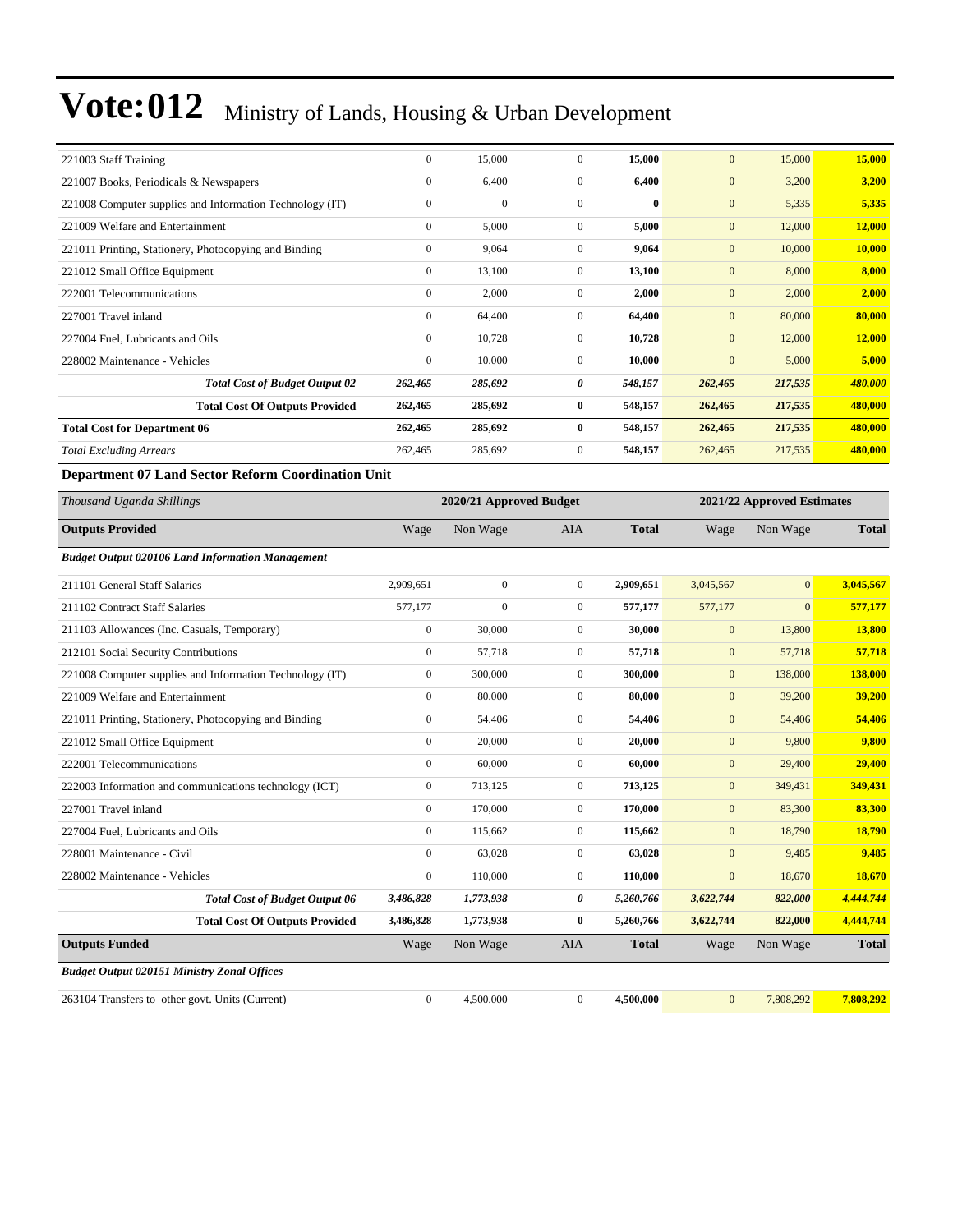| $\bf{0}$     | $\boldsymbol{\mathit{0}}$ | $\boldsymbol{\theta}$     | 180,000          | $\boldsymbol{\mathit{0}}$ | 180,000                   | $\boldsymbol{\mathit{0}}$ | o/w Lira         |
|--------------|---------------------------|---------------------------|------------------|---------------------------|---------------------------|---------------------------|------------------|
| $\mathbf{0}$ | $\boldsymbol{\theta}$     | $\boldsymbol{\theta}$     | 180,000          | $\boldsymbol{\theta}$     | 180,000                   | $\boldsymbol{\theta}$     | o/w Arua         |
| $\bf{0}$     | $\boldsymbol{\theta}$     | $\boldsymbol{\mathit{0}}$ | 180,000          | $\boldsymbol{\mathit{0}}$ | 180,000                   | 0                         | o/w Gulu         |
| $\bf{0}$     | $\boldsymbol{\theta}$     | $\boldsymbol{\mathit{0}}$ | 180,000          | $\boldsymbol{\theta}$     | 180,000                   | $\boldsymbol{\mathit{0}}$ | o/w Soroti       |
| $\bf{0}$     | $\boldsymbol{\theta}$     | $\boldsymbol{\mathit{0}}$ | 180,000          | $\boldsymbol{\mathit{0}}$ | 180,000                   | $\boldsymbol{\mathit{0}}$ | $o/w$ Mbale      |
| $\mathbf{0}$ | $\boldsymbol{\theta}$     | $\boldsymbol{\theta}$     | 180,000          | $\boldsymbol{\theta}$     | 180,000                   | $\boldsymbol{\mathit{0}}$ | o/w Moroto       |
| $\bf{0}$     | $\boldsymbol{\theta}$     | $\boldsymbol{\mathit{0}}$ | 180,000          | $\boldsymbol{\mathit{0}}$ | 180,000                   | $\boldsymbol{\mathit{0}}$ | o/w Tororo       |
| $\bf{0}$     | $\boldsymbol{\theta}$     | $\boldsymbol{\mathit{0}}$ | 240,000          | $\boldsymbol{\mathit{0}}$ | 240,000                   | $\boldsymbol{\mathit{0}}$ | o/w Jinja        |
| $\bf{0}$     | $\boldsymbol{\theta}$     | $\boldsymbol{\mathit{0}}$ | 240,000          | $\boldsymbol{\theta}$     | 240,000                   | $\boldsymbol{\mathit{0}}$ | o/w Mukono       |
| $\bf{0}$     | $\boldsymbol{\theta}$     | $\boldsymbol{\mathit{0}}$ | 240,000          | $\boldsymbol{\mathit{0}}$ | 240,000                   | $\boldsymbol{\mathit{0}}$ | o/w KCCA         |
| $\mathbf{0}$ | $\boldsymbol{\theta}$     | $\boldsymbol{\theta}$     | 300,000          | $\boldsymbol{\theta}$     | 300,000                   | $\boldsymbol{\mathit{0}}$ | o/w Wakiso 1     |
| $\bf{0}$     | $\boldsymbol{\theta}$     | $\boldsymbol{\mathit{0}}$ | 300,000          | $\boldsymbol{\mathit{0}}$ | 300,000                   | $\boldsymbol{\mathit{0}}$ | o/w Wakiso 2     |
| $\bf{0}$     | $\boldsymbol{\theta}$     | $\boldsymbol{\mathit{0}}$ | 180,000          | $\boldsymbol{\theta}$     | 180,000                   | $\boldsymbol{\mathit{0}}$ | o/w Masindi      |
| $\bf{0}$     | $\boldsymbol{\theta}$     | $\boldsymbol{\mathit{0}}$ | 180,000          | $\boldsymbol{\mathit{0}}$ | 180,000                   | $\boldsymbol{\mathit{0}}$ | o/w Kibaale      |
| $\bf{0}$     | $\boldsymbol{\theta}$     | $\boldsymbol{\mathit{0}}$ | 180,000          | $\boldsymbol{\mathit{0}}$ | 180,000                   | $\boldsymbol{\mathit{0}}$ | o/w Fort Portal  |
| $\mathbf{0}$ | $\boldsymbol{\theta}$     | $\boldsymbol{\theta}$     | 240,000          | $\boldsymbol{\theta}$     | 240,000                   | $\boldsymbol{\mathit{0}}$ | o/w Mbarara      |
| $\bf{0}$     | $\boldsymbol{\theta}$     | $\boldsymbol{\mathit{0}}$ | 240,000          | $\boldsymbol{\mathit{0}}$ | 240,000                   | $\boldsymbol{\mathit{0}}$ | o/w Masaka       |
| $\bf{0}$     | $\boldsymbol{\theta}$     | $\boldsymbol{\mathit{0}}$ | 180,000          | $\boldsymbol{\mathit{0}}$ | 180,000                   | $\boldsymbol{\mathit{0}}$ | o/w Rukungiri    |
| $\bf{0}$     | $\boldsymbol{\theta}$     | $\boldsymbol{\mathit{0}}$ | 180,000          | $\boldsymbol{\mathit{0}}$ | 180,000                   | $\boldsymbol{\mathit{0}}$ | o/w Kabale       |
| $\bf{0}$     | $\boldsymbol{\theta}$     | $\boldsymbol{\mathit{0}}$ | 180,000          | $\boldsymbol{\mathit{0}}$ | 180,000                   | $\boldsymbol{\mathit{0}}$ | o/w Mityana      |
| $\mathbf{0}$ | $\boldsymbol{\theta}$     | $\boldsymbol{\theta}$     | 180,000          | $\boldsymbol{\mathit{0}}$ | 180,000                   | $\boldsymbol{\mathit{0}}$ | o/w Mpigi        |
| $\bf{0}$     | $\boldsymbol{\theta}$     | $\boldsymbol{\mathit{0}}$ | 180,000          | $\boldsymbol{\mathit{0}}$ | 180,000                   | $\boldsymbol{\mathit{0}}$ | o/w Luwero       |
| 313,702      | 313,702                   | $\boldsymbol{\mathit{0}}$ | $\bf{0}$         | $\mathcal O$              | $\boldsymbol{\theta}$     | $\boldsymbol{\mathit{0}}$ | o/w Tororo       |
| 313,702      | 313,702                   | $\boldsymbol{\mathit{0}}$ | $\pmb{0}$        | $\boldsymbol{\theta}$     | $\boldsymbol{\theta}$     | $\boldsymbol{\theta}$     | o/w Moroto       |
| 313,702      | 313,702                   | $\boldsymbol{\mathit{0}}$ | $\pmb{0}$        | $\boldsymbol{\mathit{0}}$ | $\boldsymbol{\theta}$     | 0                         | $o/w$ Mbale      |
| 313,702      | 313,702                   | $\boldsymbol{\mathit{0}}$ | $\pmb{0}$        | $\boldsymbol{\mathit{0}}$ | $\boldsymbol{\mathit{0}}$ | $\boldsymbol{\theta}$     | o/w Soroti       |
| 313,702      | 313,702                   | $\boldsymbol{\mathit{0}}$ | $\bf{0}$         | $\boldsymbol{\mathit{0}}$ | $\boldsymbol{\mathit{0}}$ | $\boldsymbol{\mathit{0}}$ | o/w Gulu         |
| 313,702      | 313,702                   | $\boldsymbol{\mathit{0}}$ | $\bf{0}$         | $\mathcal O$              | $\boldsymbol{\theta}$     | $\boldsymbol{\mathit{0}}$ | o/w Arua         |
| 313,702      | 313,702                   | $\boldsymbol{\theta}$     | $\pmb{0}$        | $\boldsymbol{\theta}$     | $\boldsymbol{\theta}$     | $\boldsymbol{\mathit{0}}$ | $o/w$ Fortportal |
| 313,702      | 313,702                   | $\boldsymbol{\mathit{0}}$ | $\bf{0}$         | $\boldsymbol{\mathit{0}}$ | $\boldsymbol{\theta}$     | $\boldsymbol{\mathit{0}}$ | o/w Kibaale      |
| 313,702      | 313,702                   | $\boldsymbol{\theta}$     | $\bf{0}$         | $\theta$                  | 0                         | $\boldsymbol{\mathit{0}}$ | o/w Masindi      |
| 505,708      | 505,708                   | $\boldsymbol{\mathit{0}}$ | $\bf{0}$         | $\mathcal O$              | $\boldsymbol{\mathit{0}}$ | $\boldsymbol{\mathit{0}}$ | o/w Wakiso 1     |
| 505,708      | 505,708                   | $\boldsymbol{\mathit{0}}$ | $\pmb{0}$        | $\boldsymbol{\theta}$     | $\boldsymbol{\mathit{0}}$ | $\boldsymbol{\theta}$     | o/w Wakiso 2     |
| 313,702      | 313,702                   | $\boldsymbol{\theta}$     | $\boldsymbol{0}$ | $\boldsymbol{\theta}$     | $\boldsymbol{\theta}$     | $\mathcal O$              | o/w Rukungiri    |
| 313,702      | 313,702                   | $\boldsymbol{\theta}$     | $\boldsymbol{0}$ | $\mathcal O$              | $\boldsymbol{\theta}$     | $\mathcal O$              | o/w Kabale       |
| 313,702      | 313,702                   | $\boldsymbol{\theta}$     | $\pmb{0}$        | $\mathcal O$              | $\boldsymbol{\mathit{0}}$ | $\mathcal O$              | o/w Mityana      |
| 313,702      | 313,702                   | $\boldsymbol{\mathit{0}}$ | $\pmb{0}$        | $\boldsymbol{\mathit{0}}$ | $\boldsymbol{\theta}$     | $\boldsymbol{\theta}$     | o/w Mpigi        |
| 313,702      | 313,702                   | $\boldsymbol{\mathit{0}}$ | $\pmb{0}$        | $\boldsymbol{\theta}$     | $\boldsymbol{\mathit{0}}$ | $\boldsymbol{\mathit{0}}$ | o/w Luweero      |
| 418,269      | 418,269                   | $\boldsymbol{\mathit{0}}$ | $\bf{0}$         | $\boldsymbol{\theta}$     | $\boldsymbol{\theta}$     | ${\cal O}$                | $o/w$ Jinja      |
| 418,269      | 418,269                   | $\boldsymbol{\theta}$     | $\boldsymbol{0}$ | $\boldsymbol{\theta}$     | $\boldsymbol{\theta}$     | $\mathcal O$              | o/w Mukono       |
| 418,269      | 418,269                   | $\boldsymbol{\theta}$     | $\pmb{0}$        | $\mathcal O$              | $\boldsymbol{\theta}$     | $\mathcal O$              | $o/w$ KCCA       |
| 418,269      | 418,269                   | $\boldsymbol{\mathit{0}}$ | $\pmb{0}$        | $\boldsymbol{\mathit{0}}$ | $\boldsymbol{\theta}$     | $\boldsymbol{\theta}$     | o/w Mbarara      |
| 418,269      | 418,269                   | $\boldsymbol{\mathit{0}}$ | $\pmb{0}$        | $\boldsymbol{\theta}$     | $\boldsymbol{\mathit{0}}$ | $\boldsymbol{\mathit{0}}$ | o/w Masaka       |
| 313,702      | 313,702                   | $\boldsymbol{\theta}$     | $\bf{0}$         | $\boldsymbol{\theta}$     | $\boldsymbol{\theta}$     | $\boldsymbol{\mathit{0}}$ | o/w Lira         |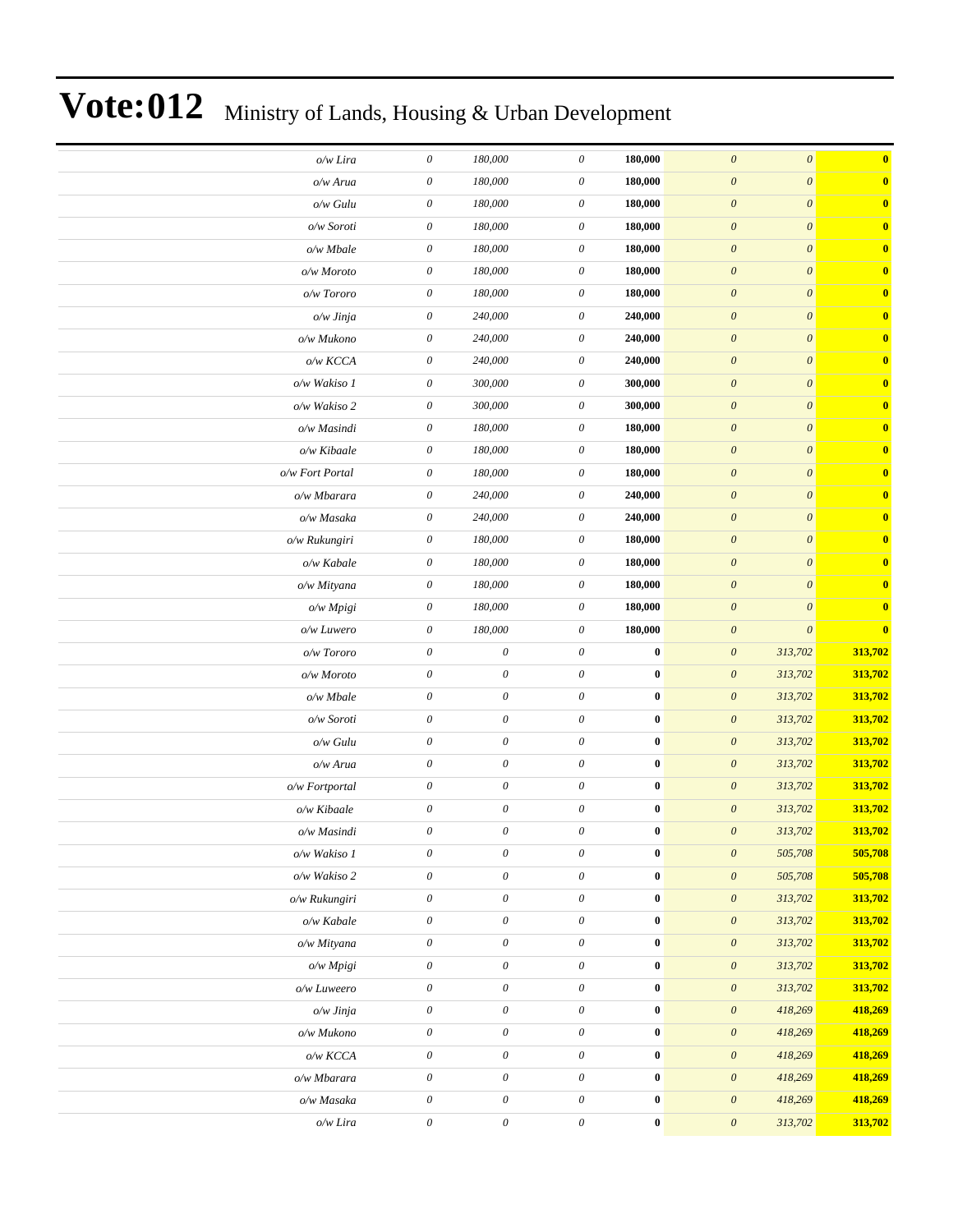|                  | 4,500,000                                                                                             | 0              | 4,500,000               | $\boldsymbol{\theta}$ | 7,808,292      | 7,808,292                  |
|------------------|-------------------------------------------------------------------------------------------------------|----------------|-------------------------|-----------------------|----------------|----------------------------|
| $\bf{0}$         | 4,500,000                                                                                             | $\bf{0}$       | 4,500,000               | $\bf{0}$              | 7,808,292      | 7,808,292                  |
|                  | 6,273,938                                                                                             | $\bf{0}$       | 9,760,766               | 3,622,744             | 8,630,292      | 12,253,036                 |
|                  | 6,273,938                                                                                             | $\overline{0}$ | 9,760,766               | 3,622,744             | 8,630,292      | 12,253,036                 |
|                  |                                                                                                       |                |                         |                       |                |                            |
|                  |                                                                                                       |                |                         |                       |                |                            |
|                  | Non Wage                                                                                              | <b>AIA</b>     | <b>Total</b>            | Wage                  | Non Wage       | <b>Total</b>               |
|                  |                                                                                                       |                |                         |                       |                |                            |
|                  | $\mathbf{0}$                                                                                          | $\overline{0}$ | 643,241                 | 643,241               | $\mathbf{0}$   | 643,241                    |
|                  | $\mathbf{0}$                                                                                          | $\overline{0}$ | 120,000                 | 120,000               | $\overline{0}$ | 120,000                    |
| $\mathbf{0}$     | 40,000                                                                                                | $\overline{0}$ | 40,000                  | $\mathbf{0}$          | 30,000         | 30,000                     |
| $\mathbf{0}$     | 12,000                                                                                                | $\overline{0}$ | 12,000                  | $\mathbf{0}$          | 12,000         | 12,000                     |
| $\mathbf{0}$     | 120,000                                                                                               | $\overline{0}$ | 120,000                 | $\mathbf{0}$          | 90,000         | 90,000                     |
| $\mathbf{0}$     | 50,000                                                                                                | $\overline{0}$ | 50,000                  | $\mathbf{0}$          | 37,500         | 37,500                     |
| $\boldsymbol{0}$ | 53,794                                                                                                | $\overline{0}$ | 53,794                  | $\boldsymbol{0}$      | 47,000         | 47,000                     |
| $\mathbf{0}$     | 10,000                                                                                                | $\overline{0}$ | 10,000                  | $\mathbf{0}$          | 10,000         | 10,000                     |
| $\mathbf{0}$     | 15,000                                                                                                | $\overline{0}$ | 15,000                  | $\mathbf{0}$          | 11,250         | 11,250                     |
| $\mathbf{0}$     | 304,580                                                                                               | $\overline{0}$ | 304,580                 | $\mathbf{0}$          | 228,450        | 228,450                    |
| $\mathbf{0}$     | 90,000                                                                                                | $\overline{0}$ | 90.000                  | $\mathbf{0}$          | 67,500         | 67,500                     |
| $\mathbf{0}$     | 223,675                                                                                               | $\overline{0}$ | 223,675                 | $\mathbf{0}$          | 133,850        | 133,850                    |
| $\boldsymbol{0}$ | 80,000                                                                                                | $\overline{0}$ | 80,000                  | $\mathbf{0}$          | 60,000         | 60,000                     |
|                  | 999,049                                                                                               | 0              | 1,762,290               | 763,241               | 727,550        | 1,490,790                  |
|                  | 999,049                                                                                               | $\bf{0}$       | 1,762,290               | 763,241               | 727,550        | 1,490,790                  |
|                  | 999,049                                                                                               | $\bf{0}$       | 1,762,290               | 763,241               | 727,550        | 1,490,790                  |
|                  | 999,049                                                                                               | $\overline{0}$ | 1,762,290               | 763,241               | 727,550        | 1,490,790                  |
|                  | 0<br>3,486,828<br>3,486,828<br>Wage<br>643.241<br>120,000<br>763,241<br>763,241<br>763,241<br>763,241 |                | 2020/21 Approved Budget |                       |                | 2021/22 Approved Estimates |

*Development Budget Estimates*

#### **Project 1289 Competitiveness and Enterprise Development Project [CEDP]**

| Thousand Uganda Shillings                                          |                               | 2020/21 Approved Budget |              |              |                               | 2021/22 Draft Estimates |                       |
|--------------------------------------------------------------------|-------------------------------|-------------------------|--------------|--------------|-------------------------------|-------------------------|-----------------------|
| <b>Outputs Provided</b>                                            | <b>GoU Dev't External Fin</b> |                         | <b>AIA</b>   | <b>Total</b> | <b>GoU Dev't External Fin</b> |                         | <b>Total</b>          |
| Budget Output 020103 Inspection and Valuation of Land and Property |                               |                         |              |              |                               |                         |                       |
| 211102 Contract Staff Salaries                                     | 99,000                        | $\mathbf{0}$            | $\Omega$     | 99,000       | $\overline{0}$                | $\overline{0}$          | $\mathbf{0}$          |
| 211103 Allowances (Inc. Casuals, Temporary)                        | 520,000                       | $\mathbf{0}$            | $\mathbf{0}$ | 520,000      | $\mathbf{0}$                  | $\mathbf{0}$            | $\mathbf{0}$          |
| 212201 Social Security Contributions                               | 9,900                         | $\mathbf{0}$            | $\mathbf{0}$ | 9,900        | $\overline{0}$                | $\mathbf{0}$            | $\mathbf{0}$          |
| 221001 Advertising and Public Relations                            | 10,000                        | $\mathbf{0}$            | $\Omega$     | 10,000       | $\overline{0}$                | $\Omega$                | $\mathbf{0}$          |
| 221002 Workshops and Seminars                                      | 370,000                       | $\mathbf{0}$            | $\mathbf{0}$ | 370,000      | $\overline{0}$                | $\mathbf{0}$            | $\mathbf{0}$          |
| 221003 Staff Training                                              | 370,000                       | $\mathbf{0}$            | $\mathbf{0}$ | 370,000      | $\overline{0}$                | $\mathbf{0}$            | $\mathbf{0}$          |
| 221008 Computer supplies and Information Technology (IT)           | 70,000                        | $\mathbf{0}$            | $\mathbf{0}$ | 70,000       | $\overline{0}$                | $\mathbf{0}$            | $\mathbf{0}$          |
| 225001 Consultancy Services- Short term                            | 200,000                       | $\mathbf{0}$            | $\mathbf{0}$ | 200,000      | $\overline{0}$                | $\Omega$                | $\mathbf{0}$          |
| 227001 Travel inland                                               | 470,000                       | $\mathbf{0}$            | $\Omega$     | 470,000      | $\overline{0}$                | $\mathbf{0}$            | $\mathbf{0}$          |
| 227004 Fuel, Lubricants and Oils                                   | 458,000                       | $\mathbf{0}$            | $\mathbf{0}$ | 458,000      | $\mathbf{0}$                  | $\mathbf{0}$            | $\mathbf{0}$          |
| 228002 Maintenance - Vehicles                                      | 18,100                        | $\mathbf{0}$            | $\mathbf{0}$ | 18,100       | $\mathbf{0}$                  | $\mathbf{0}$            | $\mathbf{0}$          |
| <b>Total Cost Of Budget Output 020103</b>                          | 2,595,000                     | 0                       | 0            | 2,595,000    | $\boldsymbol{\theta}$         | $\boldsymbol{\theta}$   | $\boldsymbol{\theta}$ |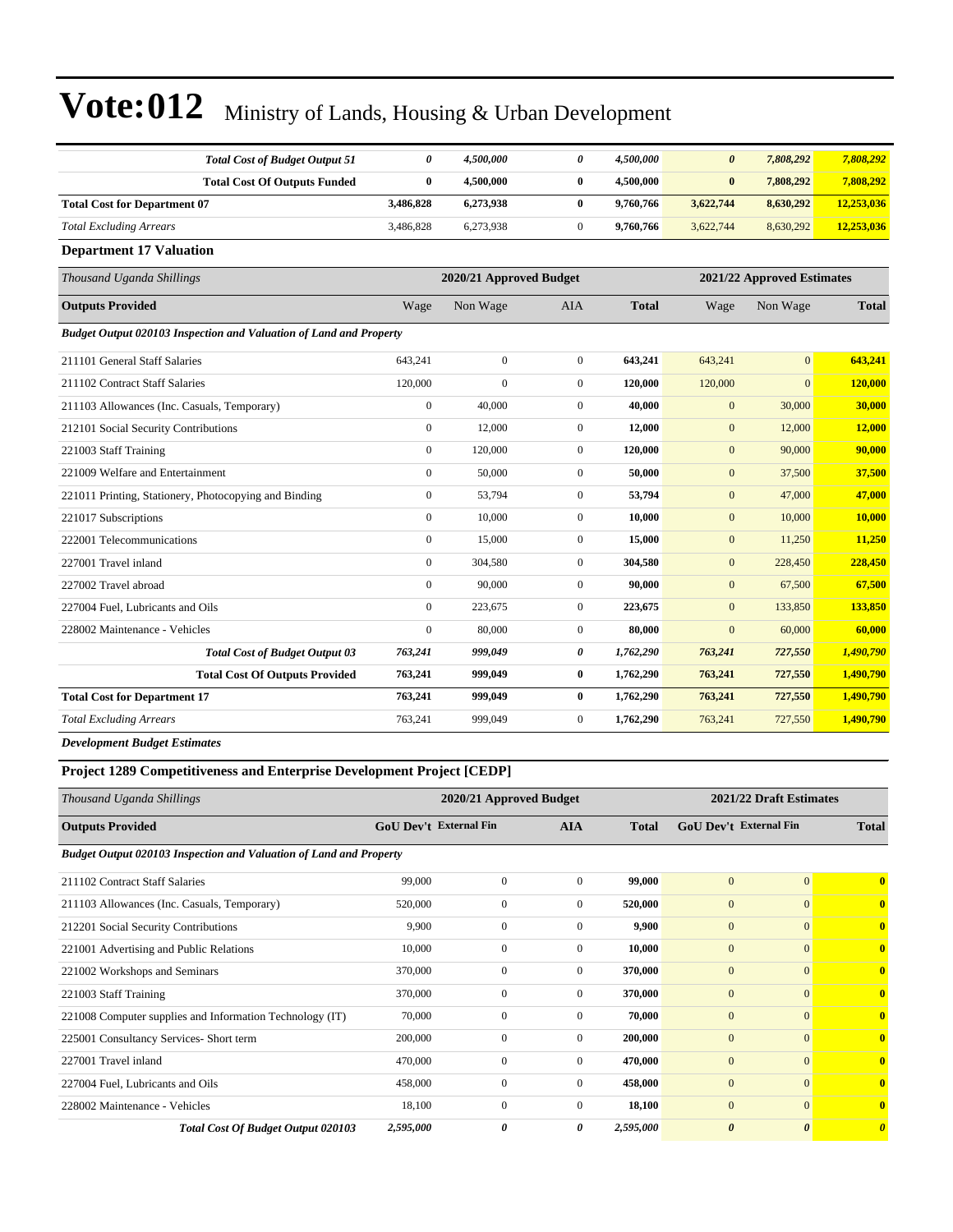#### *Budget Output 020106 Land Information Management*

| 211102 Contract Staff Salaries                                                                                                                                                                                                                                                                                                                       | $\mathbf{0}$     | 655,200    | $\overline{0}$   | 655,200    | $\mathbf{0}$ | 655,200    | 655,200    |
|------------------------------------------------------------------------------------------------------------------------------------------------------------------------------------------------------------------------------------------------------------------------------------------------------------------------------------------------------|------------------|------------|------------------|------------|--------------|------------|------------|
| 211103 Allowances (Inc. Casuals, Temporary)                                                                                                                                                                                                                                                                                                          | $\mathbf{0}$     | 43,800     | $\boldsymbol{0}$ | 43,800     | $\mathbf{0}$ | 43,800     | 43,800     |
| 212201 Social Security Contributions                                                                                                                                                                                                                                                                                                                 | $\boldsymbol{0}$ | 98,280     | $\boldsymbol{0}$ | 98,280     | $\mathbf{0}$ | 65,520     | 65,520     |
| 213004 Gratuity Expenses                                                                                                                                                                                                                                                                                                                             | $\mathbf{0}$     | 98,280     | $\boldsymbol{0}$ | 98,280     | $\mathbf{0}$ | 98,280     | 98,280     |
| 221001 Advertising and Public Relations                                                                                                                                                                                                                                                                                                              | $\mathbf{0}$     | 15,000     | $\boldsymbol{0}$ | 15,000     | $\mathbf{0}$ | 15,000     | 15,000     |
| 221002 Workshops and Seminars                                                                                                                                                                                                                                                                                                                        | $\mathbf{0}$     | 150,000    | $\boldsymbol{0}$ | 150,000    | $\mathbf{0}$ | 30,000     | 30,000     |
| 221003 Staff Training                                                                                                                                                                                                                                                                                                                                | $\mathbf{0}$     | 200,000    | $\overline{0}$   | 200,000    | $\mathbf{0}$ | 200,000    | 200,000    |
| 221005 Hire of Venue (chairs, projector, etc)                                                                                                                                                                                                                                                                                                        | $\mathbf{0}$     | 100,000    | $\overline{0}$   | 100,000    | $\mathbf{0}$ | 100,000    | 100,000    |
| 221008 Computer supplies and Information Technology (IT)                                                                                                                                                                                                                                                                                             | 250,000          | 10,000     | $\mathbf{0}$     | 260,000    | 250,000      | 10,000     | 260,000    |
| 221009 Welfare and Entertainment                                                                                                                                                                                                                                                                                                                     | $\overline{0}$   | 31,200     | $\boldsymbol{0}$ | 31,200     | $\mathbf{0}$ | 31,200     | 31,200     |
| 221011 Printing, Stationery, Photocopying and Binding                                                                                                                                                                                                                                                                                                | $\boldsymbol{0}$ | 59,000     | $\boldsymbol{0}$ | 59,000     | $\mathbf{0}$ | 60,000     | 60,000     |
| 225001 Consultancy Services- Short term                                                                                                                                                                                                                                                                                                              | $\mathbf{0}$     | 2,430,000  | $\boldsymbol{0}$ | 2,430,000  | $\mathbf{0}$ | 2,430,000  | 2,430,000  |
| 225002 Consultancy Services-Long-term                                                                                                                                                                                                                                                                                                                | $\mathbf{0}$     | 26,259,645 | $\boldsymbol{0}$ | 26,259,645 | $\mathbf{0}$ | 14,886,800 | 14,886,800 |
| 226001 Insurances                                                                                                                                                                                                                                                                                                                                    | 295,000          | 395        | $\boldsymbol{0}$ | 295,395    | 295,000      | 395,000    | 690,000    |
| 227001 Travel inland                                                                                                                                                                                                                                                                                                                                 | 100,000          | 650,000    | $\mathbf{0}$     | 750,000    | 100,000      | 650,000    | 750,000    |
| 227002 Travel abroad                                                                                                                                                                                                                                                                                                                                 | $\mathbf{0}$     | 209,200    | $\mathbf{0}$     | 209,200    | $\mathbf{0}$ | 209,200    | 209,200    |
| 227004 Fuel, Lubricants and Oils                                                                                                                                                                                                                                                                                                                     | 80,000           | 220,000    | $\mathbf{0}$     | 300,000    | 80,000       | 220,000    | 300,000    |
| 228001 Maintenance - Civil                                                                                                                                                                                                                                                                                                                           | $\mathbf{0}$     | 1,000,000  | $\mathbf{0}$     | 1,000,000  | $\mathbf{0}$ | 1,000,000  | 1,000,000  |
| 228002 Maintenance - Vehicles                                                                                                                                                                                                                                                                                                                        | 150,000          | 240,000    | $\mathbf{0}$     | 390,000    | 150,000      | 240,000    | 390,000    |
| 228003 Maintenance – Machinery, Equipment & Furniture                                                                                                                                                                                                                                                                                                | 200,000          | 200,000    | $\boldsymbol{0}$ | 400,000    | 200,000      | 200,000    | 400,000    |
| <b>Total Cost Of Budget Output 020106</b>                                                                                                                                                                                                                                                                                                            | 1,075,000        | 32,670,000 | 0                | 33,745,000 | 1,075,000    | 21,540,000 | 22,615,000 |
| <b>Total Cost for Outputs Provided</b>                                                                                                                                                                                                                                                                                                               | 3,670,000        | 32,670,000 | $\boldsymbol{0}$ | 36,340,000 | 1,075,000    | 21,540,000 | 22,615,000 |
| <b>Total Cost for Project: 1289</b>                                                                                                                                                                                                                                                                                                                  | 3,670,000        | 32,670,000 | $\overline{0}$   | 36,340,000 | 1,075,000    | 21,540,000 | 22,615,000 |
| <b>Total Excluding Arrears</b>                                                                                                                                                                                                                                                                                                                       | 3,670,000        | 32,670,000 | $\boldsymbol{0}$ | 36,340,000 | 1,075,000    | 21,540,000 | 22,615,000 |
| $\mathbf{1}$ $\mathbf{1}$ $\mathbf{1}$ $\mathbf{2}$ $\mathbf{3}$ $\mathbf{1}$ $\mathbf{3}$ $\mathbf{1}$ $\mathbf{3}$ $\mathbf{1}$ $\mathbf{1}$ $\mathbf{3}$ $\mathbf{1}$ $\mathbf{1}$ $\mathbf{3}$ $\mathbf{1}$ $\mathbf{1}$ $\mathbf{3}$ $\mathbf{1}$ $\mathbf{1}$ $\mathbf{3}$ $\mathbf{1}$ $\mathbf{3}$ $\mathbf{1}$ $\mathbf{$<br>$\mathbf{r}$ . |                  |            |                  |            |              |            |            |

#### **Project 1763 Land Valuation Infrastructure Project**

| Thousand Uganda Shillings                                                 |                               | 2020/21 Approved Budget |              |              |                               | 2021/22 Draft Estimates |              |  |  |
|---------------------------------------------------------------------------|-------------------------------|-------------------------|--------------|--------------|-------------------------------|-------------------------|--------------|--|--|
| <b>Outputs Provided</b>                                                   | <b>GoU Dev't External Fin</b> |                         | <b>AIA</b>   | <b>Total</b> | <b>GoU</b> Dev't External Fin |                         | <b>Total</b> |  |  |
| <b>Budget Output 020103 Inspection and Valuation of Land and Property</b> |                               |                         |              |              |                               |                         |              |  |  |
| 211102 Contract Staff Salaries                                            | $\mathbf{0}$                  | $\overline{0}$          | $\mathbf{0}$ | $\bf{0}$     | 153,000                       | $\mathbf{0}$            | 153,000      |  |  |
| 211103 Allowances (Inc. Casuals, Temporary)                               | $\mathbf{0}$                  | $\mathbf{0}$            | $\mathbf{0}$ | $\bf{0}$     | 260,600                       | $\overline{0}$          | 260,600      |  |  |
| 212101 Social Security Contributions                                      | $\mathbf{0}$                  | $\mathbf{0}$            | $\mathbf{0}$ | $\bf{0}$     | 15,300                        | $\overline{0}$          | 15,300       |  |  |
| 221001 Advertising and Public Relations                                   | $\mathbf{0}$                  | $\mathbf{0}$            | $\mathbf{0}$ | $\bf{0}$     | 10,000                        | $\overline{0}$          | 10,000       |  |  |
| 221002 Workshops and Seminars                                             | $\mathbf{0}$                  | $\mathbf{0}$            | $\Omega$     | $\bf{0}$     | 270,000                       | $\overline{0}$          | 270,000      |  |  |
| 221003 Staff Training                                                     | $\mathbf{0}$                  | $\mathbf{0}$            | $\mathbf{0}$ | $\mathbf{0}$ | 200,000                       | $\overline{0}$          | 200,000      |  |  |
| 221008 Computer supplies and Information Technology (IT)                  | $\boldsymbol{0}$              | $\mathbf{0}$            | $\mathbf{0}$ | $\bf{0}$     | 70,000                        | $\overline{0}$          | 70,000       |  |  |
| 221009 Welfare and Entertainment                                          | $\mathbf{0}$                  | $\mathbf{0}$            | $\mathbf{0}$ | $\bf{0}$     | 88,000                        | $\overline{0}$          | 88,000       |  |  |
| 225001 Consultancy Services- Short term                                   | $\mathbf{0}$                  | $\mathbf{0}$            | $\mathbf{0}$ | $\bf{0}$     | 370,000                       | $\overline{0}$          | 370,000      |  |  |
| 227001 Travel inland                                                      | $\mathbf{0}$                  | $\mathbf{0}$            | $\mathbf{0}$ | $\bf{0}$     | 340,000                       | $\mathbf{0}$            | 340,000      |  |  |
| 227004 Fuel, Lubricants and Oils                                          | $\mathbf{0}$                  | $\mathbf{0}$            | $\Omega$     | $\bf{0}$     | 300,000                       | $\mathbf{0}$            | 300,000      |  |  |
| 228002 Maintenance - Vehicles                                             | $\mathbf{0}$                  | $\mathbf{0}$            | $\Omega$     | $\bf{0}$     | 118,100                       | $\overline{0}$          | 118,100      |  |  |
| <b>Total Cost Of Budget Output 020103</b>                                 | 0                             | 0                       | 0            | 0            | 2,195,000                     | $\boldsymbol{\theta}$   | 2,195,000    |  |  |
| <b>Total Cost for Outputs Provided</b>                                    | $\mathbf{0}$                  | $\mathbf{0}$            | $\mathbf{0}$ | $\bf{0}$     | 2,195,000                     | $\overline{0}$          | 2,195,000    |  |  |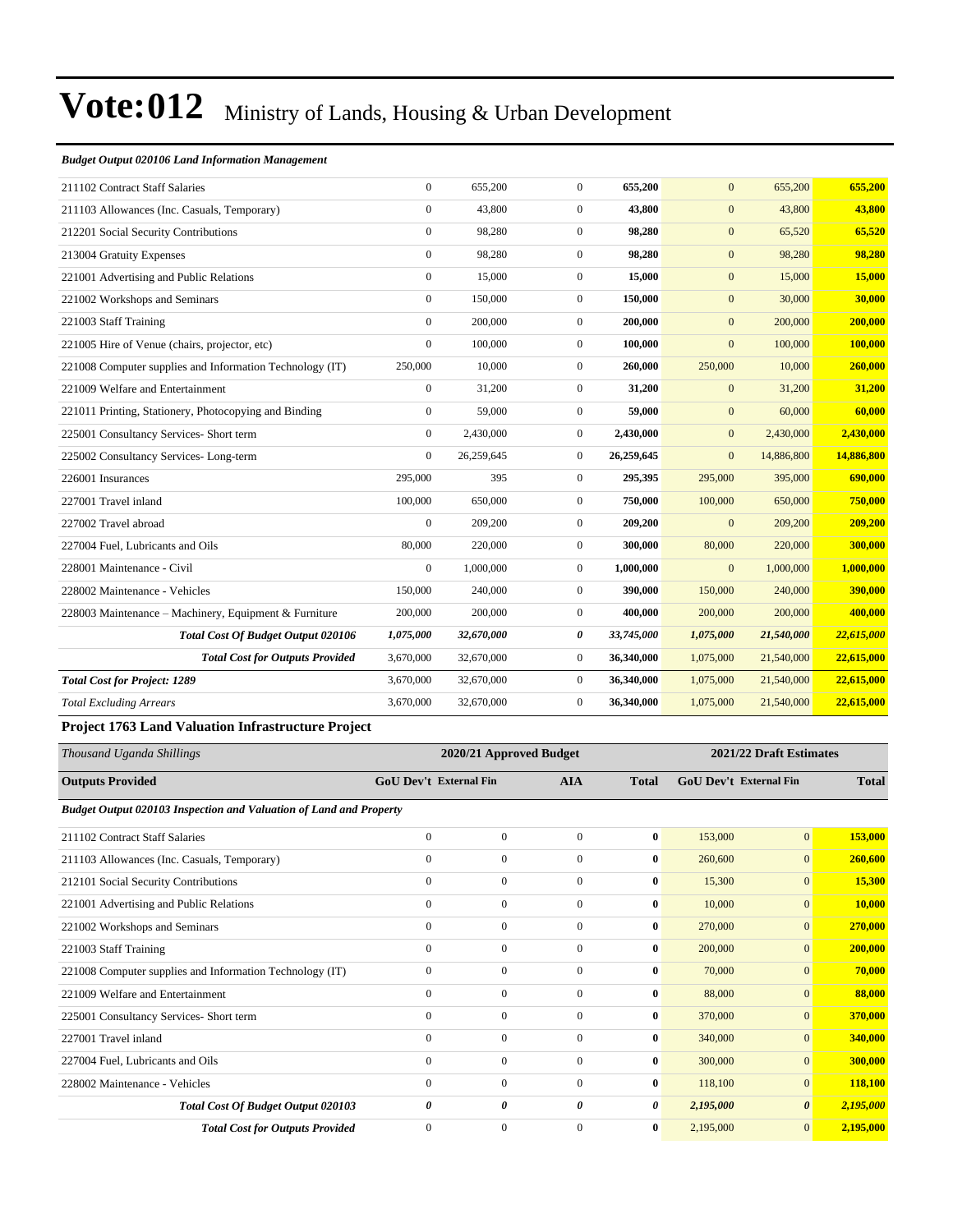| <b>Capital Purchases</b>                                                             | <b>GoU Dev't External Fin</b> |                     | <b>AIA</b>   | <b>Total</b> | <b>GoU Dev't External Fin</b> |                       | <b>Total</b> |
|--------------------------------------------------------------------------------------|-------------------------------|---------------------|--------------|--------------|-------------------------------|-----------------------|--------------|
| <b>Budget Output 020175 Purchase of Motor Vehicles and Other Transport Equipment</b> |                               |                     |              |              |                               |                       |              |
| 312201 Transport Equipment                                                           | $\mathbf{0}$                  | $\mathbf{0}$        | $\Omega$     | $\bf{0}$     | 400,000                       | $\vert 0 \vert$       | 400,000      |
| Total Cost Of Budget Output 020175                                                   | 0                             | 0                   | 0            | 0            | 400,000                       | $\boldsymbol{\theta}$ | 400,000      |
| <b>Total Cost for Capital Purchases</b>                                              | $\mathbf{0}$                  | $\mathbf{0}$        | $\mathbf{0}$ | $\bf{0}$     | 400,000                       | $\overline{0}$        | 400,000      |
| <b>Total Cost for Project: 1763</b>                                                  | $\Omega$                      | $\mathbf{0}$        | $\Omega$     | $\bf{0}$     | 2,595,000                     | $\vert 0 \vert$       | 2,595,000    |
| <b>Total Excluding Arrears</b>                                                       | $\Omega$                      | $\overline{0}$      | $\Omega$     | $\bf{0}$     | 2,595,000                     | $\overline{0}$        | 2,595,000    |
|                                                                                      | GoU                           | <b>External Fin</b> | <b>AIA</b>   | <b>Total</b> | GoU                           | <b>External Fin</b>   | <b>Total</b> |
| <b>Total Cost for Sub-SubProgramme 01</b>                                            | 19,007,070                    | 32,670,000          | $\bf{0}$     | 51,677,070   | 20,773,826                    | 21,540,000            | 42,313,826   |
| <b>Total Excluding Arrears</b>                                                       | 19,007,070                    | 32,670,000          | $\mathbf{0}$ | 51,677,070   | 20,773,826                    | 21,540,000            | 42,313,826   |
| <b>Sub SubProgrammy 0.0 Physical Planning and Urban Development</b>                  |                               |                     |              |              |                               |                       |              |

*Sub-SubProgrammme 02 Physical Planning and Urban Development*

*Recurrent Budget Estimates*

#### **Department 11 Office of Director Physical Planning & Urban Devt**

| Thousand Uganda Shillings                    |                | 2020/21 Approved Budget |                |              |              | 2021/22 Approved Estimates |              |  |  |
|----------------------------------------------|----------------|-------------------------|----------------|--------------|--------------|----------------------------|--------------|--|--|
| <b>Outputs Provided</b>                      | Wage           | Non Wage                | <b>AIA</b>     | <b>Total</b> | Wage         | Non Wage                   | <b>Total</b> |  |  |
| <b>Budget Output 020202 Field Inspection</b> |                |                         |                |              |              |                            |              |  |  |
| 211101 General Staff Salaries                | 48,332         | $\mathbf{0}$            | $\mathbf{0}$   | 48,332       | 48,332       | $\overline{0}$             | 48,332       |  |  |
| 211103 Allowances (Inc. Casuals, Temporary)  | $\mathbf{0}$   | 7,000                   | $\overline{0}$ | 7,000        | $\mathbf{0}$ | 4,000                      | 4,000        |  |  |
| 221009 Welfare and Entertainment             | $\mathbf{0}$   | 2,100                   | $\overline{0}$ | 2,100        | $\mathbf{0}$ | 2,000                      | 2,000        |  |  |
| 227001 Travel inland                         | $\overline{0}$ | 14,506                  | $\overline{0}$ | 14,506       | $\mathbf{0}$ | 4,068                      | 4,068        |  |  |
| 227004 Fuel, Lubricants and Oils             | $\bf{0}$       | 4,757                   | $\mathbf{0}$   | 4,757        | $\mathbf{0}$ | 2,600                      | 2,600        |  |  |
| <b>Total Cost of Budget Output 02</b>        | 48,332         | 28,363                  | 0              | 76,695       | 48,332       | 12,668                     | 61,000       |  |  |
| <b>Total Cost Of Outputs Provided</b>        | 48,332         | 28,363                  | $\bf{0}$       | 76,695       | 48,332       | 12,668                     | 61,000       |  |  |
| <b>Total Cost for Department 11</b>          | 48,332         | 28,363                  | $\bf{0}$       | 76,695       | 48,332       | 12,668                     | 61,000       |  |  |
| <b>Total Excluding Arrears</b>               | 48,332         | 28,363                  | $\overline{0}$ | 76,695       | 48,332       | 12,668                     | 61,000       |  |  |

#### **Department 12 Land use Regulation and Compliance**

| Thousand Uganda Shillings                                                             |                | 2020/21 Approved Budget |              |              |              | 2021/22 Approved Estimates |                         |
|---------------------------------------------------------------------------------------|----------------|-------------------------|--------------|--------------|--------------|----------------------------|-------------------------|
| <b>Outputs Provided</b>                                                               | Wage           | Non Wage                | <b>AIA</b>   | <b>Total</b> | Wage         | Non Wage                   | <b>Total</b>            |
| Budget Output 020201 Physical Planning Policies, Strategies, Guidelines and Standards |                |                         |              |              |              |                            |                         |
| 211101 General Staff Salaries                                                         | 249,727        | $\mathbf{0}$            | $\mathbf{0}$ | 249,727      | 249,727      | $\mathbf{0}$               | 249,727                 |
| 211103 Allowances (Inc. Casuals, Temporary)                                           | $\mathbf{0}$   | $\mathbf{0}$            | $\Omega$     | $\bf{0}$     | $\mathbf{0}$ | 20,000                     | 20,000                  |
| 221002 Workshops and Seminars                                                         | $\mathbf{0}$   | 0                       | $\mathbf{0}$ | $\bf{0}$     | $\mathbf{0}$ | 20,000                     | 20,000                  |
| 221003 Staff Training                                                                 | $\overline{0}$ | 5,000                   | $\mathbf{0}$ | 5,000        | $\mathbf{0}$ | $\Omega$                   | $\overline{\mathbf{0}}$ |
| 221007 Books, Periodicals & Newspapers                                                | $\overline{0}$ | 1,200                   | $\Omega$     | 1,200        | $\mathbf{0}$ | 2,000                      | 2,000                   |
| 221009 Welfare and Entertainment                                                      | $\overline{0}$ | 4,000                   | $\mathbf{0}$ | 4,000        | $\mathbf{0}$ | 5,000                      | 5,000                   |
| 221011 Printing, Stationery, Photocopying and Binding                                 | $\Omega$       | $\mathbf{0}$            | $\Omega$     | $\mathbf{0}$ | $\mathbf{0}$ | 10,000                     | 10,000                  |
| 225001 Consultancy Services- Short term                                               | $\overline{0}$ | 130,000                 | $\mathbf{0}$ | 130,000      | $\mathbf{0}$ | $\mathbf{0}$               | $\overline{\mathbf{0}}$ |
| 227001 Travel inland                                                                  | $\overline{0}$ | 27,598                  | $\mathbf{0}$ | 27,598       | $\mathbf{0}$ | 55,000                     | 55,000                  |
| 227004 Fuel, Lubricants and Oils                                                      | $\overline{0}$ | 22,279                  | $\Omega$     | 22,279       | $\mathbf{0}$ | 45,000                     | 45,000                  |
| 228002 Maintenance - Vehicles                                                         | $\mathbf{0}$   | 4,800                   | $\Omega$     | 4,800        | $\mathbf{0}$ | 5,149                      | 5,149                   |
| <b>Total Cost of Budget Output 01</b>                                                 | 249,727        | 194,877                 | 0            | 444,604      | 249,727      | 162,149                    | 411,876                 |
|                                                                                       |                |                         |              |              |              |                            |                         |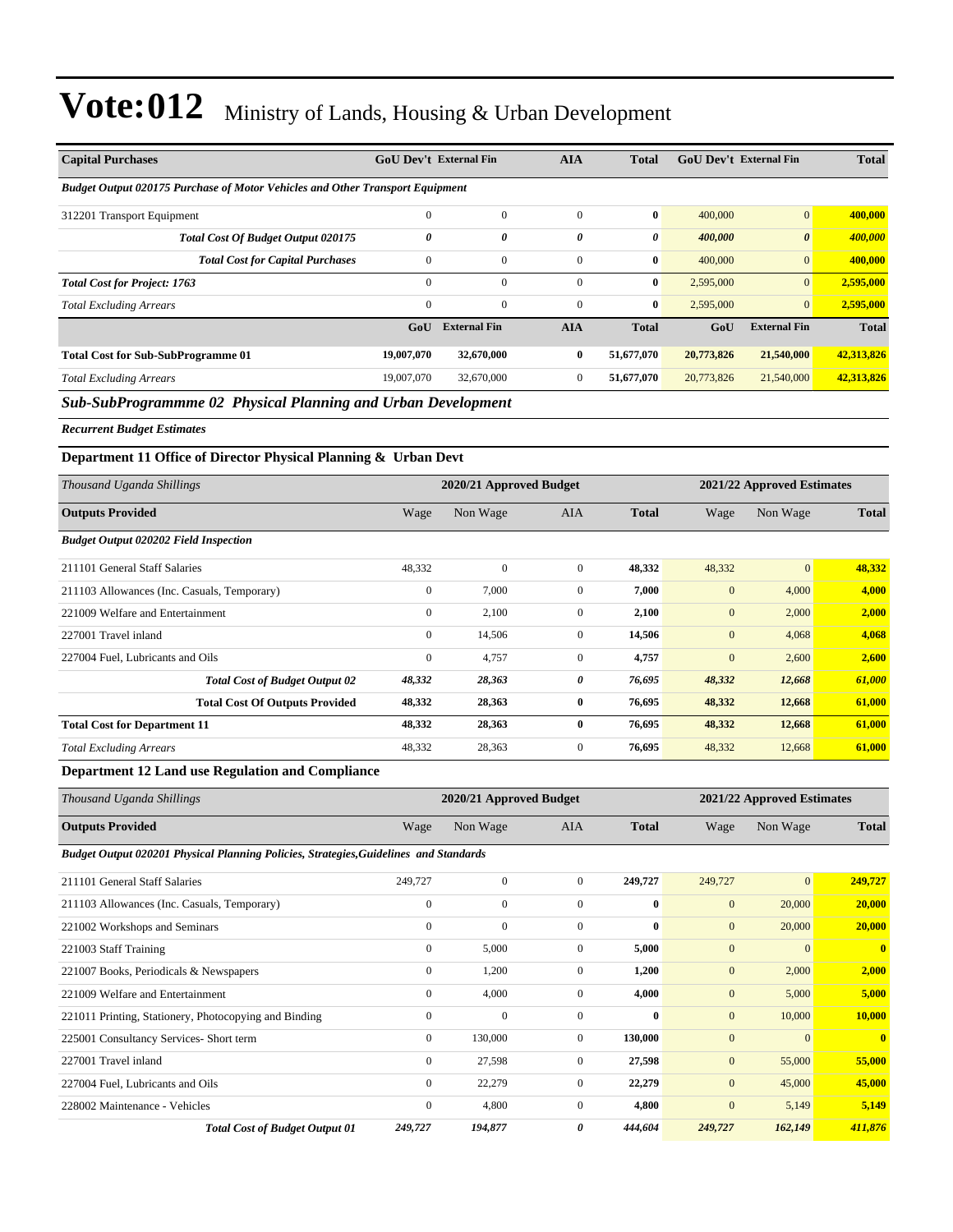| <b>Budget Output 020202 Field Inspection</b>                                          |                  |                         |                  |              |                       |                            |                         |
|---------------------------------------------------------------------------------------|------------------|-------------------------|------------------|--------------|-----------------------|----------------------------|-------------------------|
| 211103 Allowances (Inc. Casuals, Temporary)                                           | $\boldsymbol{0}$ | 4,000                   | $\boldsymbol{0}$ | 4,000        | $\mathbf{0}$          | 15,000                     | 15,000                  |
| 221002 Workshops and Seminars                                                         | $\boldsymbol{0}$ | 20,000                  | $\mathbf{0}$     | 20,000       | $\mathbf{0}$          | 11,000                     | 11,000                  |
| 221007 Books, Periodicals & Newspapers                                                | $\boldsymbol{0}$ | $\boldsymbol{0}$        | $\mathbf{0}$     | $\bf{0}$     | $\mathbf{0}$          | 3,000                      | 3,000                   |
| 221008 Computer supplies and Information Technology (IT)                              | $\boldsymbol{0}$ | 8,000                   | $\boldsymbol{0}$ | 8,000        | $\mathbf{0}$          | $\mathbf{0}$               | $\bf{0}$                |
| 221009 Welfare and Entertainment                                                      | $\boldsymbol{0}$ | 4,000                   | $\boldsymbol{0}$ | 4,000        | $\mathbf{0}$          | 5,000                      | 5,000                   |
| 221011 Printing, Stationery, Photocopying and Binding                                 | $\boldsymbol{0}$ | 7,254                   | $\mathbf{0}$     | 7,254        | $\mathbf{0}$          | 5,000                      | 5,000                   |
| 221012 Small Office Equipment                                                         | $\boldsymbol{0}$ | 8,000                   | $\mathbf{0}$     | 8,000        | $\mathbf{0}$          | $\mathbf{0}$               | $\bf{0}$                |
| 222001 Telecommunications                                                             | $\boldsymbol{0}$ | 3,000                   | $\mathbf{0}$     | 3,000        | $\mathbf{0}$          | $\overline{0}$             | $\bf{0}$                |
| 227001 Travel inland                                                                  | $\boldsymbol{0}$ | 89,072                  | $\boldsymbol{0}$ | 89,072       | $\boldsymbol{0}$      | 40,000                     | 40,000                  |
| 227004 Fuel, Lubricants and Oils                                                      | $\boldsymbol{0}$ | 38,232                  | $\boldsymbol{0}$ | 38,232       | $\boldsymbol{0}$      | 30,000                     | 30,000                  |
| 228002 Maintenance - Vehicles                                                         | $\boldsymbol{0}$ | 8,000                   | $\mathbf{0}$     | 8,000        | $\mathbf{0}$          | 5,557                      | 5,557                   |
| <b>Total Cost of Budget Output 02</b>                                                 | 0                | 189,557                 | 0                | 189,557      | $\boldsymbol{\theta}$ | 114,557                    | 114,557                 |
| <b>Budget Output 020205 Support Supervision and Capacity Building</b>                 |                  |                         |                  |              |                       |                            |                         |
| 211103 Allowances (Inc. Casuals, Temporary)                                           | $\boldsymbol{0}$ | 3,000                   | $\boldsymbol{0}$ | 3,000        | $\boldsymbol{0}$      | 15,000                     | 15,000                  |
| 221002 Workshops and Seminars                                                         | $\boldsymbol{0}$ | 6,000                   | $\boldsymbol{0}$ | 6,000        | $\boldsymbol{0}$      | 12,000                     | 12,000                  |
| 221008 Computer supplies and Information Technology (IT)                              | $\boldsymbol{0}$ | 4,500                   | $\boldsymbol{0}$ | 4,500        | $\boldsymbol{0}$      | $\boldsymbol{0}$           | $\mathbf{0}$            |
| 221009 Welfare and Entertainment                                                      | $\boldsymbol{0}$ | 8,000                   | $\mathbf{0}$     | 8,000        | $\boldsymbol{0}$      | 2,000                      | 2,000                   |
| 221011 Printing, Stationery, Photocopying and Binding                                 | $\boldsymbol{0}$ | 1,814                   | $\mathbf{0}$     | 1,814        | $\boldsymbol{0}$      | $\boldsymbol{0}$           | $\bf{0}$                |
| 221012 Small Office Equipment                                                         | $\boldsymbol{0}$ | 4,000                   | $\mathbf{0}$     | 4,000        | $\boldsymbol{0}$      | $\overline{0}$             | $\overline{\mathbf{0}}$ |
| 222001 Telecommunications                                                             | $\boldsymbol{0}$ | 3,000                   | $\boldsymbol{0}$ | 3,000        | $\boldsymbol{0}$      | 2,000                      | 2,000                   |
| 225001 Consultancy Services- Short term                                               | $\boldsymbol{0}$ | 60,000                  | $\boldsymbol{0}$ | 60,000       | $\boldsymbol{0}$      | $\boldsymbol{0}$           | $\bf{0}$                |
| 227001 Travel inland                                                                  | $\boldsymbol{0}$ | 46,694                  | $\mathbf{0}$     | 46,694       | $\boldsymbol{0}$      | 36,566                     | 36,566                  |
| 227004 Fuel, Lubricants and Oils                                                      | $\boldsymbol{0}$ | 39,558                  | $\mathbf{0}$     | 39,558       | $\boldsymbol{0}$      | 30,000                     | 30,000                  |
| 228002 Maintenance - Vehicles                                                         | $\boldsymbol{0}$ | 6,000                   | $\mathbf{0}$     | 6,000        | $\boldsymbol{0}$      | 5,000                      | 5,000                   |
| <b>Total Cost of Budget Output 05</b>                                                 | 0                | 182,566                 | 0                | 182,566      | $\boldsymbol{\theta}$ | 102,566                    | 102,566                 |
| <b>Total Cost Of Outputs Provided</b>                                                 | 249,727          | 567,001                 | $\bf{0}$         | 816,728      | 249,727               | 379,273                    | 629,000                 |
| <b>Total Cost for Department 12</b>                                                   | 249,727          | 567,001                 | $\bf{0}$         | 816,728      | 249,727               | 379,273                    | 629,000                 |
| <b>Total Excluding Arrears</b>                                                        | 249,727          | 567,001                 | $\mathbf{0}$     | 816,728      | 249,727               | 379,273                    | 629,000                 |
| <b>Department 13 Physical Planning</b>                                                |                  |                         |                  |              |                       |                            |                         |
| Thousand Uganda Shillings                                                             |                  | 2020/21 Approved Budget |                  |              |                       | 2021/22 Approved Estimates |                         |
| <b>Outputs Provided</b>                                                               | Wage             | Non Wage                | AIA              | <b>Total</b> | Wage                  | Non Wage                   | <b>Total</b>            |
| Budget Output 020201 Physical Planning Policies, Strategies, Guidelines and Standards |                  |                         |                  |              |                       |                            |                         |
| 211103 Allowances (Inc. Casuals, Temporary)                                           | $\boldsymbol{0}$ | 15,000                  | $\mathbf{0}$     | 15,000       | $\boldsymbol{0}$      | 17,000                     | 17,000                  |
| 221002 Workshops and Seminars                                                         | $\boldsymbol{0}$ | 60,000                  | $\boldsymbol{0}$ | 60,000       | $\boldsymbol{0}$      | 55,555                     | 55,555                  |
| 221011 Printing, Stationery, Photocopying and Binding                                 | $\boldsymbol{0}$ | 11,788                  | $\boldsymbol{0}$ | 11,788       | $\boldsymbol{0}$      | 12,000                     | 12,000                  |
| 227001 Travel inland                                                                  | $\boldsymbol{0}$ | 40,477                  | $\boldsymbol{0}$ | 40,477       | $\boldsymbol{0}$      | 41,000                     | 41,000                  |

227004 Fuel, Lubricants and Oils 0 21,290 0 **21,290** 0 23,000 **23,000**

211103 Allowances (Inc. Casuals, Temporary) 0 0 0 **0** 0 20,000 **20,000** 221002 Workshops and Seminars 0 24,000 0 **24,000** 0 6,256 **6,256** 227001 Travel inland 0 45,997 0 **45,997** 0 45,000 **45,000**

*Budget Output 020202 Field Inspection*

*Total Cost of Budget Output 01 0 148,555 0 148,555 0 148,555 148,555*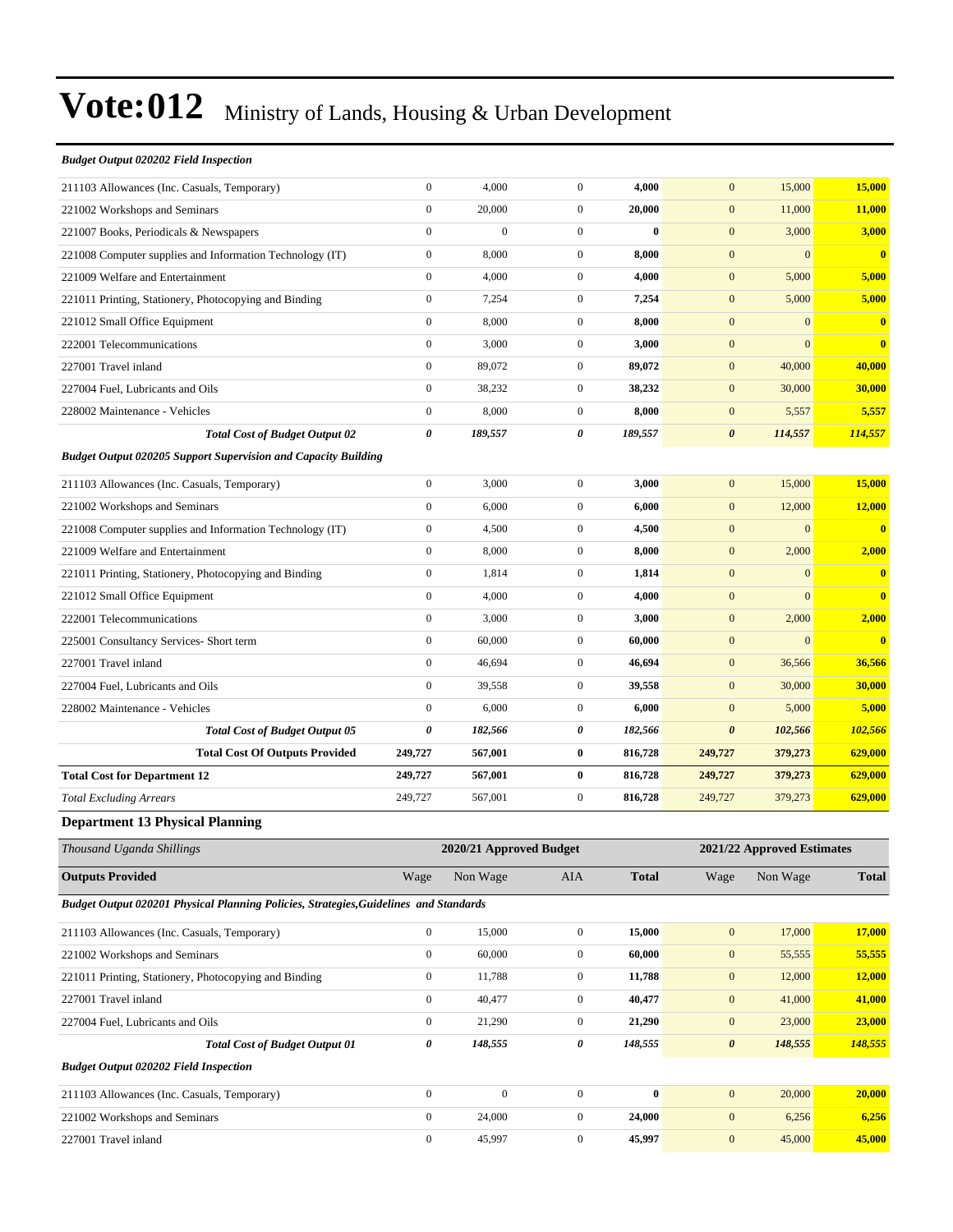| 227004 Fuel, Lubricants and Oils                                      | $\boldsymbol{0}$ | 22,259           | $\boldsymbol{0}$ | 22,259       | $\mathbf{0}$          | 21,000         | 21,000        |
|-----------------------------------------------------------------------|------------------|------------------|------------------|--------------|-----------------------|----------------|---------------|
| <b>Total Cost of Budget Output 02</b>                                 | 0                | 92,256           | 0                | 92,256       | $\boldsymbol{\theta}$ | 92,256         | 92,256        |
| <b>Budget Output 020203 Devt of Physical Devt Plans</b>               |                  |                  |                  |              |                       |                |               |
| 211101 General Staff Salaries                                         | 282,815          | $\mathbf{0}$     | $\mathbf{0}$     | 282,815      | 282,815               | $\overline{0}$ | 282,815       |
| 211103 Allowances (Inc. Casuals, Temporary)                           | $\boldsymbol{0}$ | 10,000           | $\mathbf{0}$     | 10,000       | $\boldsymbol{0}$      | 10,000         | 10,000        |
| 212101 Social Security Contributions                                  | $\boldsymbol{0}$ | 3,000            | $\mathbf{0}$     | 3,000        | $\boldsymbol{0}$      | 3,000          | 3,000         |
| 221001 Advertising and Public Relations                               | $\boldsymbol{0}$ | 15,000           | $\mathbf{0}$     | 15,000       | $\boldsymbol{0}$      | 8,000          | 8,000         |
| 221002 Workshops and Seminars                                         | $\boldsymbol{0}$ | 15,000           | $\mathbf{0}$     | 15,000       | $\boldsymbol{0}$      | 8,000          | 8,000         |
| 221003 Staff Training                                                 | $\boldsymbol{0}$ | 8,000            | $\mathbf{0}$     | 8,000        | $\boldsymbol{0}$      | 8,000          | 8,000         |
| 221005 Hire of Venue (chairs, projector, etc)                         | $\boldsymbol{0}$ | 10,000           | $\mathbf{0}$     | 10,000       | $\boldsymbol{0}$      | 5,000          | 5,000         |
| 221008 Computer supplies and Information Technology (IT)              | $\boldsymbol{0}$ | 5,608            | $\mathbf{0}$     | 5,608        | $\boldsymbol{0}$      | 4,000          | 4,000         |
| 221009 Welfare and Entertainment                                      | $\boldsymbol{0}$ | 12,000           | $\mathbf{0}$     | 12,000       | $\boldsymbol{0}$      | 12,000         | 12,000        |
| 221011 Printing, Stationery, Photocopying and Binding                 | $\boldsymbol{0}$ | 9,068            | $\mathbf{0}$     | 9,068        | $\boldsymbol{0}$      | 7,000          | 7,000         |
| 221012 Small Office Equipment                                         | $\boldsymbol{0}$ | 7,000            | $\mathbf{0}$     | 7,000        | $\mathbf{0}$          | 7,000          | 7,000         |
| 222001 Telecommunications                                             | $\boldsymbol{0}$ | 8,000            | $\mathbf{0}$     | 8,000        | $\boldsymbol{0}$      | 12,000         | <b>12,000</b> |
| 222002 Postage and Courier                                            | $\boldsymbol{0}$ | 4,000            | $\mathbf{0}$     | 4,000        | $\boldsymbol{0}$      | 4,000          | 4,000         |
| 225002 Consultancy Services-Long-term                                 | $\boldsymbol{0}$ | 54,000           | $\mathbf{0}$     | 54,000       | $\boldsymbol{0}$      | 50,669         | 50,669        |
| 227001 Travel inland                                                  | $\boldsymbol{0}$ | 67,156           | $\mathbf{0}$     | 67,156       | $\boldsymbol{0}$      | 25,000         | 25,000        |
| 227002 Travel abroad                                                  | $\boldsymbol{0}$ | 11,000           | $\mathbf{0}$     | 11,000       | $\mathbf{0}$          | $\overline{0}$ | $\bf{0}$      |
| 227004 Fuel, Lubricants and Oils                                      | $\boldsymbol{0}$ | 41,838           | $\mathbf{0}$     | 41,838       | $\boldsymbol{0}$      | 20,000         | 20,000        |
| 228002 Maintenance - Vehicles                                         | $\boldsymbol{0}$ | 4,000            | $\mathbf{0}$     | 4,000        | $\boldsymbol{0}$      | 3,000          | 3,000         |
| 228003 Maintenance - Machinery, Equipment & Furniture                 | $\boldsymbol{0}$ | 5,000            | $\mathbf{0}$     | 5,000        | $\mathbf{0}$          | 3,000          | 3,000         |
| <b>Total Cost of Budget Output 03</b>                                 | 282,815          | 289,669          | 0                | 572,484      | 282,815               | 189,669        | 472,484       |
| <b>Budget Output 020205 Support Supervision and Capacity Building</b> |                  |                  |                  |              |                       |                |               |
| 211103 Allowances (Inc. Casuals, Temporary)                           | $\boldsymbol{0}$ | 30,000           | $\mathbf{0}$     | 30,000       | $\boldsymbol{0}$      | 30,000         | 30,000        |
| 221002 Workshops and Seminars                                         | $\boldsymbol{0}$ | 30,000           | $\mathbf{0}$     | 30,000       | $\boldsymbol{0}$      | 20,000         | 20,000        |
| 221003 Staff Training                                                 | $\boldsymbol{0}$ | 12,000           | $\mathbf{0}$     | 12,000       | $\mathbf{0}$          | 8,000          | 8,000         |
| 221007 Books, Periodicals & Newspapers                                | $\boldsymbol{0}$ | 4,000            | $\mathbf{0}$     | 4,000        | $\mathbf{0}$          | 4,000          | 4,000         |
| 221009 Welfare and Entertainment                                      | $\boldsymbol{0}$ | 8,000            | $\mathbf{0}$     | 8,000        | $\boldsymbol{0}$      | $\overline{0}$ | $\bf{0}$      |
| 221011 Printing, Stationery, Photocopying and Binding                 | $\boldsymbol{0}$ | 9,068            | $\mathbf{0}$     | 9,068        | $\mathbf{0}$          | 8,000          | 8,000         |
| 221012 Small Office Equipment                                         | $\mathbf{0}$     | $\boldsymbol{0}$ | $\boldsymbol{0}$ | $\bf{0}$     | $\mathbf{0}$          | 8,000          | 8,000         |
| 225001 Consultancy Services- Short term                               | $\boldsymbol{0}$ | 98,094           | $\mathbf{0}$     | 98,094       | $\boldsymbol{0}$      | 45,037         | 45,037        |
| 227001 Travel inland                                                  | $\boldsymbol{0}$ | 45,997           | $\boldsymbol{0}$ | 45,997       | $\boldsymbol{0}$      | 35,000         | 35,000        |
| 227004 Fuel, Lubricants and Oils                                      | $\boldsymbol{0}$ | 38,878           | $\boldsymbol{0}$ | 38,878       | $\boldsymbol{0}$      | 28,000         | 28,000        |
| 228002 Maintenance - Vehicles                                         | $\boldsymbol{0}$ | 10,000           | $\boldsymbol{0}$ | 10,000       | $\mathbf{0}$          | $\overline{0}$ | $\bf{0}$      |
| <b>Total Cost of Budget Output 05</b>                                 | 0                | 286,037          | $\pmb{\theta}$   | 286,037      | $\pmb{\theta}$        | 186,037        | 186,037       |
| <b>Total Cost Of Outputs Provided</b>                                 | 282,815          | 816,518          | $\bf{0}$         | 1,099,333    | 282,815               | 616,518        | 899,333       |
| <b>Outputs Funded</b>                                                 | Wage             | Non Wage         | AIA              | <b>Total</b> | Wage                  | Non Wage       | <b>Total</b>  |
| Budget Output 020252 National Physical Planning Board                 |                  |                  |                  |              |                       |                |               |
| 263104 Transfers to other govt. Units (Current)                       | $\boldsymbol{0}$ | 6,000,001        | $\boldsymbol{0}$ | 6,000,001    | $\mathbf 0$           | 4,549,947      | 4,549,947     |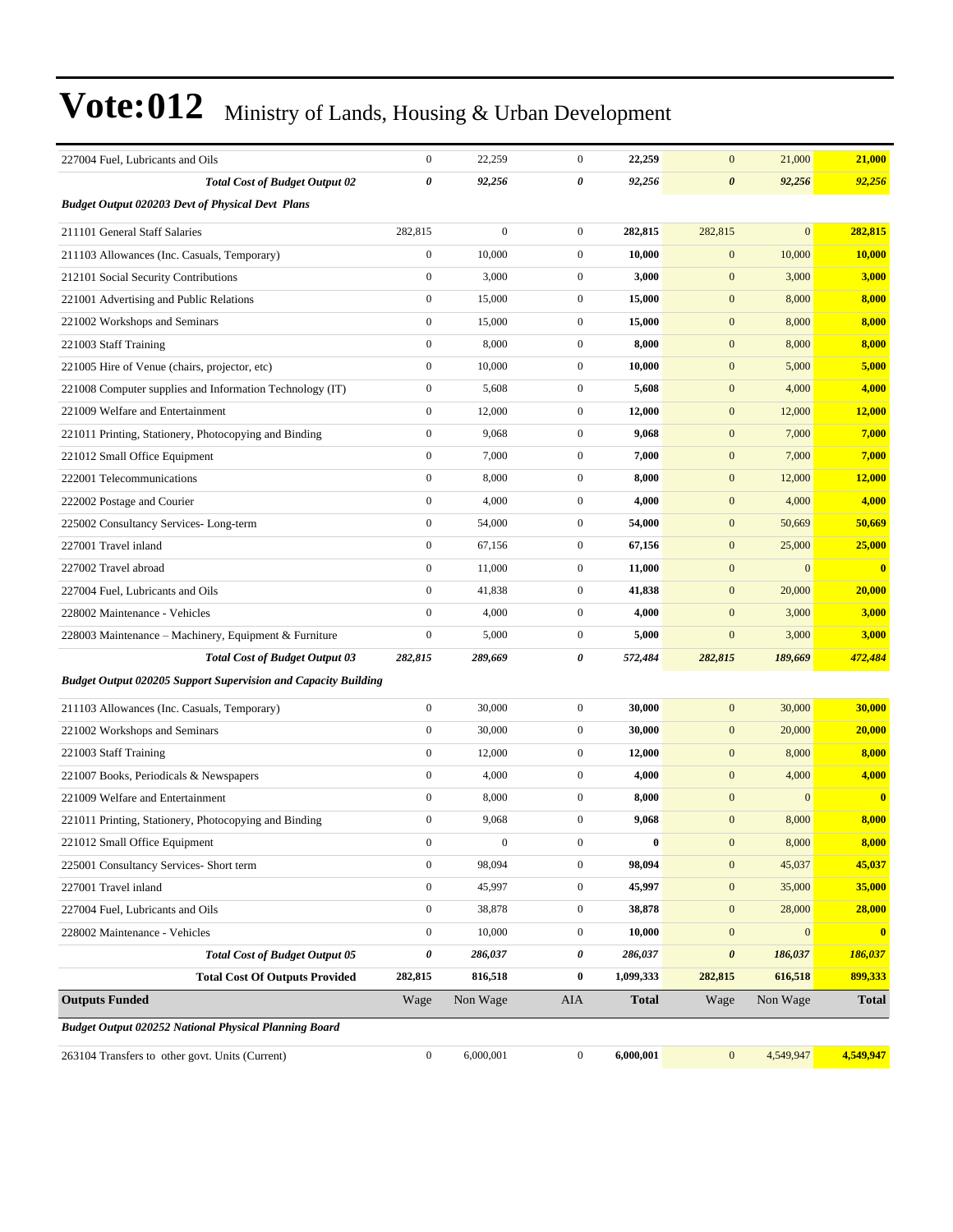| o/w Support to National Physical Planning Board (NPPB)                           | $\theta$                  | 6,000,001               | $\theta$                  | 6,000,001    | $\boldsymbol{\theta}$ | $\boldsymbol{\theta}$      | $\overline{\mathbf{0}}$ |
|----------------------------------------------------------------------------------|---------------------------|-------------------------|---------------------------|--------------|-----------------------|----------------------------|-------------------------|
| o/w Transfers to other govt. Units                                               | $\boldsymbol{\mathit{0}}$ | $\theta$                | $\boldsymbol{\mathit{0}}$ | $\bf{0}$     | $\boldsymbol{\theta}$ | 4,549,947                  | 4,549,947               |
| <b>Total Cost of Budget Output 52</b>                                            | 0                         | 6,000,001               | 0                         | 6,000,001    | $\boldsymbol{\theta}$ | 4,549,947                  | 4,549,947               |
| <b>Total Cost Of Outputs Funded</b>                                              | 0                         | 6,000,001               | $\bf{0}$                  | 6,000,001    | $\pmb{0}$             | 4,549,947                  | 4,549,947               |
| <b>Total Cost for Department 13</b>                                              | 282,815                   | 6,816,518               | $\bf{0}$                  | 7,099,333    | 282,815               | 5,166,464                  | 5,449,279               |
| <b>Total Excluding Arrears</b>                                                   | 282,815                   | 6,816,518               | $\boldsymbol{0}$          | 7,099,333    | 282,815               | 5,166,464                  | 5,449,279               |
| <b>Department 14 Urban Development</b>                                           |                           |                         |                           |              |                       |                            |                         |
| Thousand Uganda Shillings                                                        |                           | 2020/21 Approved Budget |                           |              |                       | 2021/22 Approved Estimates |                         |
| <b>Outputs Provided</b>                                                          | Wage                      | Non Wage                | AIA                       | <b>Total</b> | Wage                  | Non Wage                   | <b>Total</b>            |
| <b>Budget Output 020202 Field Inspection</b>                                     |                           |                         |                           |              |                       |                            |                         |
| 211103 Allowances (Inc. Casuals, Temporary)                                      | $\boldsymbol{0}$          | 10,000                  | $\boldsymbol{0}$          | 10,000       | $\mathbf{0}$          | 12,000                     | 12,000                  |
| 221003 Staff Training                                                            | $\boldsymbol{0}$          | 14,000                  | $\boldsymbol{0}$          | 14,000       | $\mathbf{0}$          | $\boldsymbol{0}$           | $\bf{0}$                |
| 221007 Books, Periodicals & Newspapers                                           | $\boldsymbol{0}$          | 8,000                   | $\mathbf{0}$              | 8,000        | $\boldsymbol{0}$      | 8,000                      | 8,000                   |
| 221008 Computer supplies and Information Technology (IT)                         | $\boldsymbol{0}$          | 5,000                   | $\boldsymbol{0}$          | 5,000        | $\boldsymbol{0}$      | 4,000                      | 4,000                   |
| 221009 Welfare and Entertainment                                                 | $\boldsymbol{0}$          | 8,000                   | $\boldsymbol{0}$          | 8,000        | $\mathbf{0}$          | 10,000                     | 10,000                  |
| 221011 Printing, Stationery, Photocopying and Binding                            | $\boldsymbol{0}$          | $\mathbf{0}$            | $\boldsymbol{0}$          | $\bf{0}$     | $\mathbf{0}$          | 16,000                     | 16,000                  |
| 221012 Small Office Equipment                                                    | $\boldsymbol{0}$          | 5,000                   | $\boldsymbol{0}$          | 5,000        | $\mathbf{0}$          | 4,000                      | 4,000                   |
| 222001 Telecommunications                                                        | $\boldsymbol{0}$          | 2,000                   | $\mathbf{0}$              | 2,000        | $\boldsymbol{0}$      | 2,000                      | 2,000                   |
| 222003 Information and communications technology (ICT)                           | $\boldsymbol{0}$          | $\mathbf{0}$            | $\boldsymbol{0}$          | $\bf{0}$     | $\boldsymbol{0}$      | 6,000                      | 6,000                   |
| 227001 Travel inland                                                             | $\boldsymbol{0}$          | 64,396                  | $\boldsymbol{0}$          | 64,396       | $\mathbf{0}$          | 55,000                     | 55,000                  |
| 227002 Travel abroad                                                             | $\boldsymbol{0}$          | 10,000                  | $\boldsymbol{0}$          | 10,000       | $\boldsymbol{0}$      | $\overline{0}$             | $\overline{\mathbf{0}}$ |
| 227004 Fuel, Lubricants and Oils                                                 | $\boldsymbol{0}$          | 21,235                  | $\boldsymbol{0}$          | 21,235       | $\mathbf{0}$          | 24,631                     | 24,631                  |
| 228002 Maintenance - Vehicles                                                    | $\boldsymbol{0}$          | 6,000                   | $\mathbf{0}$              | 6,000        | $\boldsymbol{0}$      | 5,000                      | 5,000                   |
| <b>Total Cost of Budget Output 02</b>                                            | 0                         | 153,631                 | $\pmb{\theta}$            | 153,631      | $\boldsymbol{\theta}$ | 146,631                    | 146,631                 |
| <b>Budget Output 020205 Support Supervision and Capacity Building</b>            |                           |                         |                           |              |                       |                            |                         |
| 211103 Allowances (Inc. Casuals, Temporary)                                      | $\boldsymbol{0}$          | 10,000                  | $\boldsymbol{0}$          | 10,000       | $\mathbf{0}$          | 10,000                     | 10,000                  |
| 221002 Workshops and Seminars                                                    | $\boldsymbol{0}$          | 80,000                  | $\boldsymbol{0}$          | 80,000       | $\boldsymbol{0}$      | 50,000                     | 50,000                  |
| 221003 Staff Training                                                            | $\boldsymbol{0}$          | 40,000                  | $\boldsymbol{0}$          | 40,000       | $\mathbf{0}$          | $\mathbf{0}$               | $\bf{0}$                |
| 221007 Books, Periodicals & Newspapers                                           | $\boldsymbol{0}$          | 8,000                   | $\boldsymbol{0}$          | 8,000        | $\mathbf{0}$          | 4,000                      | 4,000                   |
| 221008 Computer supplies and Information Technology (IT)                         | $\mathbf{0}$              | 4,000                   | $\boldsymbol{0}$          | 4,000        | $\mathbf{0}$          | 4,000                      | 4,000                   |
| 221009 Welfare and Entertainment                                                 | $\boldsymbol{0}$          | 10,000                  | $\boldsymbol{0}$          | 10,000       | $\boldsymbol{0}$      | 8,000                      | 8,000                   |
| 221011 Printing, Stationery, Photocopying and Binding                            | $\boldsymbol{0}$          | 16,322                  | $\boldsymbol{0}$          | 16,322       | $\boldsymbol{0}$      | 14,000                     | 14,000                  |
| 221012 Small Office Equipment                                                    | $\boldsymbol{0}$          | 2,000                   | $\boldsymbol{0}$          | 2,000        | $\boldsymbol{0}$      | 0                          | $\mathbf{0}$            |
| 222001 Telecommunications                                                        | $\boldsymbol{0}$          | 3,000                   | $\boldsymbol{0}$          | 3,000        | $\boldsymbol{0}$      | 2,000                      | 2,000                   |
| 227001 Travel inland                                                             | $\boldsymbol{0}$          | 16,559                  | $\boldsymbol{0}$          | 16,559       | $\boldsymbol{0}$      | 15,133                     | 15,133                  |
| 227004 Fuel, Lubricants and Oils                                                 | $\boldsymbol{0}$          | 14,252                  | $\boldsymbol{0}$          | 14,252       | $\boldsymbol{0}$      | 8,000                      | 8,000                   |
| 228002 Maintenance - Vehicles                                                    | $\boldsymbol{0}$          | 4,000                   | $\boldsymbol{0}$          | 4,000        | $\boldsymbol{0}$      | $\boldsymbol{0}$           | $\mathbf{0}$            |
| <b>Total Cost of Budget Output 05</b>                                            | 0                         | 208,133                 | 0                         | 208,133      | $\boldsymbol{\theta}$ | 115,133                    | 115,133                 |
| Budget Output 020206 Urban Dev't Policies, Strategies , Guidelines and Standards |                           |                         |                           |              |                       |                            |                         |
| 211101 General Staff Salaries                                                    | 213,405                   | $\boldsymbol{0}$        | $\boldsymbol{0}$          | 213,405      | 213,405               | 0                          | 213,405                 |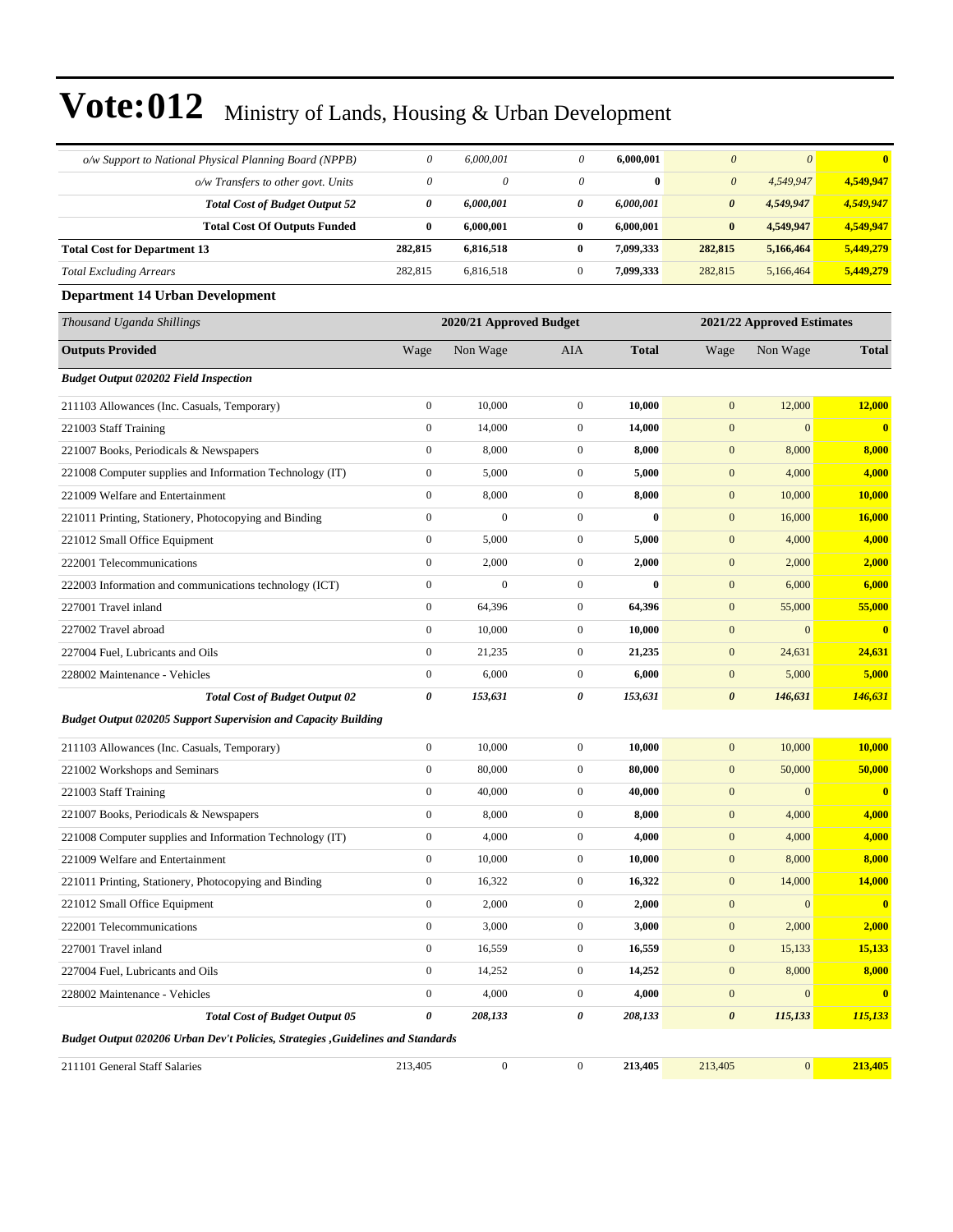| 211103 Allowances (Inc. Casuals, Temporary)           | $\Omega$       | 10.000       | $\Omega$       | 10,000   | $\mathbf{0}$ | 14,000         | 14,000                  |
|-------------------------------------------------------|----------------|--------------|----------------|----------|--------------|----------------|-------------------------|
| 221001 Advertising and Public Relations               | $\overline{0}$ | 30,000       | $\overline{0}$ | 30,000   | $\mathbf{0}$ | $\overline{0}$ | $\overline{\mathbf{0}}$ |
|                                                       |                |              |                |          |              |                |                         |
| 221002 Workshops and Seminars                         | $\overline{0}$ | 15,000       | $\overline{0}$ | 15,000   | $\mathbf{0}$ | 21,500         | 21,500                  |
| 221003 Staff Training                                 | $\overline{0}$ | 14,000       | $\overline{0}$ | 14,000   | $\mathbf{0}$ | $\overline{0}$ | $\overline{\mathbf{0}}$ |
| 221007 Books, Periodicals & Newspapers                | $\overline{0}$ | 4,000        | $\overline{0}$ | 4,000    | $\mathbf{0}$ | 6,000          | 6,000                   |
| 221009 Welfare and Entertainment                      | $\mathbf{0}$   | 4,000        | $\overline{0}$ | 4,000    | $\mathbf{0}$ | 8,000          | 8,000                   |
| 221011 Printing, Stationery, Photocopying and Binding | $\mathbf{0}$   | 10,881       | $\overline{0}$ | 10,881   | $\mathbf{0}$ | 20,000         | 20,000                  |
| 221012 Small Office Equipment                         | $\mathbf{0}$   | $\mathbf{0}$ | $\overline{0}$ | $\bf{0}$ | $\mathbf{0}$ | 2,000          | 2,000                   |
| 222001 Telecommunications                             | $\overline{0}$ | 6,000        | $\overline{0}$ | 6,000    | $\mathbf{0}$ | 2,000          | 2,000                   |
| 225001 Consultancy Services- Short term               | $\overline{0}$ | 52,000       | $\overline{0}$ | 52,000   | $\mathbf{0}$ | $\overline{0}$ | $\overline{0}$          |
| 227001 Travel inland                                  | $\overline{0}$ | 16,559       | 0              | 16,559   | $\mathbf{0}$ | 18,000         | 18,000                  |
| 227004 Fuel, Lubricants and Oils                      | $\overline{0}$ | 19,864       | $\overline{0}$ | 19,864   | $\mathbf{0}$ | 12,331         | 12,331                  |
| 228002 Maintenance - Vehicles                         | $\mathbf{0}$   | 5,000        | $\overline{0}$ | 5,000    | $\mathbf{0}$ | 4,000          | 4,000                   |
| <b>Total Cost of Budget Output 06</b>                 | 213,405        | 187,304      | 0              | 400,710  | 213,405      | 107,831        | 321,236                 |
| <b>Total Cost Of Outputs Provided</b>                 | 213,405        | 549,068      | $\bf{0}$       | 762,473  | 213,405      | 369,595        | 583,000                 |
| <b>Total Cost for Department 14</b>                   | 213,405        | 549,068      | $\bf{0}$       | 762,473  | 213,405      | 369,595        | 583,000                 |
| <b>Total Excluding Arrears</b>                        | 213,405        | 549,068      | 0              | 762,473  | 213,405      | 369,595        | 583,000                 |
| <b>Development Budget Estimates</b>                   |                |              |                |          |              |                |                         |

#### **Project 1244 Support to National Physical Devt Planning**

| Thousand Uganda Shillings                                                             |                               | 2020/21 Approved Budget |                |              |                       | 2021/22 Draft Estimates       |                         |
|---------------------------------------------------------------------------------------|-------------------------------|-------------------------|----------------|--------------|-----------------------|-------------------------------|-------------------------|
| <b>Outputs Provided</b>                                                               | <b>GoU Dev't External Fin</b> |                         | <b>AIA</b>     | <b>Total</b> |                       | <b>GoU Dev't External Fin</b> | <b>Total</b>            |
| Budget Output 020201 Physical Planning Policies, Strategies, Guidelines and Standards |                               |                         |                |              |                       |                               |                         |
| 211103 Allowances (Inc. Casuals, Temporary)                                           | 80,000                        | $\boldsymbol{0}$        | $\overline{0}$ | 80,000       | $\mathbf{0}$          | $\overline{0}$                | $\overline{\mathbf{0}}$ |
| 221002 Workshops and Seminars                                                         | 150,000                       | $\boldsymbol{0}$        | $\mathbf{0}$   | 150,000      | $\mathbf{0}$          | $\overline{0}$                | $\mathbf{0}$            |
| 221005 Hire of Venue (chairs, projector, etc)                                         | 60,000                        | $\boldsymbol{0}$        | $\overline{0}$ | 60,000       | $\mathbf{0}$          | $\mathbf{0}$                  | $\bf{0}$                |
| 225002 Consultancy Services-Long-term                                                 | 150,000                       | $\boldsymbol{0}$        | $\overline{0}$ | 150,000      | $\mathbf{0}$          | $\theta$                      | $\mathbf{0}$            |
| 227004 Fuel, Lubricants and Oils                                                      | 60,000                        | $\mathbf{0}$            | $\theta$       | 60.000       | $\mathbf{0}$          | $\theta$                      | $\bf{0}$                |
| <b>Total Cost Of Budget Output 020201</b>                                             | 500,000                       | $\boldsymbol{\theta}$   | 0              | 500,000      | $\boldsymbol{\theta}$ | $\boldsymbol{\theta}$         | $\boldsymbol{\theta}$   |
| <b>Budget Output 020202 Field Inspection</b>                                          |                               |                         |                |              |                       |                               |                         |
| 221003 Staff Training                                                                 | 20,000                        | $\boldsymbol{0}$        | $\overline{0}$ | 20,000       | $\overline{0}$        | $\mathbf{0}$                  | $\overline{\mathbf{0}}$ |
| 227001 Travel inland                                                                  | 100,000                       | $\mathbf{0}$            | $\overline{0}$ | 100.000      | $\mathbf{0}$          | $\overline{0}$                | $\bf{0}$                |
| 227004 Fuel, Lubricants and Oils                                                      | 60,000                        | $\boldsymbol{0}$        | $\overline{0}$ | 60,000       | $\mathbf{0}$          | $\overline{0}$                | $\bf{0}$                |
| <b>Total Cost Of Budget Output 020202</b>                                             | 180,000                       | $\pmb{\theta}$          | 0              | 180,000      | $\boldsymbol{\theta}$ | $\boldsymbol{\theta}$         | $\boldsymbol{\theta}$   |
| <b>Budget Output 020203 Devt of Physical Devt Plans</b>                               |                               |                         |                |              |                       |                               |                         |
| 211102 Contract Staff Salaries                                                        | 43,200                        | $\boldsymbol{0}$        | $\overline{0}$ | 43,200       | $\mathbf{0}$          | $\mathbf{0}$                  | $\overline{\mathbf{0}}$ |
| 212101 Social Security Contributions                                                  | 4,320                         | $\boldsymbol{0}$        | $\mathbf{0}$   | 4,320        | $\mathbf{0}$          | $\overline{0}$                | $\overline{\mathbf{0}}$ |
| 221002 Workshops and Seminars                                                         | 100,000                       | $\boldsymbol{0}$        | $\overline{0}$ | 100,000      | $\mathbf{0}$          | $\overline{0}$                | $\bf{0}$                |
| 221007 Books, Periodicals & Newspapers                                                | 4,000                         | $\boldsymbol{0}$        | $\mathbf{0}$   | 4,000        | $\mathbf{0}$          | $\overline{0}$                | $\overline{\mathbf{0}}$ |
| 221009 Welfare and Entertainment                                                      | 20,000                        | $\boldsymbol{0}$        | $\overline{0}$ | 20,000       | $\mathbf{0}$          | $\overline{0}$                | $\overline{\mathbf{0}}$ |
| 221011 Printing, Stationery, Photocopying and Binding                                 | 12,000                        | $\boldsymbol{0}$        | $\overline{0}$ | 12,000       | $\mathbf{0}$          | $\overline{0}$                | $\bf{0}$                |
| 221012 Small Office Equipment                                                         | 6,480                         | $\boldsymbol{0}$        | $\overline{0}$ | 6,480        | $\mathbf{0}$          | $\Omega$                      | $\bf{0}$                |
| 225002 Consultancy Services-Long-term                                                 | 1,800,000                     | $\boldsymbol{0}$        | $\overline{0}$ | 1,800,000    | $\mathbf{0}$          | $\theta$                      | $\overline{\mathbf{0}}$ |
| 227001 Travel inland                                                                  | 80,000                        | $\boldsymbol{0}$        | $\mathbf{0}$   | 80,000       | $\mathbf{0}$          | $\Omega$                      | $\bf{0}$                |
| 227004 Fuel, Lubricants and Oils                                                      | 40,000                        | $\boldsymbol{0}$        | $\overline{0}$ | 40,000       | $\overline{0}$        | $\overline{0}$                | $\overline{\mathbf{0}}$ |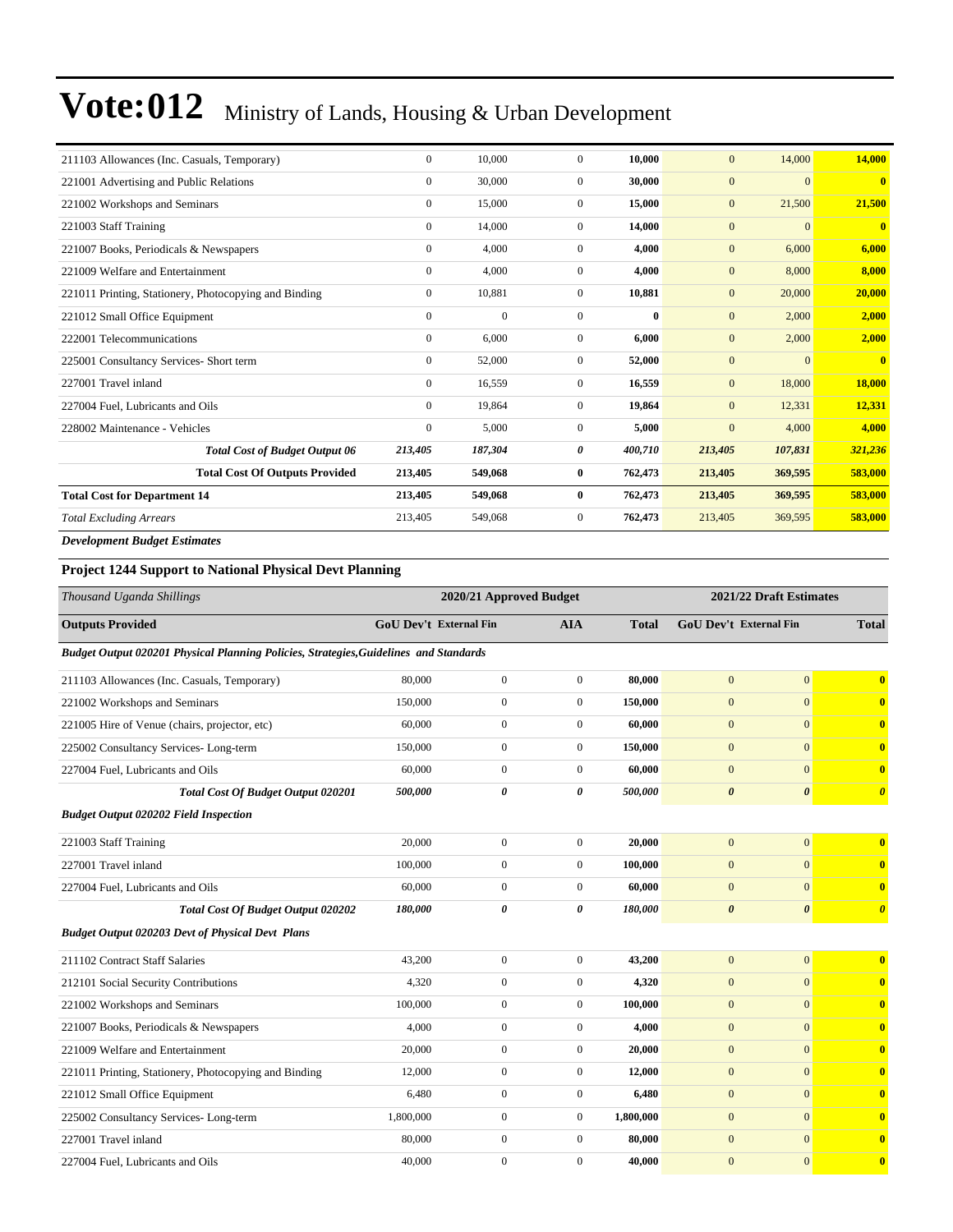| 228002 Maintenance - Vehicles                                         | 10,000       | $\mathbf{0}$                  | 0              | 10,000       | $\overline{0}$                | $\overline{0}$          | 0                     |
|-----------------------------------------------------------------------|--------------|-------------------------------|----------------|--------------|-------------------------------|-------------------------|-----------------------|
| <b>Total Cost Of Budget Output 020203</b>                             | 2,120,000    | 0                             | 0              | 2,120,000    | $\boldsymbol{\theta}$         | $\boldsymbol{\theta}$   | $\boldsymbol{\theta}$ |
| <b>Budget Output 020205 Support Supervision and Capacity Building</b> |              |                               |                |              |                               |                         |                       |
| 227001 Travel inland                                                  | 37,764       | $\overline{0}$                | $\Omega$       | 37,764       | $\mathbf{0}$                  | $\Omega$                | $\mathbf{0}$          |
| 227004 Fuel, Lubricants and Oils                                      | 10,000       | $\mathbf{0}$                  | $\overline{0}$ | 10,000       | $\mathbf{0}$                  | $\mathbf{0}$            | $\mathbf{0}$          |
| <b>Total Cost Of Budget Output 020205</b>                             | 47,764       | 0                             | 0              | 47,764       | $\boldsymbol{\theta}$         | $\boldsymbol{\theta}$   | $\theta$              |
| <b>Total Cost for Outputs Provided</b>                                | 2,847,764    | $\overline{0}$                | $\overline{0}$ | 2,847,764    | $\mathbf{0}$                  | $\Omega$                | $\mathbf{0}$          |
| <b>Total Cost for Project: 1244</b>                                   | 2,847,764    | $\overline{0}$                | $\overline{0}$ | 2,847,764    | $\mathbf{0}$                  | $\mathbf{0}$            | $\mathbf{0}$          |
| <b>Total Excluding Arrears</b>                                        | 2,847,764    | $\mathbf{0}$                  | $\overline{0}$ | 2,847,764    | $\overline{0}$                | $\mathbf{0}$            | $\mathbf{0}$          |
| <b>Project 1310 Albertine Region Sustainable Development Project</b>  |              |                               |                |              |                               |                         |                       |
| Thousand Uganda Shillings                                             |              | 2020/21 Approved Budget       |                |              |                               | 2021/22 Draft Estimates |                       |
| <b>Outputs Provided</b>                                               |              | <b>GoU Dev't External Fin</b> | <b>AIA</b>     | <b>Total</b> | <b>GoU Dev't External Fin</b> |                         | <b>Total</b>          |
| <b>Budget Output 020203 Devt of Physical Devt Plans</b>               |              |                               |                |              |                               |                         |                       |
| 227001 Travel inland                                                  | $\mathbf{0}$ | 139,453                       | $\overline{0}$ | 139,453      | $\mathbf{0}$                  | $\mathbf{0}$            | $\mathbf{0}$          |

| <b>Capital Purchases</b>                                              | <b>GoU Dev't External Fin</b> |           | <b>AIA</b>     | <b>Total</b> | <b>GoU Dev't External Fin</b> |                       | Total |
|-----------------------------------------------------------------------|-------------------------------|-----------|----------------|--------------|-------------------------------|-----------------------|-------|
| <b>Total Cost for Outputs Provided</b>                                | $\mathbf{0}$                  | 6,158,510 | $\mathbf{0}$   | 6,158,510    | $\overline{0}$                | $\mathbf{0}$          |       |
| <b>Total Cost Of Budget Output 020205</b>                             | 0                             | 6,019,057 | 0              | 6,019,057    | $\boldsymbol{\theta}$         | $\boldsymbol{\theta}$ |       |
| 228002 Maintenance - Vehicles                                         | $\overline{0}$                | 113,277   | $\overline{0}$ | 113,277      | $\overline{0}$                | $\mathbf{0}$          |       |
| 227001 Travel inland                                                  | $\overline{0}$                | 2,514,721 | $\overline{0}$ | 2,514,721    | $\overline{0}$                | $\mathbf{0}$          |       |
| 225001 Consultancy Services- Short term                               | $\overline{0}$                | 1,366,482 | $\overline{0}$ | 1,366,482    | $\overline{0}$                | $\mathbf{0}$          |       |
| 223003 Rent – (Produced Assets) to private entities                   | $\mathbf{0}$                  | 280,853   | $\overline{0}$ | 280,853      | $\overline{0}$                | $\overline{0}$        |       |
| 221003 Staff Training                                                 | $\mathbf{0}$                  | 131,065   | $\overline{0}$ | 131,065      | $\overline{0}$                | $\mathbf{0}$          |       |
| 221001 Advertising and Public Relations                               | $\mathbf{0}$                  | 139,981   | $\overline{0}$ | 139,981      | $\overline{0}$                | $\mathbf{0}$          |       |
| 211102 Contract Staff Salaries                                        | $\overline{0}$                | 1,472,679 | $\overline{0}$ | 1,472,679    | $\overline{0}$                | $\overline{0}$        |       |
| <b>Budget Output 020205 Support Supervision and Capacity Building</b> |                               |           |                |              |                               |                       |       |
| <b>Total Cost Of Budget Output 020203</b>                             | 0                             | 139,453   | 0              | 139,453      | $\boldsymbol{\theta}$         | $\boldsymbol{\theta}$ |       |
| 227001 Travel inland                                                  | $\mathbf{0}$                  | 139,453   | $\mathbf{0}$   | 139,453      | $\mathbf{0}$                  | $\mathbf{0}$          |       |
|                                                                       |                               |           |                |              |                               |                       |       |

*Budget Output 020273 Roads, Streets and Highways*

| 312103 Roads and Bridges.                                       | $\mathbf{0}$ | 15,821,746 | $\overline{0}$ | 15,821,746 | $\mathbf{0}$          | $\overline{0}$        | $\overline{0}$                   |
|-----------------------------------------------------------------|--------------|------------|----------------|------------|-----------------------|-----------------------|----------------------------------|
| Total Cost Of Budget Output 020273                              | 0            | 15,821,746 | 0              | 15,821,746 | $\boldsymbol{\theta}$ | $\boldsymbol{\theta}$ | $\overline{\boldsymbol{\theta}}$ |
| <b>Budget Output 020279 Acquisition of Other Capital Assets</b> |              |            |                |            |                       |                       |                                  |
| 281504 Monitoring, Supervision & Appraisal of Capital work      | $\Omega$     | 748,940    | $\Omega$       | 748,940    | $\Omega$              | $\Omega$              | $\overline{0}$                   |
| 312104 Other Structures                                         | $\mathbf{0}$ | 2,090,804  | $\mathbf{0}$   | 2,090,804  | $\overline{0}$        | $\Omega$              | $\mathbf{0}$                     |
| Total Cost Of Budget Output 020279                              | 0            | 2,839,744  | 0              | 2,839,744  | $\boldsymbol{\theta}$ | $\theta$              | $\theta$                         |
| <b>Total Cost for Capital Purchases</b>                         | $\mathbf{0}$ | 18.661.490 | $\overline{0}$ | 18,661,490 | $\Omega$              | $\Omega$              | $\mathbf{0}$                     |
| <b>Total Cost for Project: 1310</b>                             | $\mathbf{0}$ | 24,820,000 | $\mathbf{0}$   | 24,820,000 | $\Omega$              | $\Omega$              | $\mathbf{0}$                     |
| <b>Total Excluding Arrears</b>                                  | $\mathbf{0}$ | 24,820,000 | $\mathbf{0}$   | 24,820,000 | $\overline{0}$        | $\overline{0}$        | $\mathbf{0}$                     |

**Project 1514 Uganda Support to Municipal Infrastructure Development (USMID II)**

| Thousand Uganda Shillings                                                             |                               | 2020/21 Approved Budget | 2021/22 Draft Estimates |              |                               |         |              |
|---------------------------------------------------------------------------------------|-------------------------------|-------------------------|-------------------------|--------------|-------------------------------|---------|--------------|
| <b>Outputs Provided</b>                                                               | <b>GoU</b> Dev't External Fin |                         | AIA                     | <b>Total</b> | <b>GoU</b> Dev't External Fin |         | <b>Total</b> |
| Budget Output 020201 Physical Planning Policies, Strategies, Guidelines and Standards |                               |                         |                         |              |                               |         |              |
| 211103 Allowances (Inc. Casuals, Temporary)                                           |                               | 17,000                  |                         | 17.000       | $\theta$                      | 136,000 | 136,000      |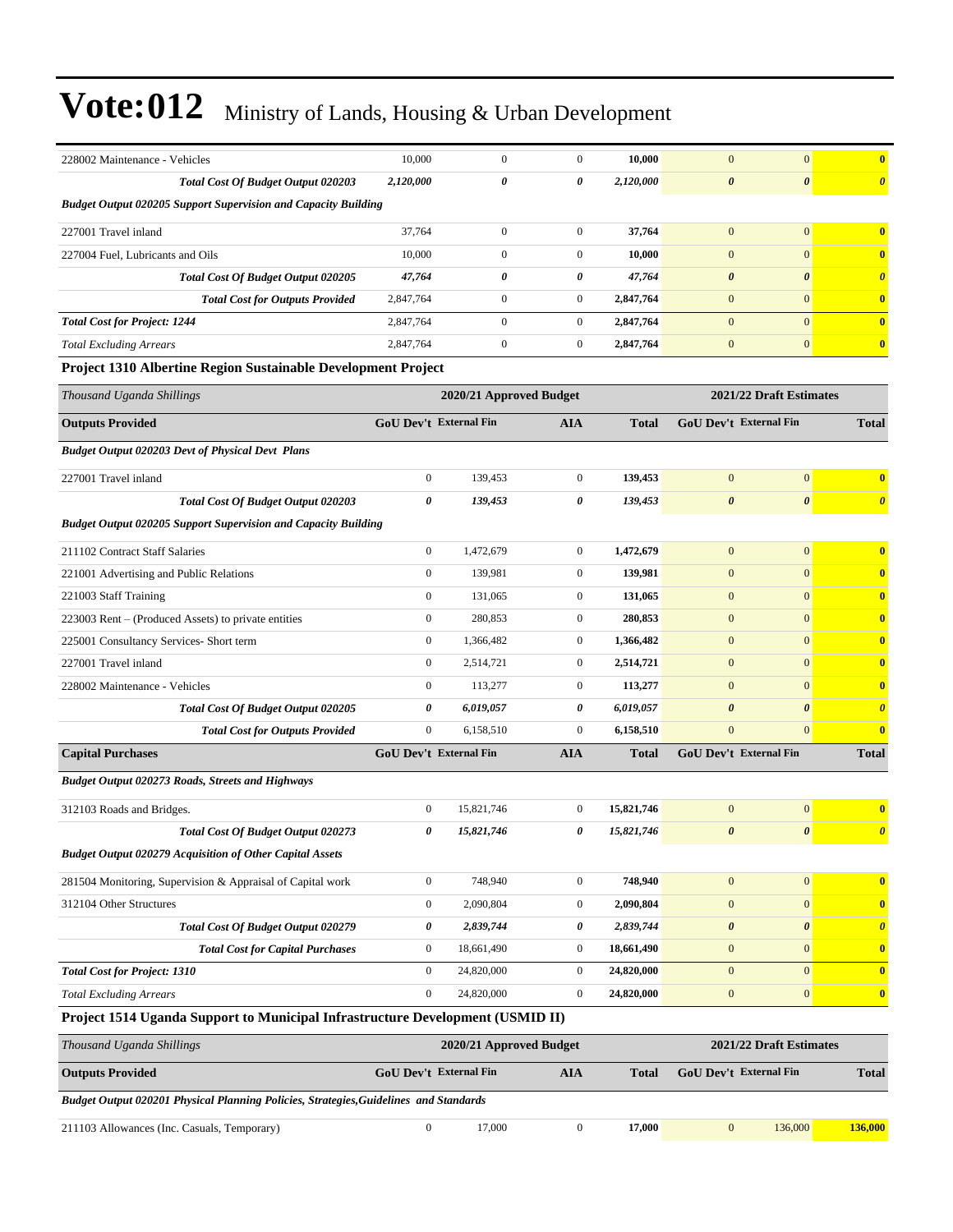| 221001 Advertising and Public Relations                               | $\boldsymbol{0}$ | $\overline{0}$   | $\mathbf{0}$          | $\bf{0}$   | 60,000<br>$\mathbf{0}$               | 60,000    |
|-----------------------------------------------------------------------|------------------|------------------|-----------------------|------------|--------------------------------------|-----------|
| 221002 Workshops and Seminars                                         | $\boldsymbol{0}$ | 568,625          | $\boldsymbol{0}$      | 568,625    | $\mathbf{0}$<br>106,000              | 106,000   |
| 221003 Staff Training                                                 | $\boldsymbol{0}$ | 354,313          | $\boldsymbol{0}$      | 354,313    | $\mathbf{0}$<br>108,000              | 108,000   |
| 221011 Printing, Stationery, Photocopying and Binding                 | $\boldsymbol{0}$ | $\boldsymbol{0}$ | $\boldsymbol{0}$      | $\bf{0}$   | $\mathbf{0}$<br>50,000               | 50,000    |
| 222003 Information and communications technology (ICT)                | $\boldsymbol{0}$ | $\boldsymbol{0}$ | $\boldsymbol{0}$      | $\bf{0}$   | $\mathbf{0}$<br>56,000               | 56,000    |
| 225001 Consultancy Services- Short term                               | $\boldsymbol{0}$ | 2,519,738        | $\boldsymbol{0}$      | 2,519,738  | $\mathbf{0}$<br>1,552,000            | 1,552,000 |
| 227001 Travel inland                                                  | $\overline{0}$   | 843,000          | $\boldsymbol{0}$      | 843,000    | $\mathbf{0}$<br>580,000              | 580,000   |
| 227004 Fuel, Lubricants and Oils                                      | $\boldsymbol{0}$ | 510,975          | $\boldsymbol{0}$      | 510,975    | $\mathbf{0}$<br>675,830              | 675,830   |
| 228002 Maintenance - Vehicles                                         | $\boldsymbol{0}$ | $\mathbf{0}$     | $\boldsymbol{0}$      | $\bf{0}$   | $\boldsymbol{0}$<br>80,000           | 80,000    |
| Total Cost Of Budget Output 020201                                    | 0                | 4,813,651        | 0                     | 4,813,651  | $\boldsymbol{\theta}$<br>3,403,830   | 3,403,830 |
| <b>Budget Output 020202 Field Inspection</b>                          |                  |                  |                       |            |                                      |           |
| 221002 Workshops and Seminars                                         | $\boldsymbol{0}$ | $\boldsymbol{0}$ | $\boldsymbol{0}$      | $\bf{0}$   | 30,000<br>$\mathbf{0}$               | 30,000    |
| 221003 Staff Training                                                 | $\overline{0}$   | $\boldsymbol{0}$ | $\mathbf{0}$          | $\bf{0}$   | $\mathbf{0}$<br>50,000               | 50,000    |
| 221011 Printing, Stationery, Photocopying and Binding                 | $\boldsymbol{0}$ | $\boldsymbol{0}$ | $\boldsymbol{0}$      | $\bf{0}$   | $\mathbf{0}$<br>77,000               | 77,000    |
| 222003 Information and communications technology (ICT)                | $\boldsymbol{0}$ | $\boldsymbol{0}$ | $\boldsymbol{0}$      | $\bf{0}$   | $\mathbf{0}$<br>82,000               | 82,000    |
| 227001 Travel inland                                                  | $\boldsymbol{0}$ | $\boldsymbol{0}$ | $\boldsymbol{0}$      | $\bf{0}$   | $\boldsymbol{0}$<br>1,090,000        | 1,090,000 |
| 227004 Fuel, Lubricants and Oils                                      | $\boldsymbol{0}$ | $\boldsymbol{0}$ | $\boldsymbol{0}$      | $\bf{0}$   | $\boldsymbol{0}$<br>965,000          | 965,000   |
| 228002 Maintenance - Vehicles                                         | $\overline{0}$   | $\boldsymbol{0}$ | $\boldsymbol{0}$      | $\bf{0}$   | $\boldsymbol{0}$<br>154,400          | 154,400   |
| 281504 Monitoring, Supervision & Appraisal of Capital work            | $\boldsymbol{0}$ | $\boldsymbol{0}$ | $\boldsymbol{0}$      | $\bf{0}$   | $\mathbf{0}$<br>100,000              | 100,000   |
| Total Cost Of Budget Output 020202                                    | 0                | 0                | $\boldsymbol{\theta}$ | 0          | $\boldsymbol{\theta}$<br>2,548,400   | 2,548,400 |
| <b>Budget Output 020203 Devt of Physical Devt Plans</b>               |                  |                  |                       |            |                                      |           |
| 221002 Workshops and Seminars                                         | $\boldsymbol{0}$ | 826,272          | $\boldsymbol{0}$      | 826,272    | $\mathbf{0}$<br>30,000               | 30,000    |
| 221003 Staff Training                                                 | $\overline{0}$   | $\boldsymbol{0}$ | $\boldsymbol{0}$      | $\bf{0}$   | $\mathbf{0}$<br>158,000              | 158,000   |
| 221011 Printing, Stationery, Photocopying and Binding                 | $\overline{0}$   | $\boldsymbol{0}$ | $\boldsymbol{0}$      | $\bf{0}$   | $\mathbf{0}$<br>80,000               | 80,000    |
| 222003 Information and communications technology (ICT)                | $\boldsymbol{0}$ | $\boldsymbol{0}$ | $\boldsymbol{0}$      | $\bf{0}$   | $\mathbf{0}$<br>100,000              | 100,000   |
| 225001 Consultancy Services- Short term                               | $\boldsymbol{0}$ | 9,688,560        | $\boldsymbol{0}$      | 9,688,560  | $\boldsymbol{0}$<br>4,560,000        | 4,560,000 |
| 227001 Travel inland                                                  | $\mathbf{0}$     | 2,891,952        | $\boldsymbol{0}$      | 2,891,952  | $\mathbf{0}$<br>523,000              | 523,000   |
| 227004 Fuel, Lubricants and Oils                                      | $\boldsymbol{0}$ | 1,650,976        | $\boldsymbol{0}$      | 1,650,976  | $\mathbf{0}$<br>411,000              | 411,000   |
| 228002 Maintenance - Vehicles                                         | $\mathbf{0}$     | $\boldsymbol{0}$ | $\boldsymbol{0}$      | $\bf{0}$   | $\mathbf{0}$<br>98,000               | 98,000    |
| Total Cost Of Budget Output 020203                                    | 0                | 15,057,760       | 0                     | 15,057,760 | $\boldsymbol{\theta}$<br>5,960,000   | 5,960,000 |
| <b>Budget Output 020205 Support Supervision and Capacity Building</b> |                  |                  |                       |            |                                      |           |
| 211102 Contract Staff Salaries                                        | $\boldsymbol{0}$ | 3,653,700        | $\boldsymbol{0}$      | 3,653,700  | $\mathbf{0}$<br>4,884,900            | 4,884,900 |
| 212101 Social Security Contributions                                  | $\mathbf{0}$     | 365,370          | $\boldsymbol{0}$      | 365,370    | 488,490<br>$\boldsymbol{0}$          | 488,490   |
| 221001 Advertising and Public Relations                               | $\boldsymbol{0}$ | 360,000          | $\boldsymbol{0}$      | 360,000    | $\boldsymbol{0}$<br>390,000          | 390,000   |
| 221002 Workshops and Seminars                                         | $\boldsymbol{0}$ | 3,238,969        | $\boldsymbol{0}$      | 3,238,969  | $\boldsymbol{0}$<br>225,400          | 225,400   |
| 221003 Staff Training                                                 | $\boldsymbol{0}$ | 1,865,967        | $\boldsymbol{0}$      | 1,865,967  | $\mathbf{0}$<br>1,851,000            | 1,851,000 |
| 221007 Books, Periodicals & Newspapers                                | $\boldsymbol{0}$ | 277,569          | $\boldsymbol{0}$      | 277,569    | $\boldsymbol{0}$<br>74,000           | 74,000    |
| 221008 Computer supplies and Information Technology (IT)              | $\boldsymbol{0}$ | 603,725          | $\mathbf{0}$          | 603,725    | $\boldsymbol{0}$<br>250,000          | 250,000   |
| 221011 Printing, Stationery, Photocopying and Binding                 | $\boldsymbol{0}$ | 464,900          | $\boldsymbol{0}$      | 464,900    | 90,000<br>$\boldsymbol{0}$           | 90,000    |
| 222001 Telecommunications                                             | $\boldsymbol{0}$ | 76,863           | $\boldsymbol{0}$      | 76,863     | $\boldsymbol{0}$<br>$\boldsymbol{0}$ | $\bf{0}$  |
| 222003 Information and communications technology (ICT)                | $\boldsymbol{0}$ | 574,313          | $\boldsymbol{0}$      | 574,313    | $\mathbf{0}$<br>118,000              | 118,000   |
| 223005 Electricity                                                    | $\boldsymbol{0}$ | 76,863           | $\boldsymbol{0}$      | 76,863     | 77,000<br>$\boldsymbol{0}$           | 77,000    |
| 223006 Water                                                          | $\mathbf{0}$     | 176,863          | $\boldsymbol{0}$      | 176,863    | $\boldsymbol{0}$<br>$\overline{0}$   | $\bf{0}$  |
| 225001 Consultancy Services- Short term                               | $\boldsymbol{0}$ | 807,202          | $\boldsymbol{0}$      | 807,202    | $\boldsymbol{0}$<br>5,213,680        | 5,213,680 |
| 227001 Travel inland                                                  | $\boldsymbol{0}$ | 4,484,815        | $\boldsymbol{0}$      | 4,484,815  | $\boldsymbol{0}$<br>2,541,000        | 2,541,000 |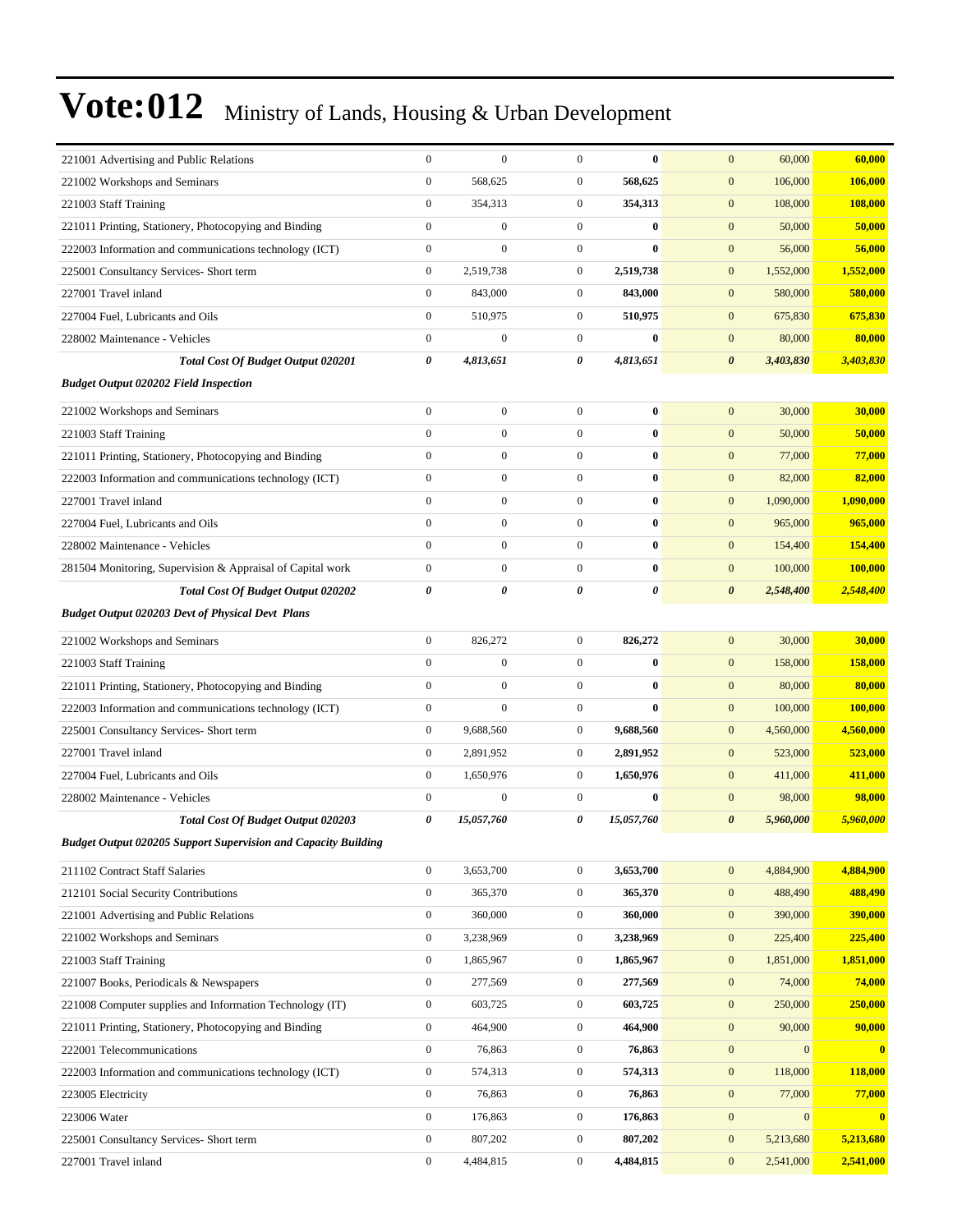| 227002 Travel abroad                                                                 | $\mathbf{0}$     | 1,626,663                     | $\boldsymbol{0}$ | 1,626,663             | $\mathbf{0}$          | 1,121,000              | 1,121,000    |
|--------------------------------------------------------------------------------------|------------------|-------------------------------|------------------|-----------------------|-----------------------|------------------------|--------------|
| 227004 Fuel, Lubricants and Oils                                                     | $\boldsymbol{0}$ | 2,074,407                     | $\boldsymbol{0}$ | 2,074,407             | $\mathbf{0}$          | 1,067,975              | 1,067,975    |
| 228002 Maintenance - Vehicles                                                        | $\mathbf{0}$     | 1,345,094                     | $\boldsymbol{0}$ | 1,345,094             | $\mathbf{0}$          | 1,434,000              | 1,434,000    |
| 281401 Rental – non produced assets                                                  | $\mathbf{0}$     | 576,469                       | $\boldsymbol{0}$ | 576,469               | $\mathbf{0}$          | 532,000                | 532,000      |
| Total Cost Of Budget Output 020205                                                   | 0                | 22,649,749                    | 0                | 22,649,749            | $\boldsymbol{\theta}$ | 20,358,445             | 20,358,445   |
| Budget Output 020206 Urban Dev't Policies, Strategies , Guidelines and Standards     |                  |                               |                  |                       |                       |                        |              |
| 221001 Advertising and Public Relations                                              | $\mathbf{0}$     | $\mathbf{0}$                  | $\boldsymbol{0}$ | $\bf{0}$              | $\mathbf{0}$          | 470,000                | 470,000      |
| 221002 Workshops and Seminars                                                        | $\mathbf{0}$     | $\boldsymbol{0}$              | $\boldsymbol{0}$ | $\bf{0}$              | $\mathbf{0}$          | 190,000                | 190,000      |
| 221003 Staff Training                                                                | $\boldsymbol{0}$ | $\mathbf{0}$                  | $\boldsymbol{0}$ | $\bf{0}$              | $\mathbf{0}$          | 650,000                | 650,000      |
| 221011 Printing, Stationery, Photocopying and Binding                                | $\boldsymbol{0}$ | $\boldsymbol{0}$              | $\boldsymbol{0}$ | $\bf{0}$              | $\mathbf{0}$          | 100,000                | 100,000      |
| 222003 Information and communications technology (ICT)                               | $\mathbf{0}$     | $\mathbf{0}$                  | $\boldsymbol{0}$ | $\bf{0}$              | $\mathbf{0}$          | 500,000                | 500,000      |
| 224004 Cleaning and Sanitation                                                       | $\mathbf{0}$     | $\boldsymbol{0}$              | $\boldsymbol{0}$ | $\bf{0}$              | $\boldsymbol{0}$      | 187,000                | 187,000      |
| 225001 Consultancy Services- Short term                                              | $\mathbf{0}$     | $\boldsymbol{0}$              | $\boldsymbol{0}$ | $\bf{0}$              | $\bf{0}$              | 9,189,836              | 9,189,836    |
| 227001 Travel inland                                                                 | $\boldsymbol{0}$ | $\mathbf{0}$                  | $\boldsymbol{0}$ | $\bf{0}$              | $\bf{0}$              | 1,340,000              | 1,340,000    |
| 227002 Travel abroad                                                                 | $\boldsymbol{0}$ | $\boldsymbol{0}$              | $\boldsymbol{0}$ | $\bf{0}$              | $\bf{0}$              | 391,500                | 391,500      |
| 227004 Fuel, Lubricants and Oils                                                     | $\mathbf{0}$     | $\boldsymbol{0}$              | $\boldsymbol{0}$ | $\bf{0}$              | $\mathbf{0}$          | 647,076                | 647,076      |
| 228002 Maintenance - Vehicles                                                        | $\mathbf{0}$     | $\boldsymbol{0}$              | $\boldsymbol{0}$ | $\bf{0}$              | $\bf{0}$              | 206,000                | 206,000      |
| 281503 Engineering and Design Studies & Plans for capital<br>works                   | $\mathbf{0}$     | $\boldsymbol{0}$              | $\boldsymbol{0}$ | $\bf{0}$              | $\mathbf{0}$          | 526,000                | 526,000      |
| 281504 Monitoring, Supervision & Appraisal of Capital work                           | $\mathbf{0}$     | $\boldsymbol{0}$              | $\boldsymbol{0}$ | $\bf{0}$              | $\mathbf{0}$          | 1,415,002              | 1,415,002    |
| <b>Total Cost Of Budget Output 020206</b>                                            | 0                | $\boldsymbol{\theta}$         | $\pmb{\theta}$   | $\boldsymbol{\theta}$ | $\boldsymbol{\theta}$ | 15,812,414             | 15,812,414   |
| <b>Total Cost for Outputs Provided</b>                                               | $\mathbf{0}$     | 42,521,160                    | $\boldsymbol{0}$ | 42,521,160            | $\mathbf{0}$          | 48,083,088             | 48,083,088   |
| <b>Outputs Funded</b>                                                                |                  | <b>GoU Dev't External Fin</b> | <b>AIA</b>       | <b>Total</b>          |                       | GoU Dev't External Fin | <b>Total</b> |
| Budget Output 020252 National Physical Planning Board                                |                  |                               |                  |                       |                       |                        |              |
| 291001 Transfers to Government Institutions                                          | $\boldsymbol{0}$ | $\boldsymbol{0}$              | $\boldsymbol{0}$ | $\bf{0}$              | $\mathbf{0}$          | 380,000                | 380,000      |
| o/w Financial Support to NPPB                                                        | $\theta$         | $\theta$                      | $\theta$         | $\bf{0}$              | $\boldsymbol{\theta}$ | 380,000                | 380,000      |
| Total Cost Of Budget Output 020252                                                   | 0                | $\boldsymbol{\theta}$         | 0                | 0                     | $\boldsymbol{\theta}$ | 380,000                | 380,000      |
| <b>Total Cost for Outputs Funded</b>                                                 | $\mathbf{0}$     | $\boldsymbol{0}$              | $\boldsymbol{0}$ | $\bf{0}$              | $\mathbf{0}$          | 380,000                | 380,000      |
| <b>Capital Purchases</b>                                                             |                  | <b>GoU Dev't External Fin</b> | <b>AIA</b>       | <b>Total</b>          |                       | GoU Dev't External Fin | <b>Total</b> |
| <b>Budget Output 020275 Purchase of Motor Vehicles and Other Transport Equipment</b> |                  |                               |                  |                       |                       |                        |              |
| 312201 Transport Equipment                                                           | $\mathbf{0}$     | 900,000                       | $\mathbf{0}$     | 900,000               | $\bf{0}$              | 1,760,000              | 1,760,000    |
| Total Cost Of Budget Output 020275                                                   | 0                | 900,000                       | 0                | 900,000               | $\boldsymbol{\theta}$ | 1,760,000              | 1,760,000    |
| Budget Output 020276 Purchase of Office and ICT Equipment, including Software        |                  |                               |                  |                       |                       |                        |              |
| 312203 Furniture & Fixtures                                                          | $\boldsymbol{0}$ | 100,000                       | $\boldsymbol{0}$ | 100,000               | $\mathbf{0}$          | 380,000                | 380,000      |
| 312213 ICT Equipment                                                                 | $\boldsymbol{0}$ | $\boldsymbol{0}$              | $\boldsymbol{0}$ | $\bf{0}$              | $\bf{0}$              | 790,400                | 790,400      |
| Total Cost Of Budget Output 020276                                                   | 0                | 100,000                       | 0                | 100,000               | $\boldsymbol{\theta}$ | 1,170,400              | 1,170,400    |
| <b>Total Cost for Capital Purchases</b>                                              | $\boldsymbol{0}$ | 1,000,000                     | $\boldsymbol{0}$ | 1,000,000             | $\bf{0}$              | 2,930,400              | 2,930,400    |
| <b>Total Cost for Project: 1514</b>                                                  | $\boldsymbol{0}$ | 43,521,160                    | $\boldsymbol{0}$ | 43,521,160            | $\bf{0}$              | 51,393,488             | 51,393,488   |
|                                                                                      |                  |                               |                  |                       |                       |                        |              |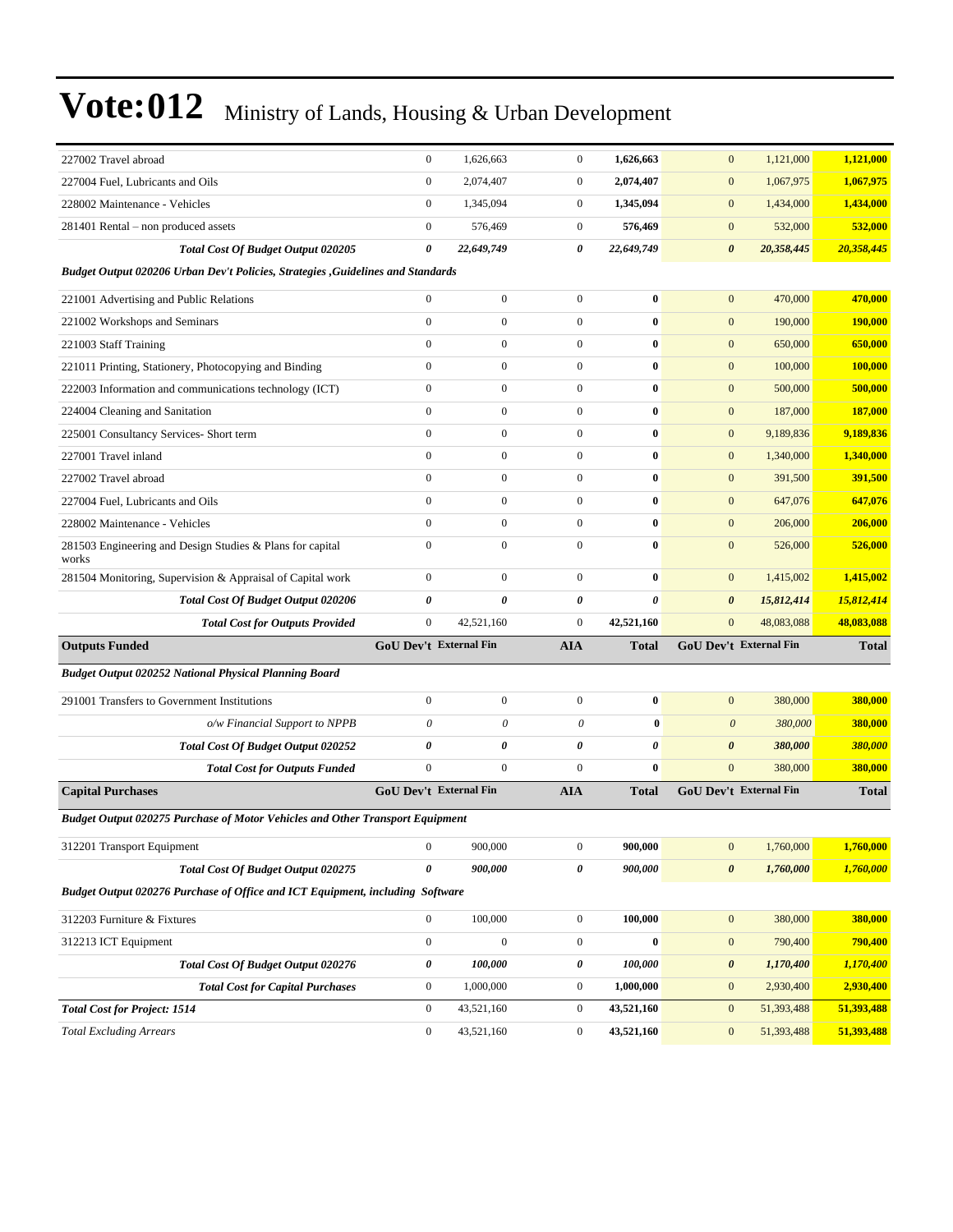| Project 1528 Hoima Oil Refinery Proximity Development Master Plan                     |                               |                         |                  |                         |                               |                       |               |  |
|---------------------------------------------------------------------------------------|-------------------------------|-------------------------|------------------|-------------------------|-------------------------------|-----------------------|---------------|--|
| Thousand Uganda Shillings                                                             |                               | 2020/21 Approved Budget |                  | 2021/22 Draft Estimates |                               |                       |               |  |
| <b>Outputs Provided</b>                                                               | <b>GoU Dev't External Fin</b> |                         | <b>AIA</b>       | <b>Total</b>            | <b>GoU Dev't External Fin</b> |                       | <b>Total</b>  |  |
| Budget Output 020201 Physical Planning Policies, Strategies, Guidelines and Standards |                               |                         |                  |                         |                               |                       |               |  |
| 211103 Allowances (Inc. Casuals, Temporary)                                           | $\boldsymbol{0}$              | $\boldsymbol{0}$        | $\boldsymbol{0}$ | $\bf{0}$                | 40,000                        | $\mathbf{0}$          | 40,000        |  |
| 221001 Advertising and Public Relations                                               | $\mathbf{0}$                  | $\boldsymbol{0}$        | $\boldsymbol{0}$ | $\bf{0}$                | 12,000                        | $\mathbf{0}$          | <b>12,000</b> |  |
| 221002 Workshops and Seminars                                                         | $\mathbf{0}$                  | $\boldsymbol{0}$        | $\boldsymbol{0}$ | $\bf{0}$                | 37,764                        | $\mathbf{0}$          | 37,764        |  |
| 221005 Hire of Venue (chairs, projector, etc)                                         | $\mathbf{0}$                  | $\boldsymbol{0}$        | $\boldsymbol{0}$ | $\bf{0}$                | 60,000                        | $\mathbf{0}$          | 60,000        |  |
| 221009 Welfare and Entertainment                                                      | $\mathbf{0}$                  | $\boldsymbol{0}$        | $\boldsymbol{0}$ | $\bf{0}$                | 8,000                         | $\boldsymbol{0}$      | 8,000         |  |
| 221011 Printing, Stationery, Photocopying and Binding                                 | $\boldsymbol{0}$              | $\boldsymbol{0}$        | $\boldsymbol{0}$ | $\bf{0}$                | 20,000                        | $\mathbf{0}$          | 20,000        |  |
| 227001 Travel inland                                                                  | $\mathbf{0}$                  | $\boldsymbol{0}$        | $\boldsymbol{0}$ | $\bf{0}$                | 120,000                       | $\boldsymbol{0}$      | 120,000       |  |
| Total Cost Of Budget Output 020201                                                    | 0                             | 0                       | 0                | 0                       | 297,764                       | 0                     | 297,764       |  |
| <b>Budget Output 020202 Field Inspection</b>                                          |                               |                         |                  |                         |                               |                       |               |  |
| 211103 Allowances (Inc. Casuals, Temporary)                                           | $\boldsymbol{0}$              | $\boldsymbol{0}$        | $\boldsymbol{0}$ | $\bf{0}$                | 80,000                        | $\mathbf{0}$          | 80,000        |  |
| 221002 Workshops and Seminars                                                         | $\mathbf{0}$                  | $\boldsymbol{0}$        | $\boldsymbol{0}$ | $\bf{0}$                | 48,000                        | $\mathbf{0}$          | 48,000        |  |
| 221007 Books, Periodicals & Newspapers                                                | $\mathbf{0}$                  | $\boldsymbol{0}$        | $\mathbf{0}$     | $\bf{0}$                | 10,000                        | $\mathbf{0}$          | 10,000        |  |
| 221011 Printing, Stationery, Photocopying and Binding                                 | $\mathbf{0}$                  | $\boldsymbol{0}$        | $\boldsymbol{0}$ | $\bf{0}$                | 20,000                        | $\mathbf{0}$          | 20,000        |  |
| 221012 Small Office Equipment                                                         | $\mathbf{0}$                  | $\boldsymbol{0}$        | $\boldsymbol{0}$ | $\bf{0}$                | 12,000                        | $\mathbf{0}$          | 12,000        |  |
| 222001 Telecommunications                                                             | $\mathbf{0}$                  | $\boldsymbol{0}$        | $\boldsymbol{0}$ | $\bf{0}$                | 10,000                        | $\mathbf{0}$          | 10,000        |  |
| 227001 Travel inland                                                                  | 20,000                        | $\boldsymbol{0}$        | $\boldsymbol{0}$ | 20,000                  | 200,000                       | $\mathbf{0}$          | 200,000       |  |
| 227004 Fuel, Lubricants and Oils                                                      | $\boldsymbol{0}$              | $\boldsymbol{0}$        | $\mathbf{0}$     | $\bf{0}$                | 100,000                       | $\mathbf{0}$          | 100,000       |  |
| 228002 Maintenance - Vehicles                                                         | $\overline{0}$                | $\boldsymbol{0}$        | $\boldsymbol{0}$ | $\bf{0}$                | 20,000                        | $\boldsymbol{0}$      | 20,000        |  |
| <b>Total Cost Of Budget Output 020202</b>                                             | 20,000                        | 0                       | 0                | 20,000                  | 500,000                       | $\pmb{\theta}$        | 500,000       |  |
| <b>Budget Output 020203 Devt of Physical Devt Plans</b>                               |                               |                         |                  |                         |                               |                       |               |  |
| 221001 Advertising and Public Relations                                               | $\boldsymbol{0}$              | $\boldsymbol{0}$        | $\boldsymbol{0}$ | $\bf{0}$                | 12,000                        | $\boldsymbol{0}$      | 12,000        |  |
| 221002 Workshops and Seminars                                                         | $\mathbf{0}$                  | $\boldsymbol{0}$        | $\boldsymbol{0}$ | $\bf{0}$                | 48,000                        | $\mathbf{0}$          | 48,000        |  |
| 225002 Consultancy Services-Long-term                                                 | $\mathbf{0}$                  | $\boldsymbol{0}$        | $\mathbf{0}$     | $\bf{0}$                | 1,400,000                     | $\mathbf{0}$          | 1,400,000     |  |
| 227001 Travel inland                                                                  | 30,000                        | $\boldsymbol{0}$        | $\boldsymbol{0}$ | 30,000                  | 80,000                        | $\mathbf{0}$          | 80,000        |  |
| 227004 Fuel, Lubricants and Oils                                                      | $\boldsymbol{0}$              | $\boldsymbol{0}$        | $\boldsymbol{0}$ | $\bf{0}$                | 60,000                        | $\mathbf{0}$          | 60,000        |  |
| Total Cost Of Budget Output 020203                                                    | 30.000                        | 0                       | 0                | 30,000                  | 1,600,000                     | $\boldsymbol{\theta}$ | 1,600,000     |  |
| <b>Budget Output 020205 Support Supervision and Capacity Building</b>                 |                               |                         |                  |                         |                               |                       |               |  |
| 211103 Allowances (Inc. Casuals, Temporary)                                           | $\mathbf{0}$                  | $\boldsymbol{0}$        | $\mathbf{0}$     | $\bf{0}$                | 70,000                        | $\mathbf{0}$          | 70,000        |  |
| 221002 Workshops and Seminars                                                         | $\mathbf{0}$                  | $\boldsymbol{0}$        | $\mathbf{0}$     | $\bf{0}$                | 40,000                        | $\mathbf{0}$          | 40,000        |  |
| 221003 Staff Training                                                                 | $\boldsymbol{0}$              | $\boldsymbol{0}$        | $\boldsymbol{0}$ | $\bf{0}$                | 60,000                        | $\mathbf{0}$          | 60,000        |  |
| 221007 Books, Periodicals & Newspapers                                                | $\boldsymbol{0}$              | $\boldsymbol{0}$        | $\mathbf{0}$     | $\bf{0}$                | 4,000                         | $\mathbf{0}$          | 4,000         |  |
| 221008 Computer supplies and Information Technology (IT)                              | $\mathbf{0}$                  | $\boldsymbol{0}$        | $\mathbf{0}$     | $\bf{0}$                | 50,000                        | $\mathbf{0}$          | 50,000        |  |
| 221009 Welfare and Entertainment                                                      | $\mathbf{0}$                  | $\boldsymbol{0}$        | $\mathbf{0}$     | $\bf{0}$                | 60,000                        | $\mathbf{0}$          | 60,000        |  |
| 221012 Small Office Equipment                                                         | $\mathbf{0}$                  | $\boldsymbol{0}$        | $\mathbf{0}$     | $\bf{0}$                | 10,000                        | $\mathbf{0}$          | 10,000        |  |
| 224005 Uniforms, Beddings and Protective Gear                                         | $\boldsymbol{0}$              | $\boldsymbol{0}$        | $\boldsymbol{0}$ | $\boldsymbol{0}$        | 16,000                        | $\mathbf{0}$          | 16,000        |  |
| 227001 Travel inland                                                                  | $\mathbf{0}$                  | $\boldsymbol{0}$        | $\mathbf{0}$     | $\bf{0}$                | 100,000                       | $\mathbf{0}$          | 100,000       |  |
| 227004 Fuel, Lubricants and Oils                                                      | $\mathbf{0}$                  | $\boldsymbol{0}$        | $\mathbf{0}$     | $\bf{0}$                | 60,000                        | $\mathbf{0}$          | 60,000        |  |
| 228002 Maintenance - Vehicles                                                         | $\mathbf{0}$                  | $\boldsymbol{0}$        | $\boldsymbol{0}$ | $\bf{0}$                | 15,000                        | $\mathbf{0}$          | 15,000        |  |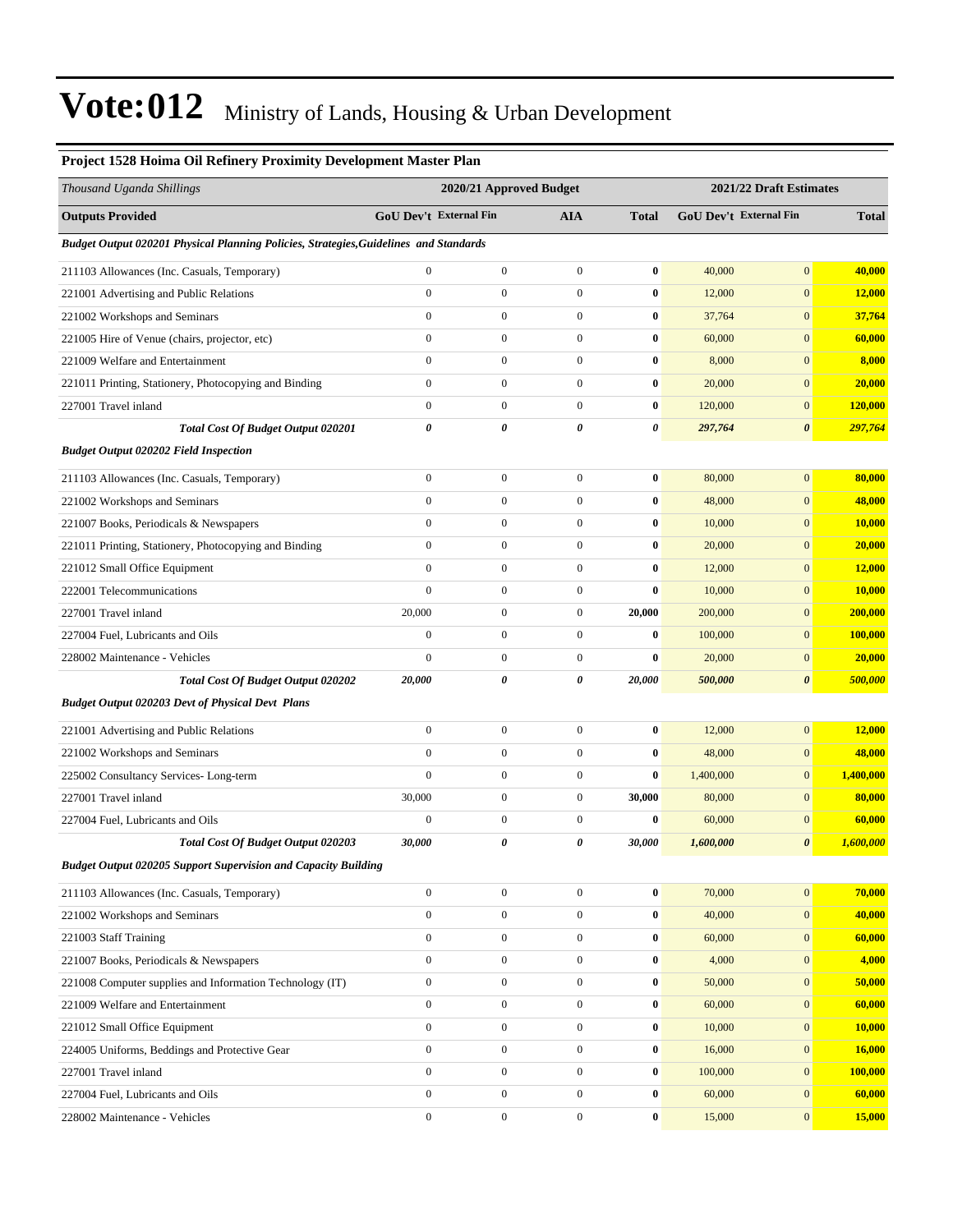| 228003 Maintenance – Machinery, Equipment & Furniture                     | $\boldsymbol{0}$                                      | $\boldsymbol{0}$    | $\boldsymbol{0}$ | $\bf{0}$              | 15,000                | $\mathbf{0}$        | 15,000        |
|---------------------------------------------------------------------------|-------------------------------------------------------|---------------------|------------------|-----------------------|-----------------------|---------------------|---------------|
| Total Cost Of Budget Output 020205                                        | $\pmb{\theta}$                                        | 0                   | 0                | $\boldsymbol{\theta}$ | 500,000               | $\pmb{\theta}$      | 500,000       |
| <b>Total Cost for Outputs Provided</b>                                    | 50,000                                                | $\boldsymbol{0}$    | $\boldsymbol{0}$ | 50,000                | 2,897,764             | $\mathbf{0}$        | 2,897,764     |
| <b>Total Cost for Project: 1528</b>                                       | 50,000                                                | 0                   | $\boldsymbol{0}$ | 50,000                | 2,897,764             | $\mathbf{0}$        | 2,897,764     |
| <b>Total Excluding Arrears</b>                                            | 50,000                                                | $\boldsymbol{0}$    | $\boldsymbol{0}$ | 50,000                | 2,897,764             | $\mathbf{0}$        | 2,897,764     |
|                                                                           | GoU                                                   | <b>External Fin</b> | <b>AIA</b>       | <b>Total</b>          | GoU                   | <b>External Fin</b> | <b>Total</b>  |
| <b>Total Cost for Sub-SubProgramme 02</b>                                 | 11,652,994                                            | 68,341,160          | $\bf{0}$         | 79,994,154            | 9,620,044             | 51,393,488          | 61,013,532    |
| Total Excluding Arrears                                                   | 11,652,994                                            | 68, 341, 160        | $\boldsymbol{0}$ | 79,994,154            | 9,620,044             | 51,393,488          | 61,013,532    |
| <b>Sub-SubProgrammme 03 Housing</b>                                       |                                                       |                     |                  |                       |                       |                     |               |
| <b>Recurrent Budget Estimates</b>                                         |                                                       |                     |                  |                       |                       |                     |               |
| <b>Department 09 Housing Development and Estates Management</b>           |                                                       |                     |                  |                       |                       |                     |               |
| Thousand Uganda Shillings                                                 | 2020/21 Approved Budget<br>2021/22 Approved Estimates |                     |                  |                       |                       |                     |               |
| <b>Outputs Provided</b>                                                   | Wage                                                  | Non Wage            | AIA              | <b>Total</b>          | Wage                  | Non Wage            | <b>Total</b>  |
| <b>Budget Output 020302 Technical Support and Administrative Services</b> |                                                       |                     |                  |                       |                       |                     |               |
| 211103 Allowances (Inc. Casuals, Temporary)                               | $\boldsymbol{0}$                                      | 16,500              | $\boldsymbol{0}$ | 16,500                | $\boldsymbol{0}$      | 16,500              | 16,500        |
| 221009 Welfare and Entertainment                                          | $\boldsymbol{0}$                                      | 5,000               | $\boldsymbol{0}$ | 5,000                 | $\mathbf{0}$          | 5,000               | 5,000         |
| 221011 Printing, Stationery, Photocopying and Binding                     | $\boldsymbol{0}$                                      | 5,441               | $\mathbf{0}$     | 5,441                 | $\mathbf{0}$          | 5,441               | 5,441         |
| 222001 Telecommunications                                                 | $\boldsymbol{0}$                                      | 1,000               | $\boldsymbol{0}$ | 1,000                 | $\mathbf{0}$          | 1,000               | 1,000         |
| 227001 Travel inland                                                      | $\boldsymbol{0}$                                      | 64,396              | $\boldsymbol{0}$ | 64,396                | $\mathbf{0}$          | 64,396              | 64,396        |
| 227004 Fuel, Lubricants and Oils                                          | $\mathbf{0}$                                          | 52,055              | $\boldsymbol{0}$ | 52,055                | $\mathbf{0}$          | 52,055              | 52,055        |
| 228002 Maintenance - Vehicles                                             | $\boldsymbol{0}$                                      | 15,000              | $\boldsymbol{0}$ | 15,000                | $\mathbf{0}$          | 15,000              | 15,000        |
| <b>Total Cost of Budget Output 02</b>                                     | $\pmb{\theta}$                                        | 159,391             | 0                | 159,391               | $\boldsymbol{\theta}$ | 159,391             | 159,391       |
| <b>Budget Output 020303 Capacity Building</b>                             |                                                       |                     |                  |                       |                       |                     |               |
| 211103 Allowances (Inc. Casuals, Temporary)                               | $\boldsymbol{0}$                                      | 11,000              | $\boldsymbol{0}$ | 11,000                | $\mathbf{0}$          | 5,280               | 5,280         |
| 221003 Staff Training                                                     | $\boldsymbol{0}$                                      | 30,000              | $\boldsymbol{0}$ | 30,000                | $\mathbf{0}$          | 14,400              | 14,400        |
| 221007 Books, Periodicals & Newspapers                                    | $\mathbf{0}$                                          | 2,000               | $\boldsymbol{0}$ | 2,000                 | $\mathbf{0}$          | 960                 | 960           |
| 221009 Welfare and Entertainment                                          | $\mathbf{0}$                                          | 4,000               | $\boldsymbol{0}$ | 4,000                 | $\mathbf{0}$          | 1,920               | 1,920         |
| 221011 Printing, Stationery, Photocopying and Binding                     | $\boldsymbol{0}$                                      | 2,720               | $\boldsymbol{0}$ | 2,720                 | $\mathbf{0}$          | 1,306               | 1,306         |
| 221017 Subscriptions                                                      | $\mathbf{0}$                                          | 9,000               | $\overline{0}$   | 9,000                 | $\mathbf{0}$          | 4,320               | 4,320         |
| 227001 Travel inland                                                      | $\boldsymbol{0}$                                      | 64,395              | $\boldsymbol{0}$ | 64,395                | $\mathbf{0}$          | 30,901              | 30,901        |
| 227002 Travel abroad                                                      | $\mathbf{0}$                                          | 31,000              | $\boldsymbol{0}$ | 31,000                | $\mathbf{0}$          | 19,791              | 19,791        |
| 227004 Fuel, Lubricants and Oils                                          | $\boldsymbol{0}$                                      | 47,620              | $\boldsymbol{0}$ | 47,620                | $\mathbf{0}$          | 22,858              | 22,858        |
| <b>Total Cost of Budget Output 03</b>                                     | $\pmb{\theta}$                                        | 201,735             | 0                | 201,735               | $\boldsymbol{\theta}$ | 101,735             | 101,735       |
| Budget Output 020304 Estates Management Policy, Strategies & Reports      |                                                       |                     |                  |                       |                       |                     |               |
| 211101 General Staff Salaries                                             | 225,850                                               | $\boldsymbol{0}$    | $\boldsymbol{0}$ | 225,850               | 225,850               | $\mathbf{0}$        | 225,850       |
| 211103 Allowances (Inc. Casuals, Temporary)                               | $\boldsymbol{0}$                                      | 13,300              | $\boldsymbol{0}$ | 13,300                | $\boldsymbol{0}$      | 7,980               | 7,980         |
| 221009 Welfare and Entertainment                                          | $\boldsymbol{0}$                                      | 5,000               | $\boldsymbol{0}$ | 5,000                 | $\boldsymbol{0}$      | 3,200               | 3,200         |
| 221011 Printing, Stationery, Photocopying and Binding                     | $\boldsymbol{0}$                                      | 4,534               | $\boldsymbol{0}$ | 4,534                 | $\mathbf{0}$          | 3,200               | 3,200         |
| 222001 Telecommunications                                                 | $\boldsymbol{0}$                                      | 600                 | $\boldsymbol{0}$ | 600                   | $\mathbf{0}$          | 600                 | 600           |
| 227001 Travel inland                                                      | $\boldsymbol{0}$                                      | 49,677              | $\boldsymbol{0}$ | 49,677                | $\mathbf{0}$          | 40,000              | 40,000        |
| 227004 Fuel, Lubricants and Oils                                          | $\boldsymbol{0}$                                      | 36,240              | $\boldsymbol{0}$ | 36,240                | $\mathbf{0}$          | 19,189              | <b>19,189</b> |
| <b>Total Cost of Budget Output 04</b>                                     | 225,850                                               | 109,350             | 0                | 335,201               | 225,850               | 74,169              | 300,019       |
| <b>Total Cost Of Outputs Provided</b>                                     | 225,850                                               | 470,477             | $\bf{0}$         | 696,328               | 225,850               | 335,295             | 561,146       |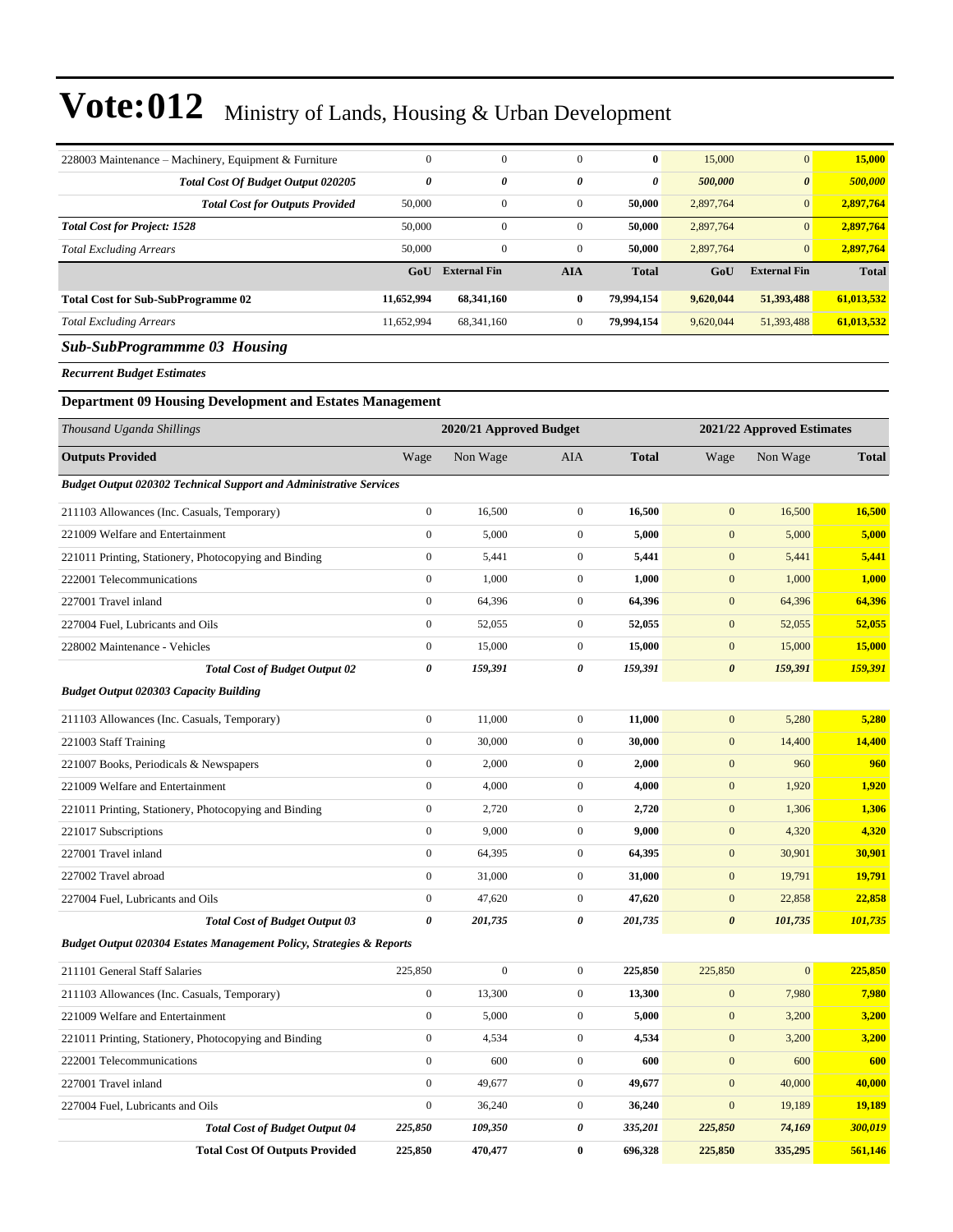| <b>Outputs Funded</b>                                                                          | Wage             | Non Wage                | <b>AIA</b>            | <b>Total</b> | Wage                  | Non Wage                   | <b>Total</b>            |
|------------------------------------------------------------------------------------------------|------------------|-------------------------|-----------------------|--------------|-----------------------|----------------------------|-------------------------|
| <b>Budget Output 020351 Support to Housing Development</b>                                     |                  |                         |                       |              |                       |                            |                         |
| 263104 Transfers to other govt. Units (Current)                                                | $\boldsymbol{0}$ | 25,000                  | $\mathbf{0}$          | 25,000       | $\mathbf{0}$          | 25,000                     | 25,000                  |
| o/w Transfers                                                                                  | $\theta$         | 25,000                  | $\theta$              | 25,000       | $\boldsymbol{\theta}$ | $\boldsymbol{\theta}$      | $\bf{0}$                |
| o/w Budgetary Support to Architects Registration Board and<br>Real Estates Organisation/Events | $\theta$         | 0                       | 0                     | $\bf{0}$     | $\boldsymbol{0}$      | 25,000                     | 25,000                  |
| <b>Total Cost of Budget Output 51</b>                                                          | 0                | 25,000                  | 0                     | 25,000       | 0                     | 25,000                     | 25,000                  |
| <b>Total Cost Of Outputs Funded</b>                                                            | $\bf{0}$         | 25,000                  | $\bf{0}$              | 25,000       | $\bf{0}$              | 25,000                     | 25,000                  |
| <b>Total Cost for Department 09</b>                                                            | 225,850          | 495,477                 | $\bf{0}$              | 721,328      | 225,850               | 360,295                    | 586,146                 |
| <b>Total Excluding Arrears</b>                                                                 | 225,850          | 495,477                 | $\mathbf{0}$          | 721,328      | 225,850               | 360,295                    | 586,146                 |
| <b>Department 10 Human Settlements</b>                                                         |                  |                         |                       |              |                       |                            |                         |
| Thousand Uganda Shillings                                                                      |                  | 2020/21 Approved Budget |                       |              |                       | 2021/22 Approved Estimates |                         |
| <b>Outputs Provided</b>                                                                        | Wage             | Non Wage                | <b>AIA</b>            | <b>Total</b> | Wage                  | Non Wage                   | <b>Total</b>            |
| Budget Output 020301 Housing Policy, Strategies and Reports                                    |                  |                         |                       |              |                       |                            |                         |
| 221009 Welfare and Entertainment                                                               | $\boldsymbol{0}$ | 5,000                   | $\mathbf{0}$          | 5,000        | $\mathbf{0}$          | 2,500                      | 2,500                   |
| 221011 Printing, Stationery, Photocopying and Binding                                          | $\boldsymbol{0}$ | 4,534                   | $\mathbf{0}$          | 4,534        | $\boldsymbol{0}$      | 4,534                      | 4,534                   |
| 222001 Telecommunications                                                                      | $\boldsymbol{0}$ | 2,500                   | $\mathbf{0}$          | 2,500        | $\mathbf{0}$          | 2,500                      | 2,500                   |
| 227001 Travel inland                                                                           | $\boldsymbol{0}$ | 151,825                 | $\mathbf{0}$          | 151,825      | $\mathbf{0}$          | 78,725                     | 78,725                  |
| 227004 Fuel, Lubricants and Oils                                                               | $\boldsymbol{0}$ | 30,636                  | $\mathbf{0}$          | 30,636       | $\mathbf{0}$          | 16,237                     | 16,237                  |
| <b>Total Cost of Budget Output 01</b>                                                          | 0                | 194,496                 | $\boldsymbol{\theta}$ | 194,496      | $\boldsymbol{\theta}$ | 104,496                    | 104,496                 |
| <b>Budget Output 020302 Technical Support and Administrative Services</b>                      |                  |                         |                       |              |                       |                            |                         |
| 211101 General Staff Salaries                                                                  | 130,316          | $\mathbf{0}$            | $\mathbf{0}$          | 130,316      | 130,316               | $\overline{0}$             | 130,316                 |
| 221009 Welfare and Entertainment                                                               | $\boldsymbol{0}$ | 10,000                  | $\mathbf{0}$          | 10,000       | $\mathbf{0}$          | 10,000                     | 10,000                  |
| 221011 Printing, Stationery, Photocopying and Binding                                          | $\boldsymbol{0}$ | 9,068                   | $\mathbf{0}$          | 9,068        | $\mathbf{0}$          | 9,068                      | 9,068                   |
| 222001 Telecommunications                                                                      | $\boldsymbol{0}$ | 1,000                   | $\mathbf{0}$          | 1,000        | $\mathbf{0}$          | 1,000                      | 1,000                   |
| 227001 Travel inland                                                                           | $\boldsymbol{0}$ | 104,643                 | $\mathbf{0}$          | 104,643      | $\mathbf{0}$          | 110,643                    | 110,643                 |
| 227004 Fuel, Lubricants and Oils                                                               | $\boldsymbol{0}$ | 57,886                  | $\mathbf{0}$          | 57,886       | $\mathbf{0}$          | 37,190                     | 37,190                  |
| 228002 Maintenance - Vehicles                                                                  | $\boldsymbol{0}$ | 26,884                  | $\mathbf{0}$          | 26,884       | $\mathbf{0}$          | 24,196                     | 24,196                  |
| <b>Total Cost of Budget Output 02</b>                                                          | 130,316          | 209,481                 | $\boldsymbol{\theta}$ | 339,797      | 130,316               | 192,096                    | 322,413                 |
| <b>Budget Output 020303 Capacity Building</b>                                                  |                  |                         |                       |              |                       |                            |                         |
| 221002 Workshops and Seminars                                                                  | $\boldsymbol{0}$ | $\mathbf{0}$            | $\mathbf{0}$          | $\bf{0}$     | $\mathbf{0}$          | 15,000                     | 15,000                  |
| 221009 Welfare and Entertainment                                                               | $\boldsymbol{0}$ | 2,000                   | $\mathbf{0}$          | 2,000        | $\mathbf{0}$          | 2,000                      | 2,000                   |
| 221011 Printing, Stationery, Photocopying and Binding                                          | $\boldsymbol{0}$ | 1,814                   | $\boldsymbol{0}$      | 1,814        | $\mathbf{0}$          | 2,000                      | 2,000                   |
| 227001 Travel inland                                                                           | $\boldsymbol{0}$ | 35,144                  | $\boldsymbol{0}$      | 35,144       | $\boldsymbol{0}$      | 26,092                     | 26,092                  |
| 227002 Travel abroad                                                                           | $\boldsymbol{0}$ | 10,135                  | $\mathbf{0}$          | 10,135       | $\boldsymbol{0}$      | $\mathbf{0}$               | $\overline{\mathbf{0}}$ |
| 227004 Fuel, Lubricants and Oils                                                               | $\boldsymbol{0}$ | $\boldsymbol{0}$        | $\boldsymbol{0}$      | $\bf{0}$     | $\boldsymbol{0}$      | 4,000                      | 4,000                   |
| <b>Total Cost of Budget Output 03</b>                                                          | 0                | 49,092                  | $\pmb{\theta}$        | 49,092       | $\pmb{\theta}$        | 49,092                     | 49,092                  |
| <b>Total Cost Of Outputs Provided</b>                                                          | 130,316          | 453,068                 | $\boldsymbol{0}$      | 583,384      | 130,316               | 345,684                    | 476,000                 |
| <b>Total Cost for Department 10</b>                                                            | 130,316          | 453,068                 | $\bf{0}$              | 583,384      | 130,316               | 345,684                    | 476,000                 |
| <b>Total Excluding Arrears</b>                                                                 | 130,316          | 453,068                 | $\boldsymbol{0}$      | 583,384      | 130,316               | 345,684                    | 476,000                 |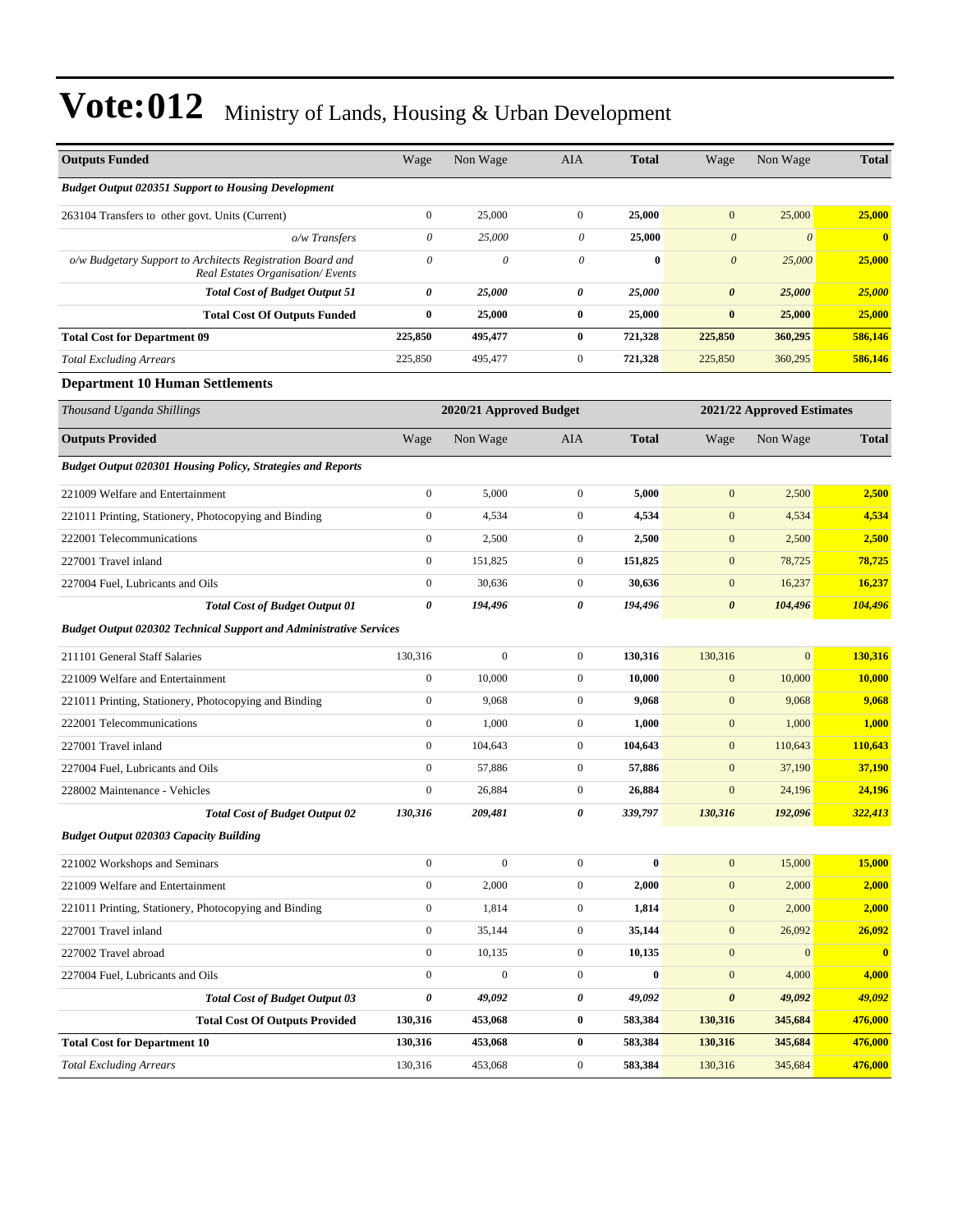#### **Department 15 Office of the Director, Housing**

| Thousand Uganda Shillings                                          | 2020/21 Approved Budget |          |                |              |              | 2021/22 Approved Estimates |              |  |
|--------------------------------------------------------------------|-------------------------|----------|----------------|--------------|--------------|----------------------------|--------------|--|
| <b>Outputs Provided</b>                                            | Wage                    | Non Wage | <b>AIA</b>     | <b>Total</b> | Wage         | Non Wage                   | <b>Total</b> |  |
| <b>Budget Output 020301 Housing Policy, Strategies and Reports</b> |                         |          |                |              |              |                            |              |  |
| 211101 General Staff Salaries                                      | 11,479                  | $\Omega$ | $\overline{0}$ | 11,479       | 11,479       | $\overline{0}$             | 11,479       |  |
| 221009 Welfare and Entertainment                                   | $\mathbf{0}$            | 4,000    | $\theta$       | 4,000        | $\mathbf{0}$ | 3,000                      | 3,000        |  |
| 221011 Printing, Stationery, Photocopying and Binding              | $\mathbf{0}$            | 907      | $\Omega$       | 907          | $\mathbf{0}$ | 907                        | 907          |  |
| 227001 Travel inland                                               | $\mathbf{0}$            | 11,943   | $\overline{0}$ | 11,943       | $\mathbf{0}$ | 9,943                      | 9,943        |  |
| 227004 Fuel, Lubricants and Oils                                   | $\mathbf{0}$            | 11,540   | $\mathbf{0}$   | 11,540       | $\mathbf{0}$ | 7,671                      | 7,671        |  |
| <b>Total Cost of Budget Output 01</b>                              | 11,479                  | 28,390   | 0              | 39,869       | 11,479       | 21,521                     | 33,000       |  |
| <b>Total Cost Of Outputs Provided</b>                              | 11,479                  | 28,390   | $\bf{0}$       | 39,869       | 11,479       | 21,521                     | 33,000       |  |
| <b>Total Cost for Department 15</b>                                | 11,479                  | 28,390   | $\bf{0}$       | 39,869       | 11,479       | 21,521                     | 33,000       |  |
| <b>Total Excluding Arrears</b>                                     | 11,479                  | 28,390   | $\mathbf{0}$   | 39,869       | 11,479       | 21,521                     | 33,000       |  |

|                                           | GoU       | <b>External Fin</b> | AIA | <b>Total</b> | GoU       | <b>External Fin</b> | <b>Total</b> |
|-------------------------------------------|-----------|---------------------|-----|--------------|-----------|---------------------|--------------|
| <b>Total Cost for Sub-SubProgramme 03</b> | 1,344,581 |                     |     | 1.344.581    | 1,095,146 | $\mathbf{0}$        | 1,095,146    |
| <b>Total Excluding Arrears</b>            | 1,344,581 |                     |     | 1.344.581    | 1.095.146 | $\Omega$            | 1.095.146    |

*Sub-SubProgrammme 49 Policy, Planning and Support Services*

*Recurrent Budget Estimates*

#### **Department 01 Finance and administration**

| Thousand Uganda Shillings                                                   |                  | 2020/21 Approved Budget |                  |              |              | 2021/22 Approved Estimates |              |
|-----------------------------------------------------------------------------|------------------|-------------------------|------------------|--------------|--------------|----------------------------|--------------|
| <b>Outputs Provided</b>                                                     | Wage             | Non Wage                | <b>AIA</b>       | <b>Total</b> | Wage         | Non Wage                   | <b>Total</b> |
| Budget Output 024901 Policy, consultation, planning and monitoring services |                  |                         |                  |              |              |                            |              |
| 211101 General Staff Salaries                                               | 118,731          | $\mathbf{0}$            | $\overline{0}$   | 118,731      | 118,731      | $\overline{0}$             | 118,731      |
| 211103 Allowances (Inc. Casuals, Temporary)                                 | $\boldsymbol{0}$ | 29,000                  | $\mathbf{0}$     | 29,000       | $\mathbf{0}$ | 29,000                     | 29,000       |
| 213001 Medical expenses (To employees)                                      | $\mathbf{0}$     | 10,000                  | $\mathbf{0}$     | 10,000       | $\mathbf{0}$ | 10,000                     | 10,000       |
| 221002 Workshops and Seminars                                               | $\overline{0}$   | 110,000                 | $\overline{0}$   | 110,000      | $\mathbf{0}$ | 110,000                    | 110,000      |
| 221003 Staff Training                                                       | $\mathbf{0}$     | 120,000                 | $\mathbf{0}$     | 120,000      | $\mathbf{0}$ | 120,000                    | 120,000      |
| 221007 Books, Periodicals & Newspapers                                      | $\mathbf{0}$     | 15,000                  | $\mathbf{0}$     | 15,000       | $\mathbf{0}$ | 15,000                     | 15,000       |
| 221008 Computer supplies and Information Technology (IT)                    | $\boldsymbol{0}$ | 25,000                  | $\mathbf{0}$     | 25,000       | $\mathbf{0}$ | 94,101                     | 94,101       |
| 221009 Welfare and Entertainment                                            | $\mathbf{0}$     | 60,000                  | $\overline{0}$   | 60,000       | $\mathbf{0}$ | 60,000                     | 60,000       |
| 221011 Printing, Stationery, Photocopying and Binding                       | $\mathbf{0}$     | 99,745                  | $\mathbf{0}$     | 99,745       | $\mathbf{0}$ | $\overline{0}$             | $\bf{0}$     |
| 221012 Small Office Equipment                                               | $\mathbf{0}$     | 2,700                   | $\boldsymbol{0}$ | 2,700        | $\mathbf{0}$ | 2,700                      | 2,700        |
| 221017 Subscriptions                                                        | $\mathbf{0}$     | 4,000                   | $\overline{0}$   | 4,000        | $\mathbf{0}$ | 4,000                      | 4,000        |
| 222001 Telecommunications                                                   | $\mathbf{0}$     | 4,000                   | $\mathbf{0}$     | 4,000        | $\mathbf{0}$ | 4,000                      | 4,000        |
| 222003 Information and communications technology (ICT)                      | $\boldsymbol{0}$ | $\overline{0}$          | $\mathbf{0}$     | $\mathbf{0}$ | $\mathbf{0}$ | 25,000                     | 25,000       |
| 225001 Consultancy Services- Short term                                     | $\mathbf{0}$     | 68,000                  | $\overline{0}$   | 68.000       | $\mathbf{0}$ | 68,000                     | 68,000       |
| 227001 Travel inland                                                        | $\mathbf{0}$     | 41,397                  | $\mathbf{0}$     | 41,397       | $\mathbf{0}$ | 45,000                     | 45,000       |
| 227002 Travel abroad                                                        | $\mathbf{0}$     | 20,000                  | $\overline{0}$   | 20,000       | $\mathbf{0}$ | 20,000                     | 20,000       |
| 227004 Fuel, Lubricants and Oils                                            | $\mathbf{0}$     | 29,919                  | $\mathbf{0}$     | 29,919       | $\mathbf{0}$ | 31,959                     | 31,959       |
| 228002 Maintenance - Vehicles                                               | $\mathbf{0}$     | 5,000                   | $\mathbf{0}$     | 5,000        | $\mathbf{0}$ | 5,000                      | 5,000        |
| 228003 Maintenance - Machinery, Equipment & Furniture                       | $\boldsymbol{0}$ | 2,000                   | $\mathbf{0}$     | 2,000        | $\mathbf{0}$ | 2,000                      | 2,000        |
| <b>Total Cost of Budget Output 01</b>                                       | 118,731          | 645,761                 | 0                | 764,491      | 118,731      | 645,761                    | 764,491      |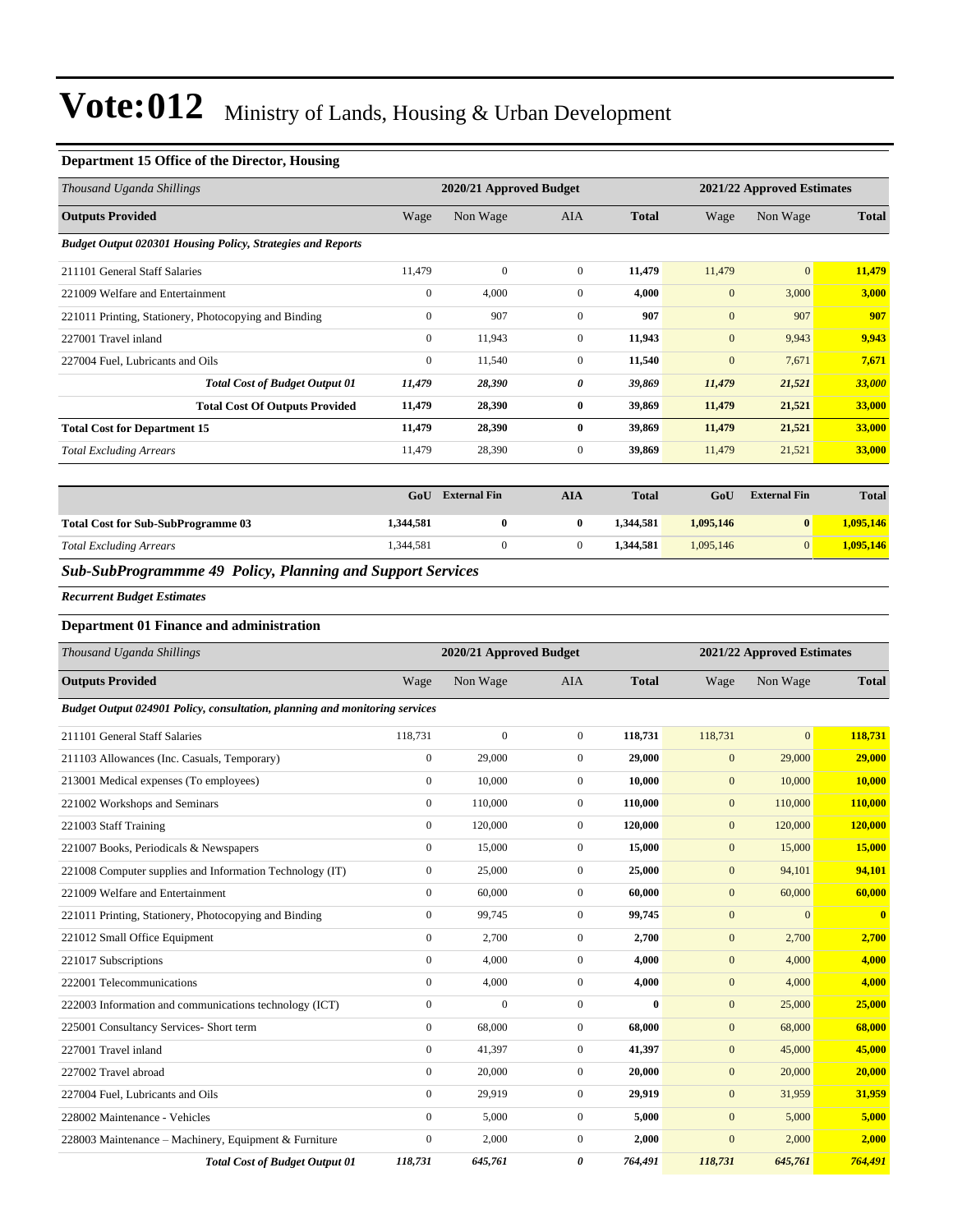#### *Budget Output 024902 Ministry Support Services (Finance and Administration)*

| 211101 General Staff Salaries                                       | 474,446          | $\overline{0}$   | $\overline{0}$   | 474,446    | 474,446          | $\overline{0}$ | 474,446    |
|---------------------------------------------------------------------|------------------|------------------|------------------|------------|------------------|----------------|------------|
| 211103 Allowances (Inc. Casuals, Temporary)                         | $\boldsymbol{0}$ | 528,751          | $\overline{0}$   | 528,751    | $\boldsymbol{0}$ | 206,821        | 206,821    |
| 212102 Pension for General Civil Service                            | $\boldsymbol{0}$ | 3,082,876        | $\mathbf{0}$     | 3,082,876  | $\boldsymbol{0}$ | 3,089,202      | 3,089,202  |
| 213001 Medical expenses (To employees)                              | $\boldsymbol{0}$ | 100,000          | $\mathbf{0}$     | 100,000    | $\mathbf{0}$     | 100,000        | 100,000    |
| 213002 Incapacity, death benefits and funeral expenses              | $\boldsymbol{0}$ | 50,000           | $\mathbf{0}$     | 50,000     | $\mathbf{0}$     | 50,000         | 50,000     |
| 213004 Gratuity Expenses                                            | $\boldsymbol{0}$ | 597,363          | $\boldsymbol{0}$ | 597,363    | $\boldsymbol{0}$ | 597,363        | 597,363    |
| 221001 Advertising and Public Relations                             | $\boldsymbol{0}$ | $\boldsymbol{0}$ | $\overline{0}$   | $\bf{0}$   | $\mathbf{0}$     | 80,434         | 80,434     |
| 221002 Workshops and Seminars                                       | $\boldsymbol{0}$ | 1,100,000        | $\overline{0}$   | 1,100,000  | $\mathbf{0}$     | 50,000         | 50,000     |
| 221003 Staff Training                                               | $\boldsymbol{0}$ | 700,000          | $\mathbf{0}$     | 700,000    | $\mathbf{0}$     | 193,674        | 193,674    |
| 221005 Hire of Venue (chairs, projector, etc)                       | $\boldsymbol{0}$ | $\boldsymbol{0}$ | $\overline{0}$   | $\bf{0}$   | $\mathbf{0}$     | 24,000         | 24,000     |
| 221007 Books, Periodicals & Newspapers                              | $\boldsymbol{0}$ | 15,000           | $\boldsymbol{0}$ | 15,000     | $\boldsymbol{0}$ | 15,000         | 15,000     |
| 221008 Computer supplies and Information Technology (IT)            | $\boldsymbol{0}$ | 520,000          | $\overline{0}$   | 520,000    | $\mathbf{0}$     | 120,000        | 120,000    |
| 221009 Welfare and Entertainment                                    | $\boldsymbol{0}$ | 320,000          | $\overline{0}$   | 320,000    | $\mathbf{0}$     | 100,000        | 100,000    |
| 221011 Printing, Stationery, Photocopying and Binding               | $\boldsymbol{0}$ | 598,467          | $\overline{0}$   | 598,467    | $\mathbf{0}$     | 290,000        | 290,000    |
| 221017 Subscriptions                                                | $\boldsymbol{0}$ | 40,000           | $\overline{0}$   | 40,000     | $\mathbf{0}$     | 40,000         | 40,000     |
| 221020 IPPS Recurrent Costs                                         | $\boldsymbol{0}$ | 25,000           | $\boldsymbol{0}$ | 25,000     | $\boldsymbol{0}$ | 25,000         | 25,000     |
| 222001 Telecommunications                                           | $\boldsymbol{0}$ | 48,000           | $\overline{0}$   | 48,000     | $\mathbf{0}$     | 240,000        | 240,000    |
| 222002 Postage and Courier                                          | $\boldsymbol{0}$ | 12,000           | $\boldsymbol{0}$ | 12,000     | $\mathbf{0}$     | 12,000         | 12,000     |
| 223001 Property Expenses                                            | $\boldsymbol{0}$ | 10,000           | $\mathbf{0}$     | 10,000     | $\mathbf{0}$     | 10,000         | 10,000     |
| 223002 Rates                                                        | $\boldsymbol{0}$ | 10,000           | $\mathbf{0}$     | 10,000     | $\mathbf{0}$     | 10,000         | 10,000     |
| 223004 Guard and Security services                                  | $\boldsymbol{0}$ | 100,000          | $\overline{0}$   | 100,000    | $\boldsymbol{0}$ | 100,000        | 100,000    |
| 223005 Electricity                                                  | $\boldsymbol{0}$ | 120,000          | $\overline{0}$   | 120,000    | $\mathbf{0}$     | 220,000        | 220,000    |
| 223006 Water                                                        | $\boldsymbol{0}$ | 10,000           | $\overline{0}$   | 10,000     | $\mathbf{0}$     | 60,000         | 60,000     |
| 224004 Cleaning and Sanitation                                      | $\boldsymbol{0}$ | 107,300          | $\overline{0}$   | 107,300    | $\boldsymbol{0}$ | 107,300        | 107,300    |
| 224005 Uniforms, Beddings and Protective Gear                       | $\boldsymbol{0}$ | 126,000          | $\overline{0}$   | 126,000    | $\boldsymbol{0}$ | $\overline{0}$ | $\bf{0}$   |
| 225001 Consultancy Services- Short term                             | $\boldsymbol{0}$ | 518,000          | $\overline{0}$   | 518,000    | $\boldsymbol{0}$ | 100,807        | 100,807    |
| 227001 Travel inland                                                | $\boldsymbol{0}$ | 338,040          | $\overline{0}$   | 338,040    | $\mathbf{0}$     | 370,000        | 370,000    |
| 227002 Travel abroad                                                | $\boldsymbol{0}$ | 22,000           | $\overline{0}$   | 22,000     | $\mathbf{0}$     | 50,000         | 50,000     |
| 227004 Fuel, Lubricants and Oils                                    | $\boldsymbol{0}$ | 527,838          | $\mathbf{0}$     | 527,838    | $\mathbf{0}$     | 436,000        | 436,000    |
| 228001 Maintenance - Civil                                          | $\boldsymbol{0}$ | 390,000          | $\mathbf{0}$     | 390,000    | $\mathbf{0}$     | 209,193        | 209,193    |
| 228002 Maintenance - Vehicles                                       | $\mathbf{0}$     | 360,000          | $\mathbf{0}$     | 360,000    | $\mathbf{0}$     | 360,000        | 360,000    |
| 228003 Maintenance - Machinery, Equipment & Furniture               | $\boldsymbol{0}$ | 200,958          | $\boldsymbol{0}$ | 200,958    | $\boldsymbol{0}$ | 100,958        | 100,958    |
| 282104 Compensation to 3rd Parties                                  | $\boldsymbol{0}$ | 13,400,000       | $\mathbf{0}$     | 13,400,000 | $\boldsymbol{0}$ | 8,000,000      | 8,000,000  |
| <b>Total Cost of Budget Output 02</b>                               | 474,446          | 23,977,593       | 0                | 24,452,038 | 474,446          | 15,367,751     | 15,842,197 |
| <b>Budget Output 024903 Ministerial and Top Management Services</b> |                  |                  |                  |            |                  |                |            |
| 211101 General Staff Salaries                                       | 54,210           | $\boldsymbol{0}$ | $\boldsymbol{0}$ | 54,210     | 54,210           | $\overline{0}$ | 54,210     |
| 211103 Allowances (Inc. Casuals, Temporary)                         | $\boldsymbol{0}$ | 350,000          | $\boldsymbol{0}$ | 350,000    | $\boldsymbol{0}$ | 350,000        | 350,000    |
| 221002 Workshops and Seminars                                       | $\boldsymbol{0}$ | 389,585          | $\boldsymbol{0}$ | 389,585    | $\mathbf{0}$     | 389,585        | 389,585    |
| 221007 Books, Periodicals & Newspapers                              | $\boldsymbol{0}$ | 4,000            | $\boldsymbol{0}$ | 4,000      | $\mathbf{0}$     | 4,000          | 4,000      |
| 221009 Welfare and Entertainment                                    | $\boldsymbol{0}$ | 250,000          | $\boldsymbol{0}$ | 250,000    | $\mathbf{0}$     | 250,000        | 250,000    |
| 221011 Printing, Stationery, Photocopying and Binding               | $\boldsymbol{0}$ | 217,624          | $\boldsymbol{0}$ | 217,624    | $\mathbf{0}$     | 217,624        | 217,624    |
| 222001 Telecommunications                                           | $\boldsymbol{0}$ | 20,000           | $\boldsymbol{0}$ | 20,000     | $\boldsymbol{0}$ | 20,000         | 20,000     |
| 222003 Information and communications technology (ICT)              | $\boldsymbol{0}$ | 20,000           | $\boldsymbol{0}$ | 20,000     | $\mathbf{0}$     | 20,000         | 20,000     |
| 227001 Travel inland                                                | $\boldsymbol{0}$ | 598,007          | $\boldsymbol{0}$ | 598,007    | $\mathbf{0}$     | 598,007        | 598,007    |
|                                                                     |                  |                  |                  |            |                  |                |            |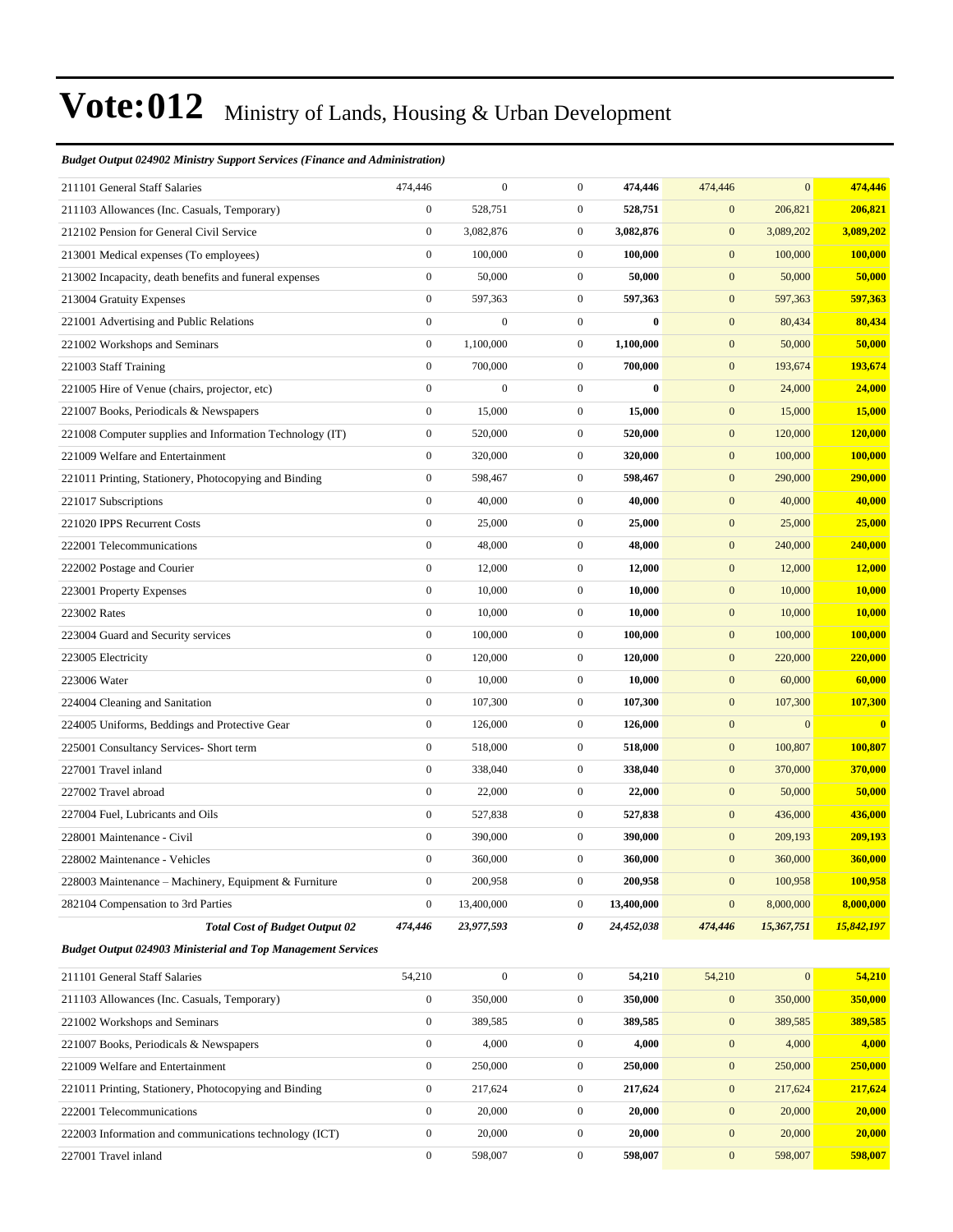| 227002 Travel abroad                                             | $\boldsymbol{0}$ | 600,000          | $\mathbf{0}$     | 600,000   | $\mathbf{0}$          | 600,000      | 600,000   |
|------------------------------------------------------------------|------------------|------------------|------------------|-----------|-----------------------|--------------|-----------|
| 227004 Fuel, Lubricants and Oils                                 | $\boldsymbol{0}$ | 541,894          | $\mathbf{0}$     | 541,894   | $\mathbf{0}$          | 541,894      | 541,894   |
| 228001 Maintenance - Civil                                       | $\boldsymbol{0}$ | 5,893            | $\boldsymbol{0}$ | 5,893     | $\boldsymbol{0}$      | 5,893        | 5,893     |
| 228002 Maintenance - Vehicles                                    | $\boldsymbol{0}$ | 176,000          | $\boldsymbol{0}$ | 176,000   | $\mathbf{0}$          | 176,000      | 176,000   |
| <b>Total Cost of Budget Output 03</b>                            | 54,210           | 3,173,004        | 0                | 3,227,214 | 54,210                | 3,173,004    | 3,227,214 |
| <b>Budget Output 024904 Information Management</b>               |                  |                  |                  |           |                       |              |           |
| 211103 Allowances (Inc. Casuals, Temporary)                      | $\boldsymbol{0}$ | 20,000           | $\mathbf{0}$     | 20,000    | $\mathbf{0}$          | 20,000       | 20,000    |
| 221001 Advertising and Public Relations                          | $\boldsymbol{0}$ | 20,000           | $\boldsymbol{0}$ | 20,000    | $\mathbf{0}$          | 20,000       | 20,000    |
| 221009 Welfare and Entertainment                                 | $\boldsymbol{0}$ | 6,000            | $\boldsymbol{0}$ | 6,000     | $\mathbf{0}$          | 6,000        | 6,000     |
| 221011 Printing, Stationery, Photocopying and Binding            | $\boldsymbol{0}$ | 18,135           | $\boldsymbol{0}$ | 18,135    | $\mathbf{0}$          | 18,135       | 18,135    |
| 221017 Subscriptions                                             | $\boldsymbol{0}$ | 33,600           | $\mathbf{0}$     | 33,600    | $\mathbf{0}$          | 33,600       | 33,600    |
| 221020 IPPS Recurrent Costs                                      | $\boldsymbol{0}$ | 20,000           | $\boldsymbol{0}$ | 20,000    | $\mathbf{0}$          | 20,000       | 20,000    |
| 222001 Telecommunications                                        | $\boldsymbol{0}$ | 2,400            | $\boldsymbol{0}$ | 2,400     | $\mathbf{0}$          | 2,400        | 2,400     |
| 227001 Travel inland                                             | $\boldsymbol{0}$ | 13,887           | $\boldsymbol{0}$ | 13,887    | $\mathbf{0}$          | 13,887       | 13,887    |
| 227004 Fuel, Lubricants and Oils                                 | $\boldsymbol{0}$ | 17,279           | $\boldsymbol{0}$ | 17,279    | $\mathbf{0}$          | 17,279       | 17,279    |
| <b>Total Cost of Budget Output 04</b>                            | 0                | 151,301          | 0                | 151,301   | $\boldsymbol{\theta}$ | 151,301      | 151,301   |
| <b>Budget Output 024905 Procurement and Disposal Services</b>    |                  |                  |                  |           |                       |              |           |
| 211101 General Staff Salaries                                    | 6,010            | $\boldsymbol{0}$ | $\boldsymbol{0}$ | 6,010     | 6,010                 | $\mathbf{0}$ | 6,010     |
| 211103 Allowances (Inc. Casuals, Temporary)                      | $\boldsymbol{0}$ | 20,000           | $\mathbf{0}$     | 20,000    | $\mathbf{0}$          | 20,000       | 20,000    |
| 221007 Books, Periodicals & Newspapers                           | $\boldsymbol{0}$ | 3,000            | $\mathbf{0}$     | 3,000     | $\boldsymbol{0}$      | 3,000        | 3,000     |
| 221008 Computer supplies and Information Technology (IT)         | $\boldsymbol{0}$ | 4,000            | $\boldsymbol{0}$ | 4,000     | $\mathbf{0}$          | 4,000        | 4,000     |
| 221011 Printing, Stationery, Photocopying and Binding            | $\boldsymbol{0}$ | 19,949           | $\boldsymbol{0}$ | 19,949    | $\mathbf{0}$          | 19,949       | 19,949    |
| 227001 Travel inland                                             | $\boldsymbol{0}$ | 28,218           | $\boldsymbol{0}$ | 28,218    | $\mathbf{0}$          | 28,218       | 28,218    |
| 227004 Fuel, Lubricants and Oils                                 | $\boldsymbol{0}$ | 13,260           | $\mathbf{0}$     | 13,260    | $\mathbf{0}$          | 13,260       | 13,260    |
| 228002 Maintenance - Vehicles                                    | $\boldsymbol{0}$ | 4,515            | $\mathbf{0}$     | 4,515     | $\boldsymbol{0}$      | 4,515        | 4,515     |
| <b>Total Cost of Budget Output 05</b>                            | 6,010            | 92,941           | 0                | 98,951    | 6,010                 | 92,941       | 98,951    |
| <b>Budget Output 024906 Accounts and internal Audit Services</b> |                  |                  |                  |           |                       |              |           |
| 211103 Allowances (Inc. Casuals, Temporary)                      | $\boldsymbol{0}$ | 20,000           | $\mathbf{0}$     | 20,000    | $\mathbf{0}$          | 20,000       | 20,000    |
| 221007 Books, Periodicals & Newspapers                           | $\boldsymbol{0}$ | 2,000            | $\boldsymbol{0}$ | 2,000     | $\mathbf{0}$          | 2,000        | 2,000     |
| 221009 Welfare and Entertainment                                 | $\boldsymbol{0}$ | 15,000           | $\mathbf{0}$     | 15,000    | $\mathbf{0}$          | 15,000       | 15,000    |
| 221011 Printing, Stationery, Photocopying and Binding            | $\boldsymbol{0}$ | 54,406           | $\boldsymbol{0}$ | 54,406    | $\boldsymbol{0}$      | 54,406       | 54,406    |
| 221016 IFMS Recurrent costs                                      | $\boldsymbol{0}$ | 100,000          | $\mathbf{0}$     | 100,000   | $\mathbf{0}$          | 100,000      | 100,000   |
| 221017 Subscriptions                                             | $\boldsymbol{0}$ | 5,600            | $\boldsymbol{0}$ | 5,600     | $\mathbf{0}$          | 5,600        | 5,600     |
| 222001 Telecommunications                                        | $\boldsymbol{0}$ | 2,000            | $\boldsymbol{0}$ | 2,000     | $\boldsymbol{0}$      | 2,000        | 2,000     |
| 227001 Travel inland                                             | $\boldsymbol{0}$ | 27,598           | $\boldsymbol{0}$ | 27,598    | $\mathbf{0}$          | 27,598       | 27,598    |
| 227004 Fuel, Lubricants and Oils                                 | $\boldsymbol{0}$ | 25,515           | $\boldsymbol{0}$ | 25,515    | $\boldsymbol{0}$      | 25,515       | 25,515    |
| 228002 Maintenance - Vehicles                                    | $\boldsymbol{0}$ | 6,000            | $\boldsymbol{0}$ | 6,000     | $\boldsymbol{0}$      | 6,000        | 6,000     |
| <b>Total Cost of Budget Output 06</b>                            | $\pmb{\theta}$   | 258,120          | 0                | 258,120   | $\boldsymbol{\theta}$ | 258,120      | 258,120   |
| <b>Budget Output 024912 HIV/AIDS Mainstreaming</b>               |                  |                  |                  |           |                       |              |           |
| 221002 Workshops and Seminars                                    | $\boldsymbol{0}$ | $\boldsymbol{0}$ | $\mathbf 0$      | $\bf{0}$  | $\boldsymbol{0}$      | 25,000       | 25,000    |
| 221003 Staff Training                                            | $\boldsymbol{0}$ | $\boldsymbol{0}$ | $\boldsymbol{0}$ | $\bf{0}$  | $\mathbf{0}$          | 25,000       | 25,000    |
| <b>Total Cost of Budget Output 12</b>                            | 0                | 0                | 0                | 0         | $\boldsymbol{\theta}$ | 50,000       | 50,000    |
| <b>Budget Output 024919 Human Resource Management Services</b>   |                  |                  |                  |           |                       |              |           |
| 211103 Allowances (Inc. Casuals, Temporary)                      | $\boldsymbol{0}$ | $\boldsymbol{0}$ | $\boldsymbol{0}$ | $\bf{0}$  | $\boldsymbol{0}$      | 20,000       | 20,000    |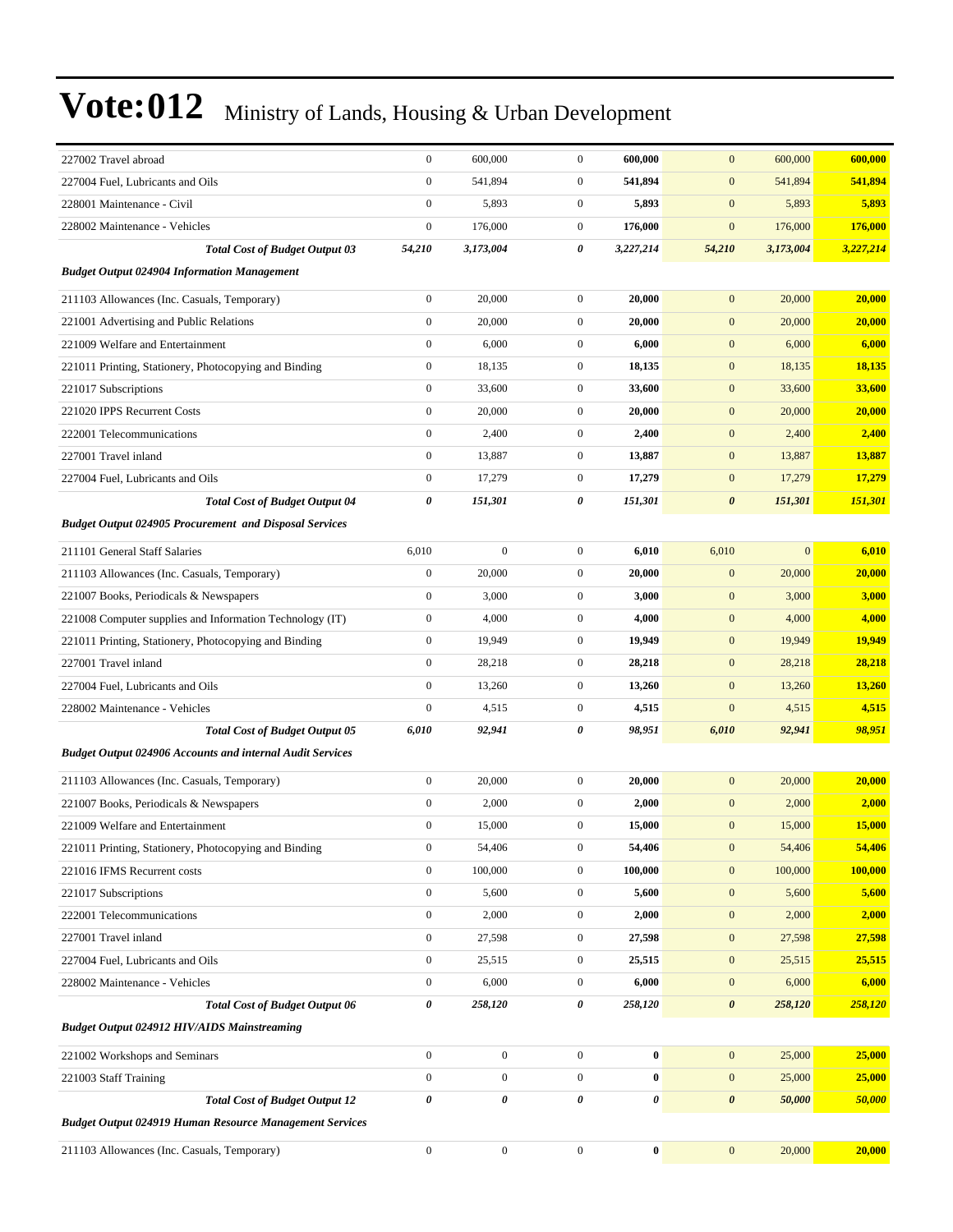| 221002 Workshops and Seminars                                               | $\boldsymbol{0}$      | $\boldsymbol{0}$        | $\mathbf{0}$     | $\bf{0}$     | $\mathbf{0}$          | 40,000                     | 40,000       |
|-----------------------------------------------------------------------------|-----------------------|-------------------------|------------------|--------------|-----------------------|----------------------------|--------------|
| 227001 Travel inland                                                        | $\mathbf{0}$          | $\boldsymbol{0}$        | $\mathbf{0}$     | $\bf{0}$     | $\boldsymbol{0}$      | 140,000                    | 140,000      |
| <b>Total Cost of Budget Output 19</b>                                       | $\boldsymbol{\theta}$ | 0                       | $\theta$         | 0            | $\boldsymbol{\theta}$ | 200,000                    | 200,000      |
| <b>Budget Output 024920 Records Management Services</b>                     |                       |                         |                  |              |                       |                            |              |
| 221002 Workshops and Seminars                                               | $\boldsymbol{0}$      | $\boldsymbol{0}$        | $\mathbf{0}$     | $\bf{0}$     | $\mathbf{0}$          | 100,000                    | 100,000      |
| <b>Total Cost of Budget Output 20</b>                                       | $\boldsymbol{\theta}$ | 0                       | $\pmb{\theta}$   | 0            | $\boldsymbol{\theta}$ | 100,000                    | 100,000      |
| <b>Total Cost Of Outputs Provided</b>                                       | 653,396               | 28,298,720              | $\bf{0}$         | 28,952,116   | 653,396               | 20,038,878                 | 20,692,275   |
| <b>Outputs Funded</b>                                                       | Wage                  | Non Wage                | AIA              | Total        | Wage                  | Non Wage                   | <b>Total</b> |
| <b>Budget Output 024951 Support to Housing</b>                              |                       |                         |                  |              |                       |                            |              |
| 262101 Contributions to International Organisations (Current)               | $\boldsymbol{0}$      | 1,715,487               | $\mathbf{0}$     | 1,715,487    | $\boldsymbol{0}$      | 1,715,487                  | 1,715,487    |
| o/w Shelter Afrique                                                         | $\theta$              | 1,715,487               | 0                | 1,715,487    | $\boldsymbol{0}$      | $\boldsymbol{\theta}$      | $\bf{0}$     |
| o/w Shelter Afrique Contribution                                            | $\theta$              | $\boldsymbol{\theta}$   | $\theta$         | $\bf{0}$     | $\boldsymbol{\theta}$ | 1,715,487                  | 1,715,487    |
| 263104 Transfers to other govt. Units (Current)                             | $\boldsymbol{0}$      | 200,000                 | $\boldsymbol{0}$ | 200,000      | $\mathbf{0}$          | 200,000                    | 200,000      |
| o/w Budget support to Surveyors Registration Board                          | $\boldsymbol{\theta}$ | 200,000                 | 0                | 200,000      | $\boldsymbol{0}$      | $\theta$                   | $\bf{0}$     |
| o/w Budgetary support to Surveyor's Registration Board                      | $\theta$              | $\theta$                | $\theta$         | $\bf{0}$     | $\boldsymbol{\theta}$ | 200,000                    | 200,000      |
| <b>Total Cost of Budget Output 51</b>                                       | 0                     | 1,915,487               | 0                | 1,915,487    | $\boldsymbol{\theta}$ | 1,915,487                  | 1,915,487    |
| <b>Budget Output 024952 Support to Affiliated Organisations</b>             |                       |                         |                  |              |                       |                            |              |
| 291001 Transfers to Government Institutions                                 | $\boldsymbol{0}$      | $\boldsymbol{0}$        | $\boldsymbol{0}$ | $\bf{0}$     | $\overline{0}$        | 100,000                    | 100,000      |
| o/w Support to Institute of Survey and Land Management                      | $\theta$              | $\theta$                | $\theta$         | $\bf{0}$     | $\boldsymbol{0}$      | 100,000                    | 100,000      |
| <b>Total Cost of Budget Output 52</b>                                       | 0                     | 0                       | 0                | 0            | $\boldsymbol{\theta}$ | 100,000                    | 100,000      |
| <b>Total Cost Of Outputs Funded</b>                                         | $\bf{0}$              | 1,915,487               | $\bf{0}$         | 1,915,487    | $\bf{0}$              | 2,015,487                  | 2,015,487    |
| <b>Arrears</b>                                                              | Wage                  | Non Wage                | AIA              | <b>Total</b> | Wage                  | Non Wage                   | <b>Total</b> |
| <b>Budget Output 024999 Arrears</b>                                         |                       |                         |                  |              |                       |                            |              |
| 321605 Domestic arrears (Budgeting)                                         | $\boldsymbol{0}$      | $\boldsymbol{0}$        | $\boldsymbol{0}$ | $\bf{0}$     | $\mathbf{0}$          | 19,000,000                 | 19,000,000   |
| 321608 General Public Service Pension arrears (Budgeting)                   | $\boldsymbol{0}$      | $\boldsymbol{0}$        | $\mathbf{0}$     | $\bf{0}$     | $\mathbf{0}$          | 15,811                     | 15,811       |
| 321617 Salary Arrears (Budgeting)                                           | $\boldsymbol{0}$      | $\boldsymbol{0}$        | $\mathbf{0}$     | $\bf{0}$     | $\mathbf{0}$          | 110,946                    | 110,946      |
| <b>Total Cost of Budget Output 99</b>                                       | 0                     | 0                       | 0                | 0            | $\boldsymbol{\theta}$ | 19,126,757                 | 19,126,757   |
| <b>Total Cost Of Arrears</b>                                                | $\bf{0}$              | $\bf{0}$                | $\bf{0}$         | $\bf{0}$     | $\bf{0}$              | 19,126,757                 | 19,126,757   |
| <b>Total Cost for Department 01</b>                                         | 653,396               | 30,214,206              | $\bf{0}$         | 30,867,603   | 653,396               | 41,181,122                 | 41,834,518   |
| <b>Total Excluding Arrears</b>                                              | 653,396               | 30,214,206              | $\boldsymbol{0}$ | 30,867,603   | 653,396               | 22,054,365                 | 22,707,761   |
| <b>Department 02 Planning and Quality Assurance</b>                         |                       |                         |                  |              |                       |                            |              |
| Thousand Uganda Shillings                                                   |                       | 2020/21 Approved Budget |                  |              |                       | 2021/22 Approved Estimates |              |
| <b>Outputs Provided</b>                                                     | Wage                  | Non Wage                | AIA              | <b>Total</b> | Wage                  | Non Wage                   | <b>Total</b> |
| Budget Output 024901 Policy, consultation, planning and monitoring services |                       |                         |                  |              |                       |                            |              |
| 211101 General Staff Salaries                                               | 185,788               | $\boldsymbol{0}$        | $\boldsymbol{0}$ | 185,788      | 185,788               | $\boldsymbol{0}$           | 185,788      |
| 211103 Allowances (Inc. Casuals, Temporary)                                 | $\boldsymbol{0}$      | 60,000                  | $\boldsymbol{0}$ | 60,000       | $\boldsymbol{0}$      | 42,000                     | 42,000       |
| 221002 Workshops and Seminars                                               | $\boldsymbol{0}$      | 175,818                 | $\boldsymbol{0}$ | 175,818      | $\boldsymbol{0}$      | 80,000                     | 80,000       |
| 221003 Staff Training                                                       | $\boldsymbol{0}$      | 100,000                 | $\mathbf{0}$     | 100,000      | $\boldsymbol{0}$      | 40,000                     | 40,000       |
| 221005 Hire of Venue (chairs, projector, etc)                               | $\boldsymbol{0}$      | 80,000                  | $\boldsymbol{0}$ | 80,000       | $\mathbf{0}$          | 20,000                     | 20,000       |
| 221007 Books, Periodicals & Newspapers                                      | $\boldsymbol{0}$      | 10,000                  | $\boldsymbol{0}$ | 10,000       | $\boldsymbol{0}$      | 7,000                      | 7,000        |
| 221008 Computer supplies and Information Technology (IT)                    | $\boldsymbol{0}$      | 60,000                  | $\boldsymbol{0}$ | 60,000       | $\boldsymbol{0}$      | 60,000                     | 60,000       |
| 221009 Welfare and Entertainment                                            | $\boldsymbol{0}$      | 36,000                  | $\boldsymbol{0}$ | 36,000       | $\boldsymbol{0}$      | 36,000                     | 36,000       |
| 221011 Printing, Stationery, Photocopying and Binding                       | $\boldsymbol{0}$      | 60,753                  | $\boldsymbol{0}$ | 60,753       | $\boldsymbol{0}$      | 60,000                     | 60,000       |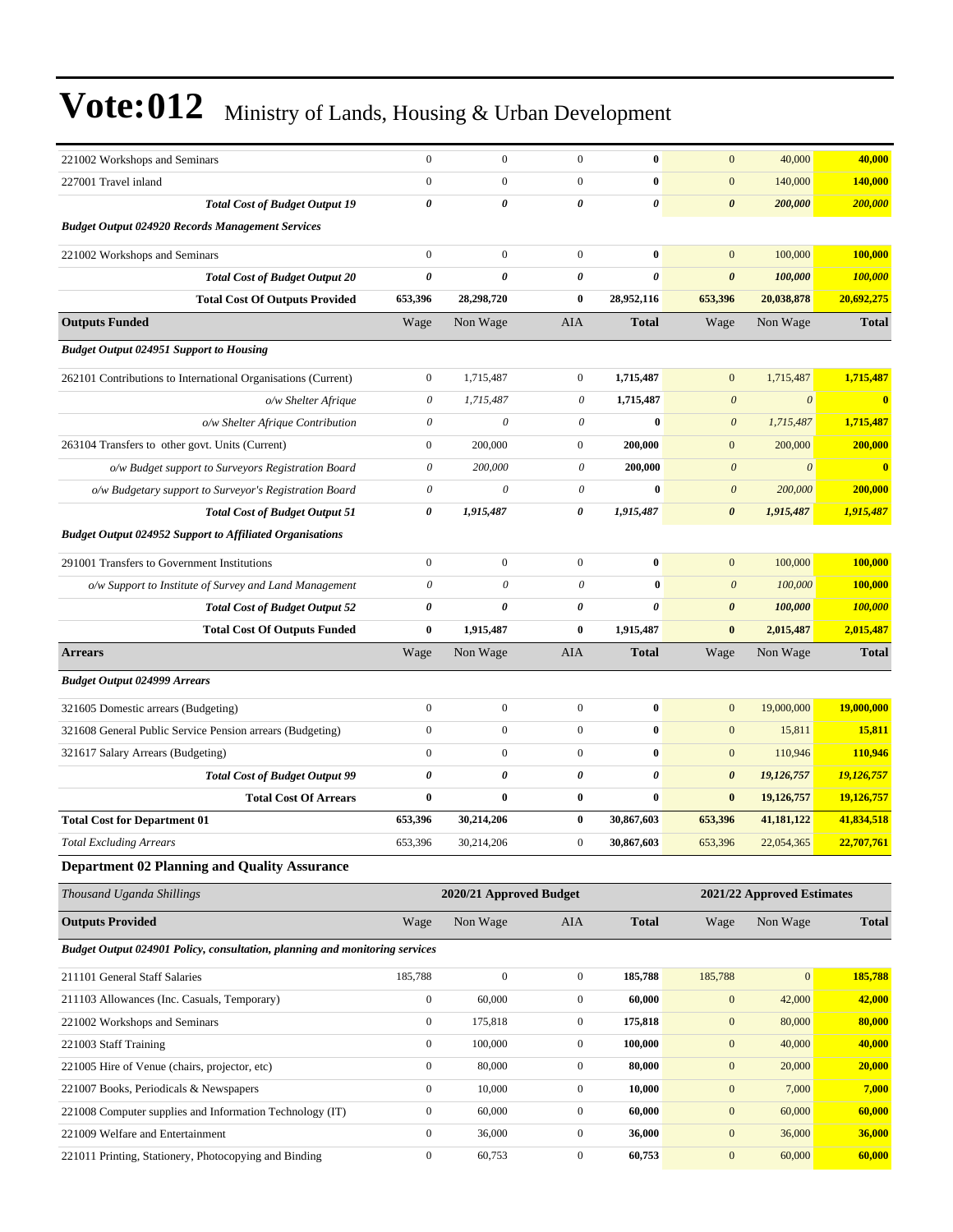| 221012 Small Office Equipment                         | $\mathbf{0}$     | 2,000     | $\mathbf{0}$   | 2,000     | $\mathbf{0}$ | 500     | 500     |
|-------------------------------------------------------|------------------|-----------|----------------|-----------|--------------|---------|---------|
| 221017 Subscriptions                                  | $\boldsymbol{0}$ | 2,000     | $\mathbf{0}$   | 2,000     | $\mathbf{0}$ | 500     | 500     |
| 222001 Telecommunications                             | $\mathbf{0}$     | 25,000    | $\mathbf{0}$   | 25,000    | $\mathbf{0}$ | 10,000  | 10,000  |
| 227001 Travel inland                                  | $\mathbf{0}$     | 229,985   | $\mathbf{0}$   | 229,985   | $\mathbf{0}$ | 231,316 | 231,316 |
| 227002 Travel abroad                                  | $\boldsymbol{0}$ | 48,182    | $\mathbf{0}$   | 48,182    | $\mathbf{0}$ | 20,000  | 20,000  |
| 227004 Fuel, Lubricants and Oils                      | $\mathbf{0}$     | 186,396   | $\overline{0}$ | 186,396   | $\mathbf{0}$ | 156,396 | 156,396 |
| 228002 Maintenance - Vehicles                         | $\boldsymbol{0}$ | 35,000    | $\mathbf{0}$   | 35,000    | $\mathbf{0}$ | 24,500  | 24,500  |
| 228003 Maintenance – Machinery, Equipment & Furniture | $\mathbf{0}$     | 12,000    | $\overline{0}$ | 12,000    | $\mathbf{0}$ | 6,000   | 6,000   |
| <b>Total Cost of Budget Output 01</b>                 | 185,788          | 1,123,135 | 0              | 1,308,923 | 185,788      | 794,212 | 980,000 |
| <b>Total Cost Of Outputs Provided</b>                 | 185,788          | 1,123,135 | $\bf{0}$       | 1,308,923 | 185,788      | 794,212 | 980,000 |
| <b>Total Cost for Department 02</b>                   | 185,788          | 1,123,135 | $\bf{0}$       | 1,308,923 | 185,788      | 794,212 | 980,000 |
| <b>Total Excluding Arrears</b>                        | 185,788          | 1,123,135 | $\mathbf{0}$   | 1,308,923 | 185,788      | 794,212 | 980,000 |
|                                                       |                  |           |                |           |              |         |         |

**Department 16 Internal Audit**

| Thousand Uganda Shillings                                        |                  | 2020/21 Approved Budget |                | 2021/22 Approved Estimates |              |              |              |
|------------------------------------------------------------------|------------------|-------------------------|----------------|----------------------------|--------------|--------------|--------------|
| <b>Outputs Provided</b>                                          | Wage             | Non Wage                | AIA            | <b>Total</b>               | Wage         | Non Wage     | <b>Total</b> |
| <b>Budget Output 024906 Accounts and internal Audit Services</b> |                  |                         |                |                            |              |              |              |
| 211101 General Staff Salaries                                    | 42,142           | $\mathbf{0}$            | $\mathbf{0}$   | 42,142                     | 42,142       | $\mathbf{0}$ | 42,142       |
| 211103 Allowances (Inc. Casuals, Temporary)                      | $\boldsymbol{0}$ | 20,000                  | $\overline{0}$ | 20,000                     | $\mathbf{0}$ | 20,000       | 20,000       |
| 221007 Books, Periodicals & Newspapers                           | $\mathbf{0}$     | 5,000                   | $\overline{0}$ | 5,000                      | $\mathbf{0}$ | 3,100        | 3,100        |
| 221009 Welfare and Entertainment                                 | $\overline{0}$   | 8,000                   | $\overline{0}$ | 8,000                      | $\mathbf{0}$ | 4,960        | 4,960        |
| 221011 Printing, Stationery, Photocopying and Binding            | $\overline{0}$   | 6,347                   | $\overline{0}$ | 6,347                      | $\mathbf{0}$ | 3,937        | 3,937        |
| 221017 Subscriptions                                             | $\mathbf{0}$     | 2,000                   | $\overline{0}$ | 2,000                      | $\mathbf{0}$ | 2,000        | 2,000        |
| 222001 Telecommunications                                        | $\mathbf{0}$     | 2,000                   | $\overline{0}$ | 2,000                      | $\mathbf{0}$ | 2,000        | 2,000        |
| 227001 Travel inland                                             | $\mathbf{0}$     | 23,918                  | $\overline{0}$ | 23,918                     | $\mathbf{0}$ | 23,918       | 23,918       |
| 227004 Fuel, Lubricants and Oils                                 | $\Omega$         | 24,776                  | $\overline{0}$ | 24,776                     | $\mathbf{0}$ | 22,943       | 22,943       |
| 228002 Maintenance - Vehicles                                    | $\mathbf{0}$     | 4,000                   | $\overline{0}$ | 4,000                      | $\mathbf{0}$ | 4,000        | 4,000        |
| <b>Total Cost of Budget Output 06</b>                            | 42,142           | 96,041                  | 0              | 138,183                    | 42,142       | 86,858       | 129,000      |
| <b>Total Cost Of Outputs Provided</b>                            | 42,142           | 96,041                  | $\bf{0}$       | 138,183                    | 42,142       | 86,858       | 129,000      |
| <b>Total Cost for Department 16</b>                              | 42,142           | 96,041                  | $\bf{0}$       | 138,183                    | 42,142       | 86,858       | 129,000      |
| <b>Total Excluding Arrears</b>                                   | 42,142           | 96,041                  | $\overline{0}$ | 138,183                    | 42,142       | 86,858       | 129,000      |

*Development Budget Estimates*

#### **Project 1632 Retooling of Ministry of Lands, Housing and Urban Development**

| Thousand Uganda Shillings                                                          |                               | 2020/21 Approved Budget | 2021/22 Draft Estimates |         |                        |                |        |
|------------------------------------------------------------------------------------|-------------------------------|-------------------------|-------------------------|---------|------------------------|----------------|--------|
| <b>Outputs Provided</b>                                                            | <b>GoU Dev't External Fin</b> |                         | <b>AIA</b>              | Total   | GoU Dev't External Fin | <b>Total</b>   |        |
| <b>Budget Output 024901 Policy, consultation, planning and monitoring services</b> |                               |                         |                         |         |                        |                |        |
| 211102 Contract Staff Salaries                                                     | 57,600                        | $\mathbf{0}$            | $\mathbf{0}$            | 57,600  | 57,600                 | $\mathbf{0}$   | 57,600 |
| 212101 Social Security Contributions                                               | 5,760                         | $\mathbf{0}$            | $\mathbf{0}$            | 5,760   | 5,760                  | $\mathbf{0}$   | 5,760  |
| 221002 Workshops and Seminars                                                      | 80,000                        | $\mathbf{0}$            | $\mathbf{0}$            | 80,000  | 20,000                 | $\mathbf{0}$   | 20,000 |
| 221003 Staff Training                                                              | 60,000                        | $\mathbf{0}$            | $\mathbf{0}$            | 60.000  | 20,000                 | $\overline{0}$ | 20,000 |
| 221008 Computer supplies and Information Technology (IT)                           | 100,000                       | $\mathbf{0}$            | $\mathbf{0}$            | 100,000 | 20,000                 | $\mathbf{0}$   | 20,000 |
| 222003 Information and communications technology (ICT)                             | 30,000                        | $\mathbf{0}$            | $\mathbf{0}$            | 30,000  | 15,000                 | $\mathbf{0}$   | 15,000 |
| 227001 Travel inland                                                               | 90,000                        | $\mathbf{0}$            | $\Omega$                | 90,000  | 30,000                 | $\mathbf{0}$   | 30,000 |
| 227004 Fuel, Lubricants and Oils                                                   | 70,000                        | $\mathbf{0}$            | $\mathbf{0}$            | 70,000  | 30,000                 | $\overline{0}$ | 30,000 |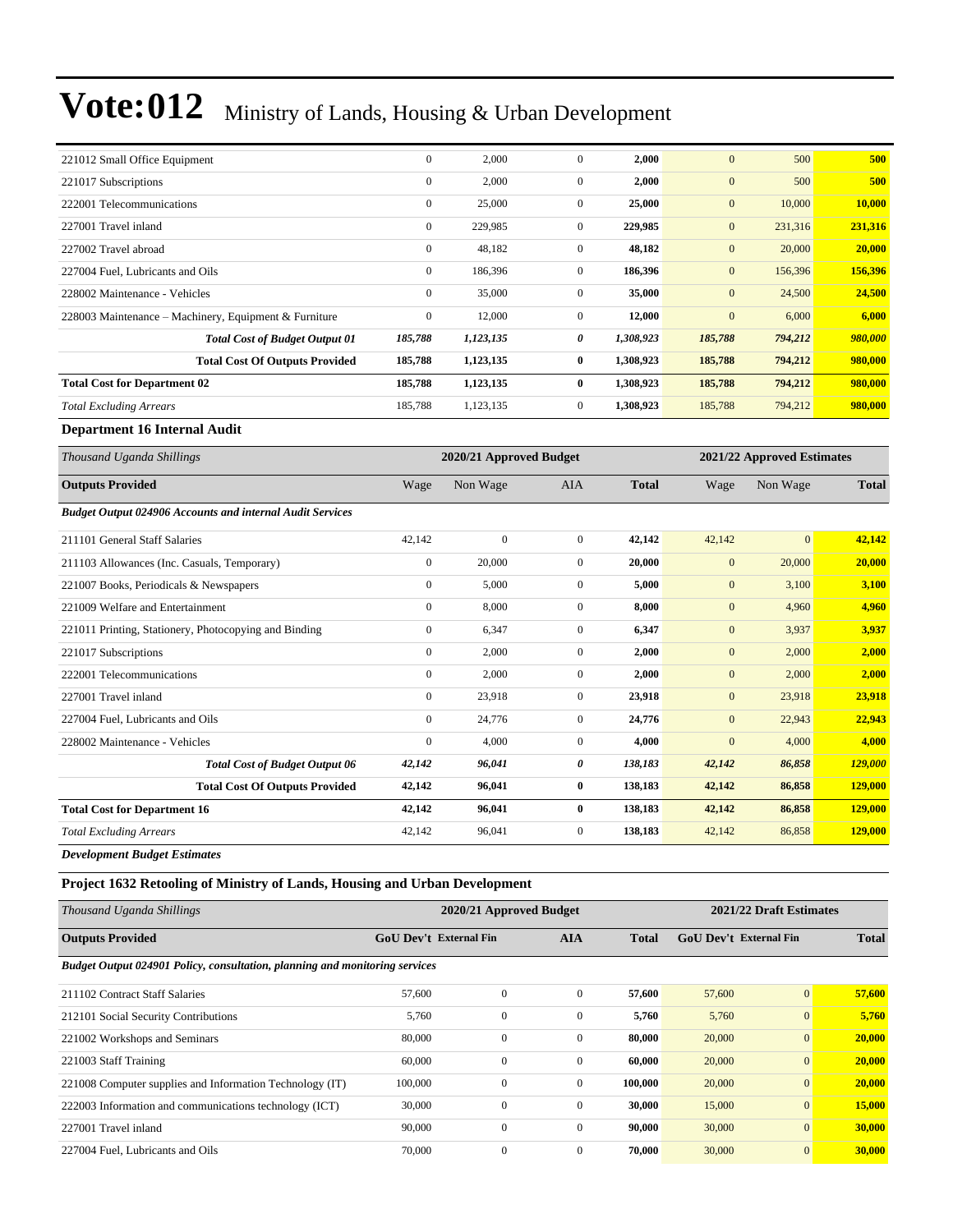| 228001 Maintenance - Civil                                                    | 216,000                       | $\mathbf{0}$        | $\overline{0}$        | 216,000      | 11,840      | $\mathbf{0}$                  | 11,840       |
|-------------------------------------------------------------------------------|-------------------------------|---------------------|-----------------------|--------------|-------------|-------------------------------|--------------|
| <b>Total Cost Of Budget Output 024901</b>                                     | 709,360                       | $\theta$            | $\theta$              | 709,360      | 210,200     | $\boldsymbol{\theta}$         | 210,200      |
| <b>Total Cost for Outputs Provided</b>                                        | 709,360                       | $\mathbf{0}$        | $\mathbf{0}$          | 709,360      | 210,200     | $\overline{0}$                | 210,200      |
| <b>Outputs Funded</b>                                                         | GoU Dev't External Fin        |                     | <b>AIA</b>            | <b>Total</b> |             | <b>GoU Dev't External Fin</b> | <b>Total</b> |
| <b>Budget Output 024951 Support to Housing</b>                                |                               |                     |                       |              |             |                               |              |
| 263204 Transfers to other govt. Units (Capital)                               | $\mathbf{0}$                  | $\mathbf{0}$        | $\Omega$              | $\bf{0}$     | 30,000,000  | $\overline{0}$                | 30,000,000   |
| o/w National Housing Construction Corporation                                 | $\theta$                      | $\theta$            | $\theta$              | $\bf{0}$     | 30,000,000  | $\mathcal{O}$                 | 30,000,000   |
| Total Cost Of Budget Output 024951                                            | 0                             | 0                   | $\boldsymbol{\theta}$ | $\theta$     | 30,000,000  | $\boldsymbol{\theta}$         | 30,000,000   |
| <b>Total Cost for Outputs Funded</b>                                          | $\boldsymbol{0}$              | $\mathbf{0}$        | $\mathbf{0}$          | $\bf{0}$     | 30,000,000  | $\Omega$                      | 30,000,000   |
| <b>Capital Purchases</b>                                                      | <b>GoU Dev't External Fin</b> |                     | <b>AIA</b>            | <b>Total</b> |             | <b>GoU Dev't External Fin</b> | <b>Total</b> |
| Budget Output 024976 Purchase of Office and ICT Equipment, including Software |                               |                     |                       |              |             |                               |              |
| 281504 Monitoring, Supervision & Appraisal of Capital work                    | $\mathbf{0}$                  | $\boldsymbol{0}$    | $\mathbf{0}$          | $\bf{0}$     | 40,000      | $\mathbf{0}$                  | 40,000       |
| 312202 Machinery and Equipment                                                | 200,000                       | $\boldsymbol{0}$    | $\mathbf{0}$          | 200,000      | 813,000     | $\mathbf{0}$                  | 813,000      |
| 312203 Furniture & Fixtures                                                   | 500,000                       | $\mathbf{0}$        | $\mathbf{0}$          | 500,000      | 60,000      | $\overline{0}$                | 60,000       |
| 312211 Office Equipment                                                       | 148,000                       | $\mathbf{0}$        | $\mathbf{0}$          | 148,000      | 30,000      | $\overline{0}$                | 30,000       |
| 312213 ICT Equipment                                                          | 795,840                       | $\overline{0}$      | $\overline{0}$        | 795,840      | 1,200,000   | $\mathbf{0}$                  | 1,200,000    |
| <b>Total Cost Of Budget Output 024976</b>                                     | 1,643,840                     | 0                   | $\boldsymbol{\theta}$ | 1,643,840    | 2,143,000   | $\boldsymbol{\theta}$         | 2,143,000    |
| <b>Total Cost for Capital Purchases</b>                                       | 1,643,840                     | $\mathbf{0}$        | $\overline{0}$        | 1,643,840    | 2,143,000   | $\overline{0}$                | 2,143,000    |
| <b>Total Cost for Project: 1632</b>                                           | 2,353,200                     | $\mathbf{0}$        | $\overline{0}$        | 2,353,200    | 32,353,200  | $\overline{0}$                | 32,353,200   |
| <b>Total Excluding Arrears</b>                                                | 2,353,200                     | $\mathbf{0}$        | $\mathbf{0}$          | 2,353,200    | 32,353,200  | $\overline{0}$                | 32,353,200   |
|                                                                               | GoU                           | <b>External Fin</b> | <b>AIA</b>            | <b>Total</b> | GoU         | <b>External Fin</b>           | <b>Total</b> |
| <b>Total Cost for Sub-SubProgramme 49</b>                                     | 34,667,909                    | $\bf{0}$            | $\bf{0}$              | 34,667,909   | 75,296,718  | $\bf{0}$                      | 75,296,718   |
| <b>Total Excluding Arrears</b>                                                | 34,667,909                    | $\mathbf{0}$        | $\mathbf{0}$          | 34,667,909   | 56,169,961  | $\overline{0}$                | 56,169,961   |
|                                                                               | GoU                           | <b>External Fin</b> | <b>AIA</b>            | <b>Total</b> | GoU         | <b>External Fin.</b>          | <b>Total</b> |
| <b>Grand Total for Vote 012</b>                                               | 66,672,554                    | 101,011,160         | $\bf{0}$              | 167,683,714  | 106,785,734 | 72,933,488                    | 179,719,223  |
| <b>Total Excluding Arrears</b>                                                | 66,672,554                    | 101,011,160         | $\boldsymbol{0}$      | 167,683,714  | 87,658,978  | 72,933,488                    | 160,592,466  |